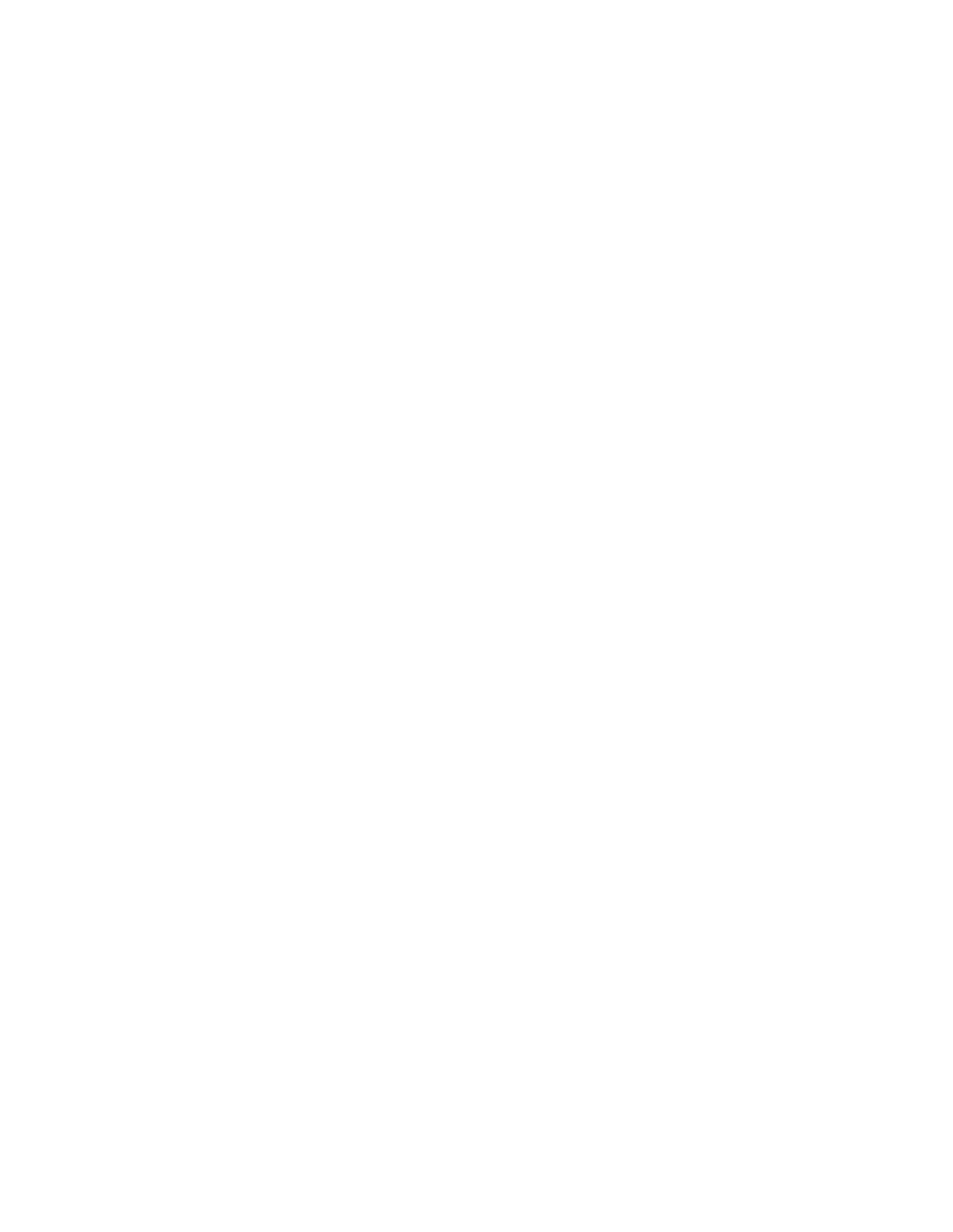# Conditions of Service

# and

# Tariff

# December 1, 2019

Amended document [sections 12.1.2.1 and 12.2.2.1] as of May 28, 2020

> An electronic version of this document is available at [Energir.com/conditions-tariff-en](https://www.energir.com/en/residential/customer-centre/billing-and-pricing/pricing/)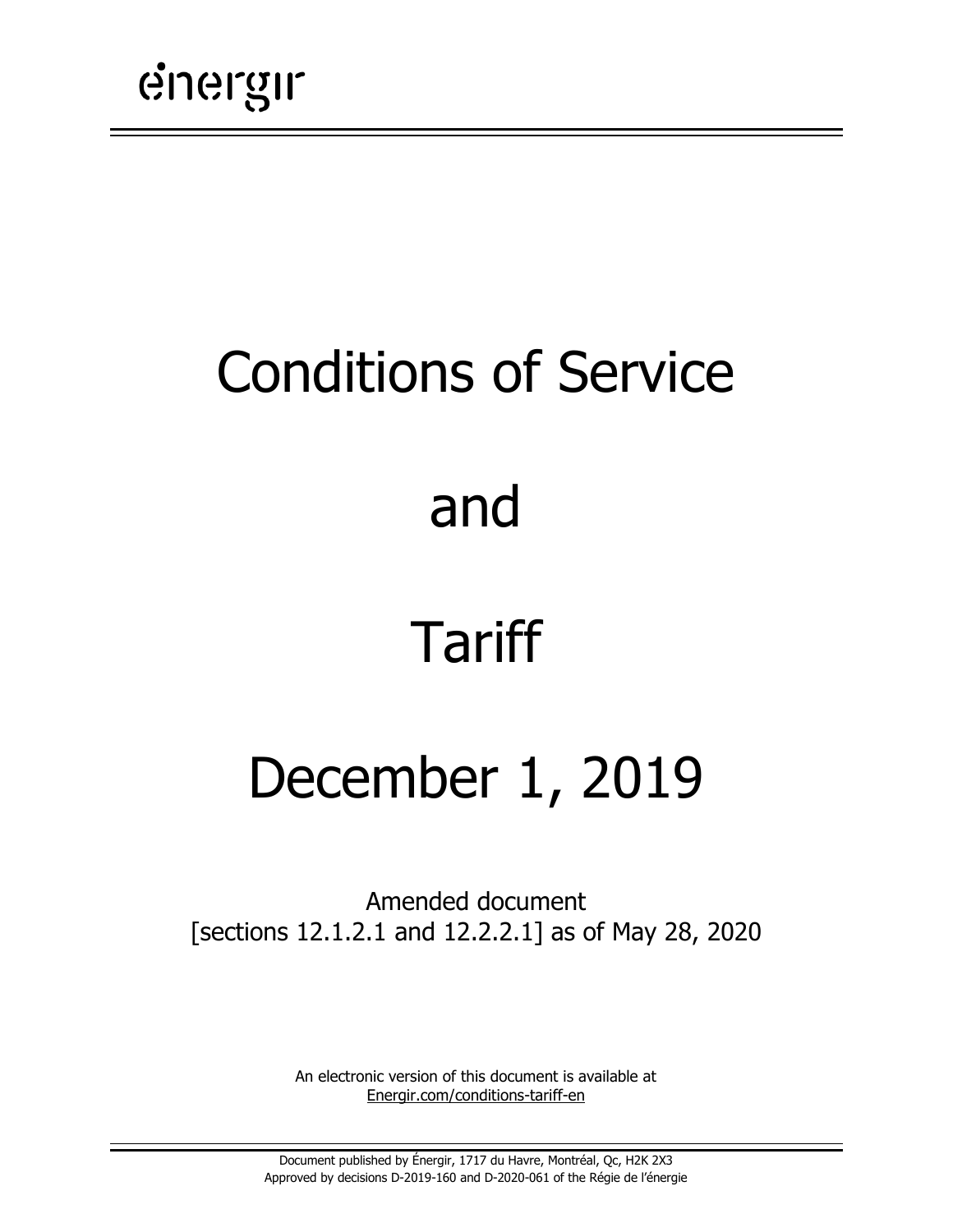## **INTRODUCTORY NOTE**

The content of the present document has been set by the Régie de l'énergie pursuant to the Act Respecting the Régie de l'énergie (R.S.Q., c. R-6.01). Any customer who disagrees with the application of the present document by the distributor may submit a complaint to the distributor in accordance with the complaint review procedure established by the distributor and approved by the Régie de l'énergie in Decision D-98-25, File R-3392-97, May 13, 1998, Appendix M. If the customer does not agree with the distributor's decision concerning its complaint, it may then ask the Régie to review it in accordance with the provisions of Chapter 7 of the aforementioned Act (Sections 86 to 101).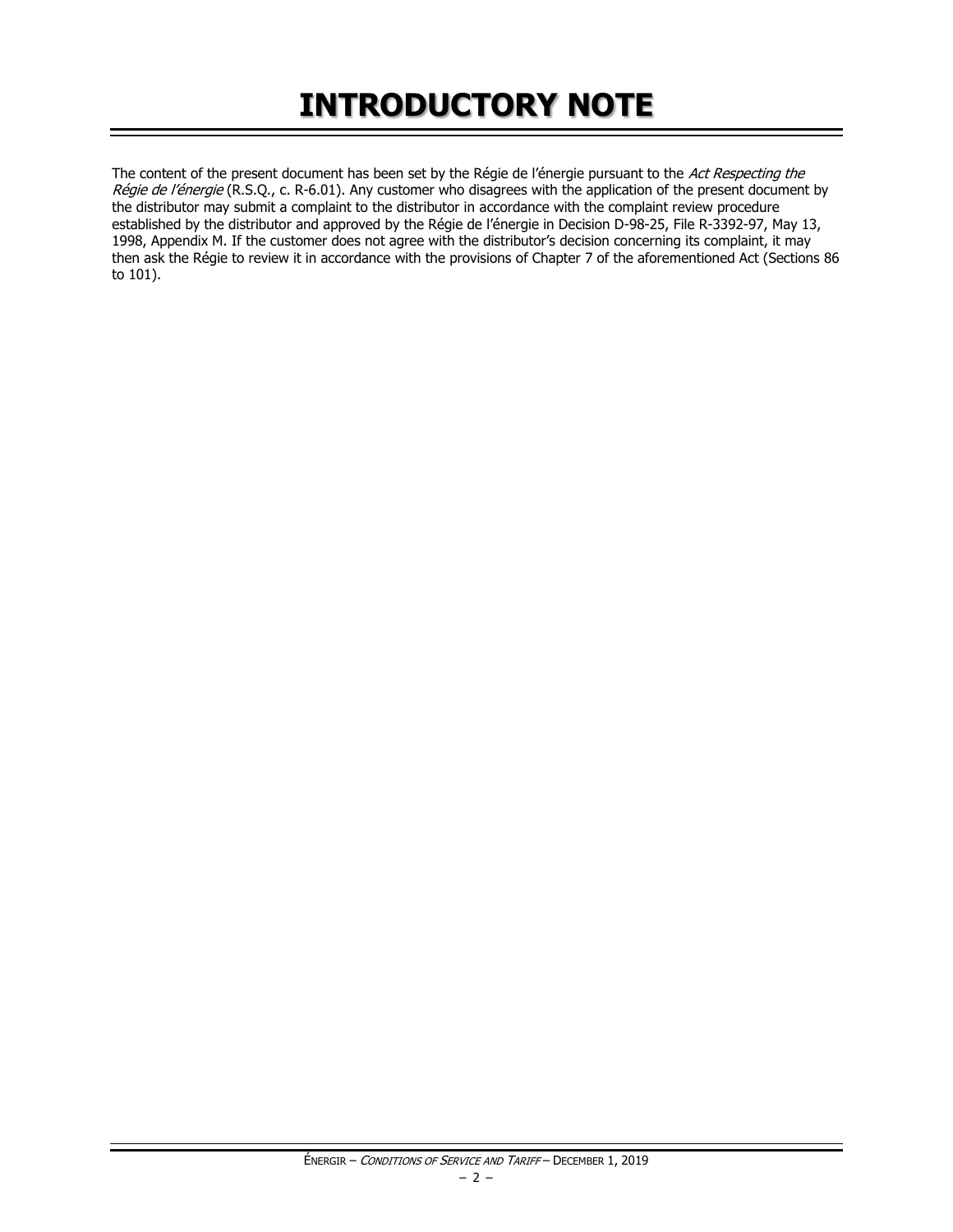## **TABLE OF CONTENTS**

## **SECTION I: APPLICATION**

## **SECTION II: CONDITIONS OF SERVICE**

| 2.                    |                                                                                       |  |
|-----------------------|---------------------------------------------------------------------------------------|--|
| 2.1<br>2.1.1<br>2.1.2 |                                                                                       |  |
| 3.                    |                                                                                       |  |
| 3.1                   |                                                                                       |  |
| 3.2                   |                                                                                       |  |
| 4.                    | NATURAL GAS SERVICE REQUEST AND CONTRACT  17                                          |  |
| 4.1                   |                                                                                       |  |
| 4.1.1                 |                                                                                       |  |
| 4.1.2<br>4.1.3        |                                                                                       |  |
|                       |                                                                                       |  |
| 4.2<br>4.2.1          |                                                                                       |  |
| 4.2.2                 |                                                                                       |  |
| 4.3                   |                                                                                       |  |
| 4.3.1                 |                                                                                       |  |
| 4.3.2                 |                                                                                       |  |
| 4.3.3<br>4.3.4        |                                                                                       |  |
| 4.4                   | Lead Times Required by the Distributor to Provide Natural Gas Distribution Service 20 |  |
| 4.4.1                 |                                                                                       |  |
| 4.4.2                 |                                                                                       |  |
| 4.5                   |                                                                                       |  |
| 4.5.1                 |                                                                                       |  |
| 4.5.2                 |                                                                                       |  |
| 4.6                   |                                                                                       |  |
| 4.7                   |                                                                                       |  |
| 4.8                   |                                                                                       |  |
| 4.9                   |                                                                                       |  |
| 4.9.1                 |                                                                                       |  |
| 4.9.2                 |                                                                                       |  |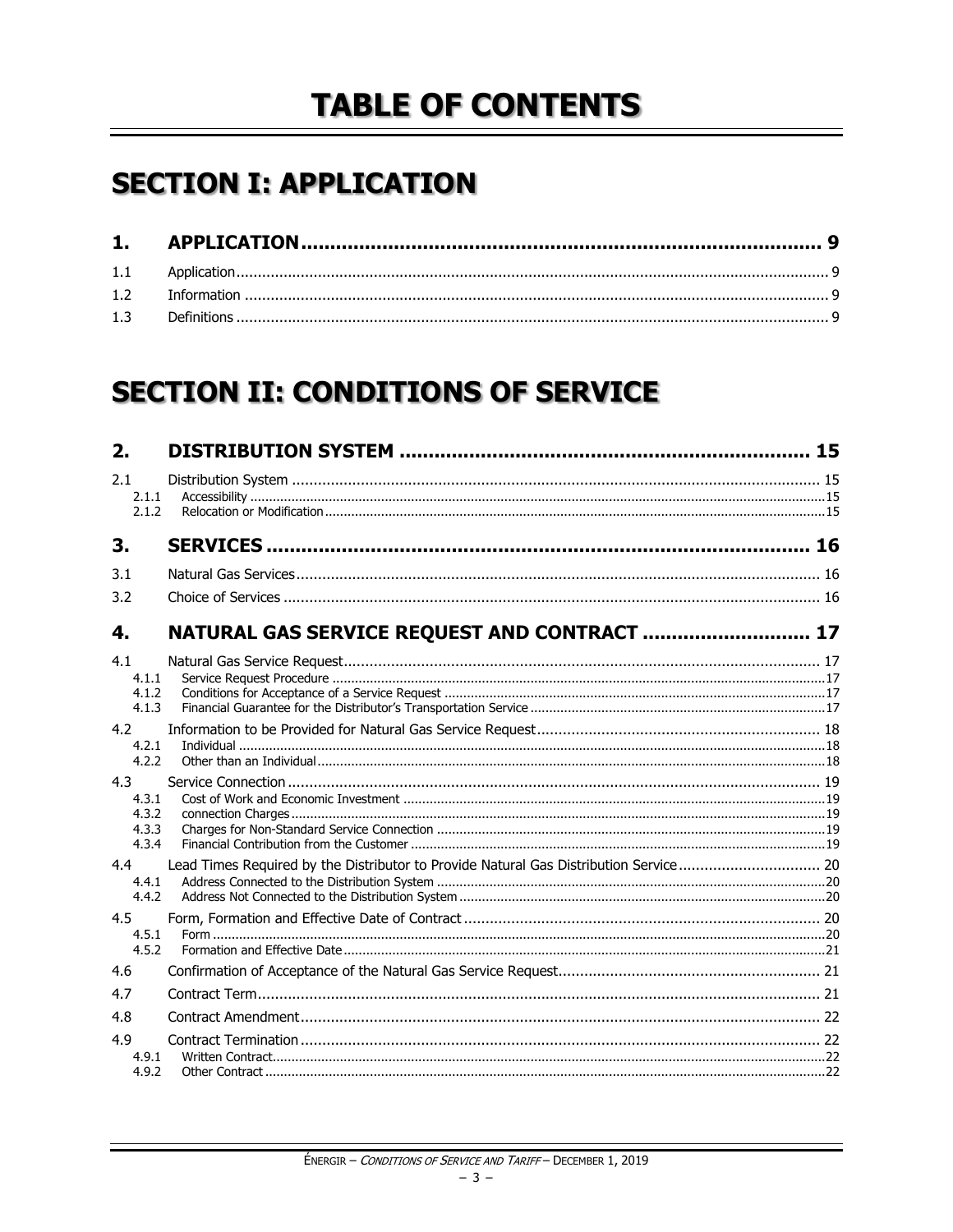| 4.10                                                                               |    |
|------------------------------------------------------------------------------------|----|
| 4.11                                                                               |    |
| 5.                                                                                 |    |
| 5.1<br>5.1.1<br>5.1.2<br>5.1.3                                                     |    |
| 5.2                                                                                |    |
| 5.3<br>5.3.1<br>5.3.2<br>5.3.3                                                     |    |
| 5.4                                                                                |    |
| 5.5                                                                                |    |
| 6.                                                                                 |    |
| 6.1<br>6.1.1<br>6.1.2<br>6.1.3<br>6.1.4<br>6.2<br>6.2.1<br>6.2.2<br>6.2.3<br>6.2.4 |    |
|                                                                                    |    |
| 7.                                                                                 |    |
| 7.1                                                                                |    |
| 7.2                                                                                |    |
| 7.2.1                                                                              |    |
| 7.2.2<br>7.2.3                                                                     |    |
| 7.3<br>7.3.1<br>7.3.2                                                              |    |
| 8.                                                                                 | 30 |
| 8.1<br>8.1.1<br>8.1.2                                                              |    |
| 8.2<br>8.2.1<br>8.2.2<br>8.2.3                                                     |    |
| 8.3                                                                                |    |
| 8.4                                                                                |    |
| 8.5<br>8.5.1<br>8.5.2                                                              |    |
| 8.6                                                                                |    |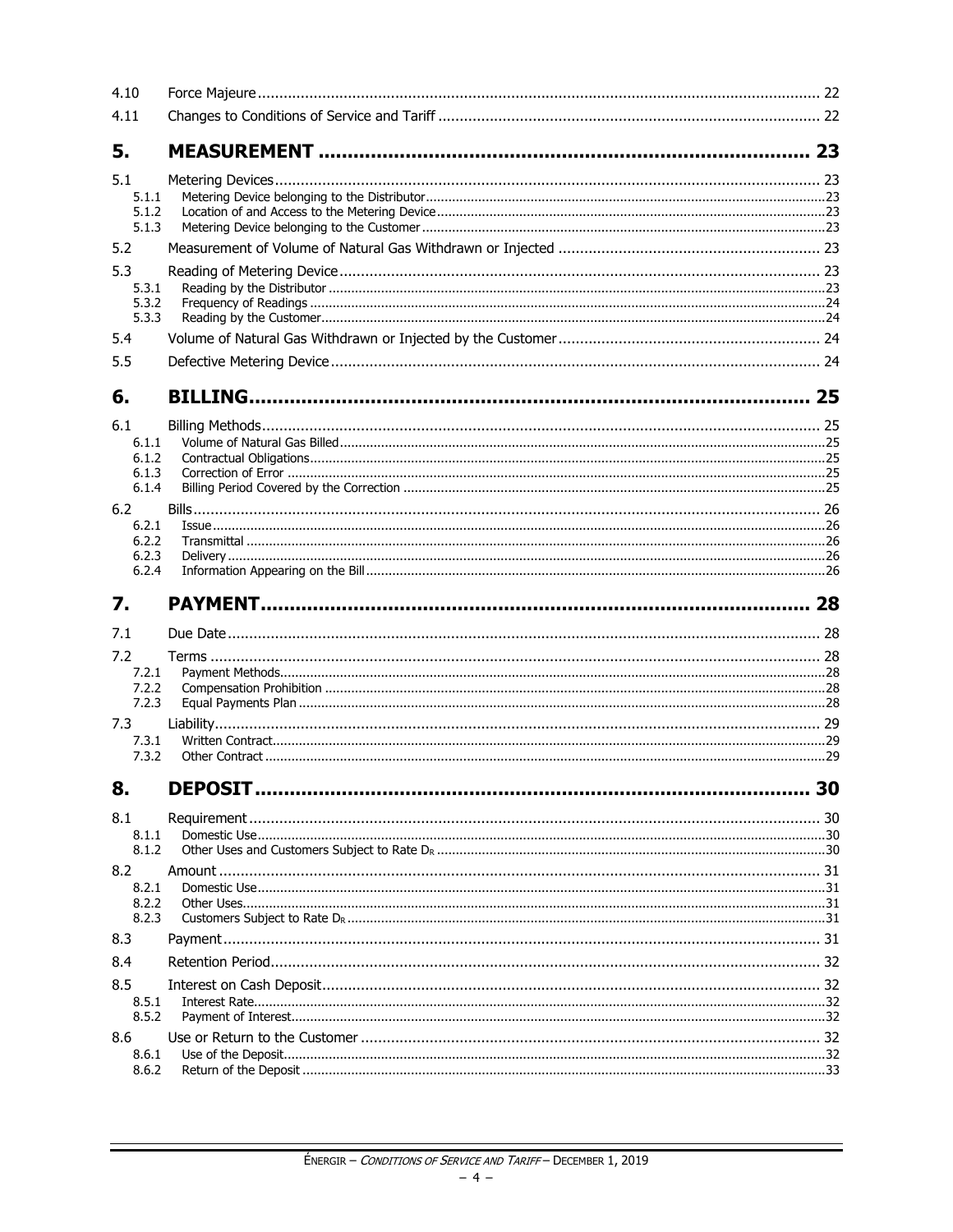| 9.1            |  |
|----------------|--|
| 9.2            |  |
| 9.3            |  |
| 9.4            |  |
| 9.4.1          |  |
| 9.4.2<br>9.4.3 |  |
|                |  |
| 9.5            |  |

## **SECTION III: TARIFF**

| 10.              |  |
|------------------|--|
| 10.1             |  |
| 10.2             |  |
| 10.3             |  |
| 10.4             |  |
| 11.              |  |
|                  |  |
| 11.1<br>11.1.1   |  |
| 11.1.2           |  |
| 11.1.3           |  |
| 11.2             |  |
| 11.2.1           |  |
| 11.2.2<br>11.2.3 |  |
|                  |  |
| 11.3<br>11.3.1   |  |
| 11.3.2           |  |
| 11.3.3           |  |
| 12.              |  |
| 12.1             |  |
| 12.1.1           |  |
| 12.1.2           |  |
| 12.1.3<br>12.1.4 |  |
| 12.2             |  |
| 12.2.1           |  |
| 12.2.2           |  |
| 12.2.3           |  |
| 13.              |  |
| 13.1             |  |
| 13.1.1           |  |
| 13.1.2           |  |
| 13.1.3<br>13.1.4 |  |
| 13.1.5           |  |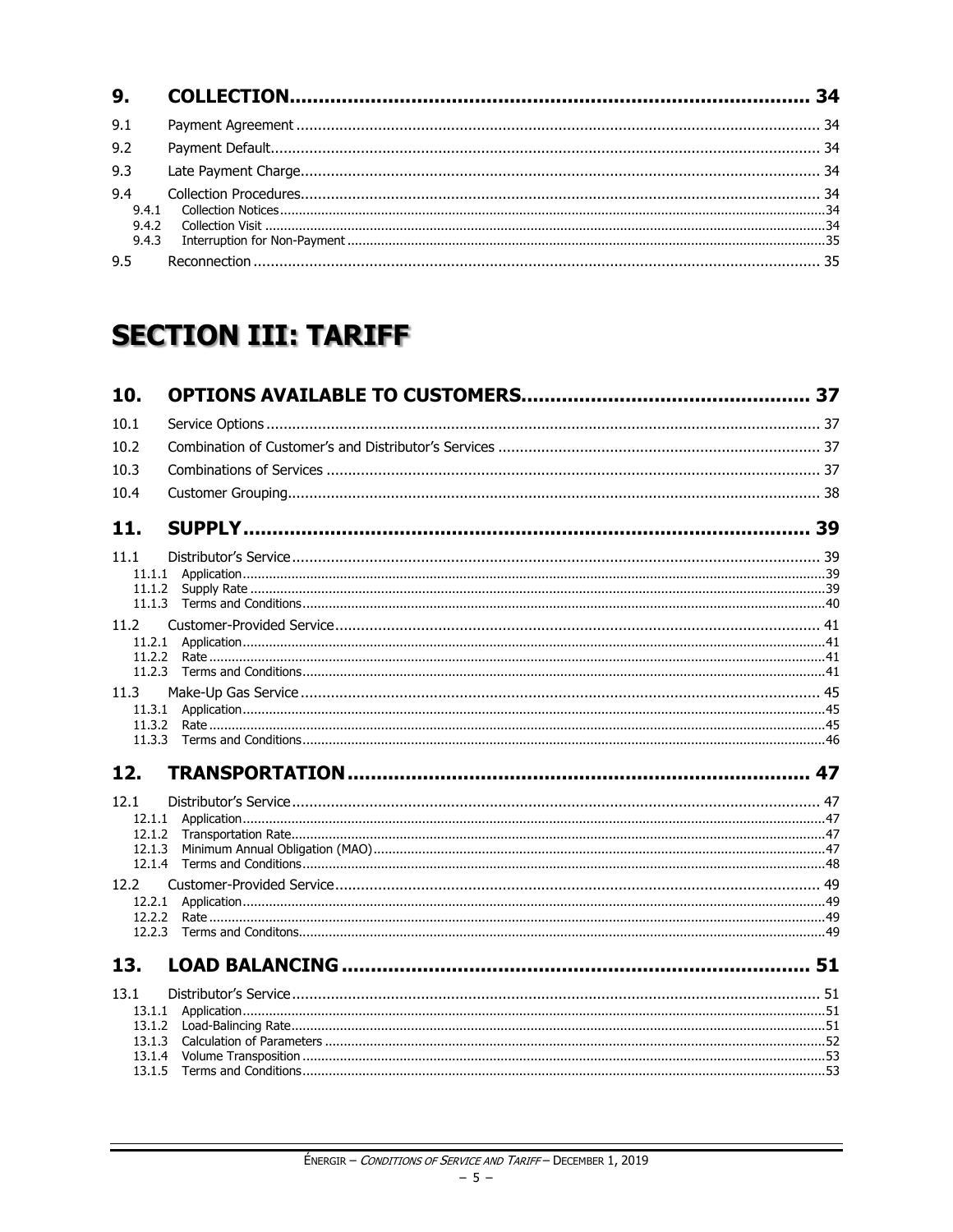| 13.2             |                                             |  |
|------------------|---------------------------------------------|--|
| 13.2.1           |                                             |  |
|                  |                                             |  |
|                  |                                             |  |
| 14.              |                                             |  |
| 14.1             |                                             |  |
|                  |                                             |  |
| 14.2             |                                             |  |
| 14.2.1           |                                             |  |
|                  |                                             |  |
| 15.              |                                             |  |
|                  |                                             |  |
| 15.1             |                                             |  |
| 15.1.1           |                                             |  |
| 15.1.2<br>15.1.3 |                                             |  |
| 15.1.4           |                                             |  |
| 15.1.5           |                                             |  |
| 15.2             |                                             |  |
| 15.2.1           |                                             |  |
| 15.2.2           |                                             |  |
| 15.2.3<br>15.2.4 |                                             |  |
| 15.2.5           |                                             |  |
| 15.3             |                                             |  |
| 15.3.1           |                                             |  |
| 15.3.2           |                                             |  |
| 15.3.3           |                                             |  |
| 15.3.4<br>15.3.5 |                                             |  |
| 15.3.6           |                                             |  |
| 15.4             |                                             |  |
| 15.4.1           |                                             |  |
| 15.4.2           |                                             |  |
| 15.4.3           |                                             |  |
| 15.4.4<br>15.4.5 |                                             |  |
| 15.4.6           |                                             |  |
| 15.4.7           |                                             |  |
| 15.5             |                                             |  |
| 15.5.1           |                                             |  |
| 15.5.2           |                                             |  |
| 15.5.3<br>15.5.4 |                                             |  |
| 15.5.5           |                                             |  |
| 15.5.6           |                                             |  |
| 15.5.7           |                                             |  |
| 15.5.8<br>15.5.9 |                                             |  |
|                  |                                             |  |
| 16.              | CAP-AND-TRADE EMISSION ALLOWANCES SYSTEM 69 |  |
| 16.1             |                                             |  |
|                  |                                             |  |
|                  |                                             |  |
| 16.2             |                                             |  |
| 16.2.1           |                                             |  |
|                  |                                             |  |
|                  |                                             |  |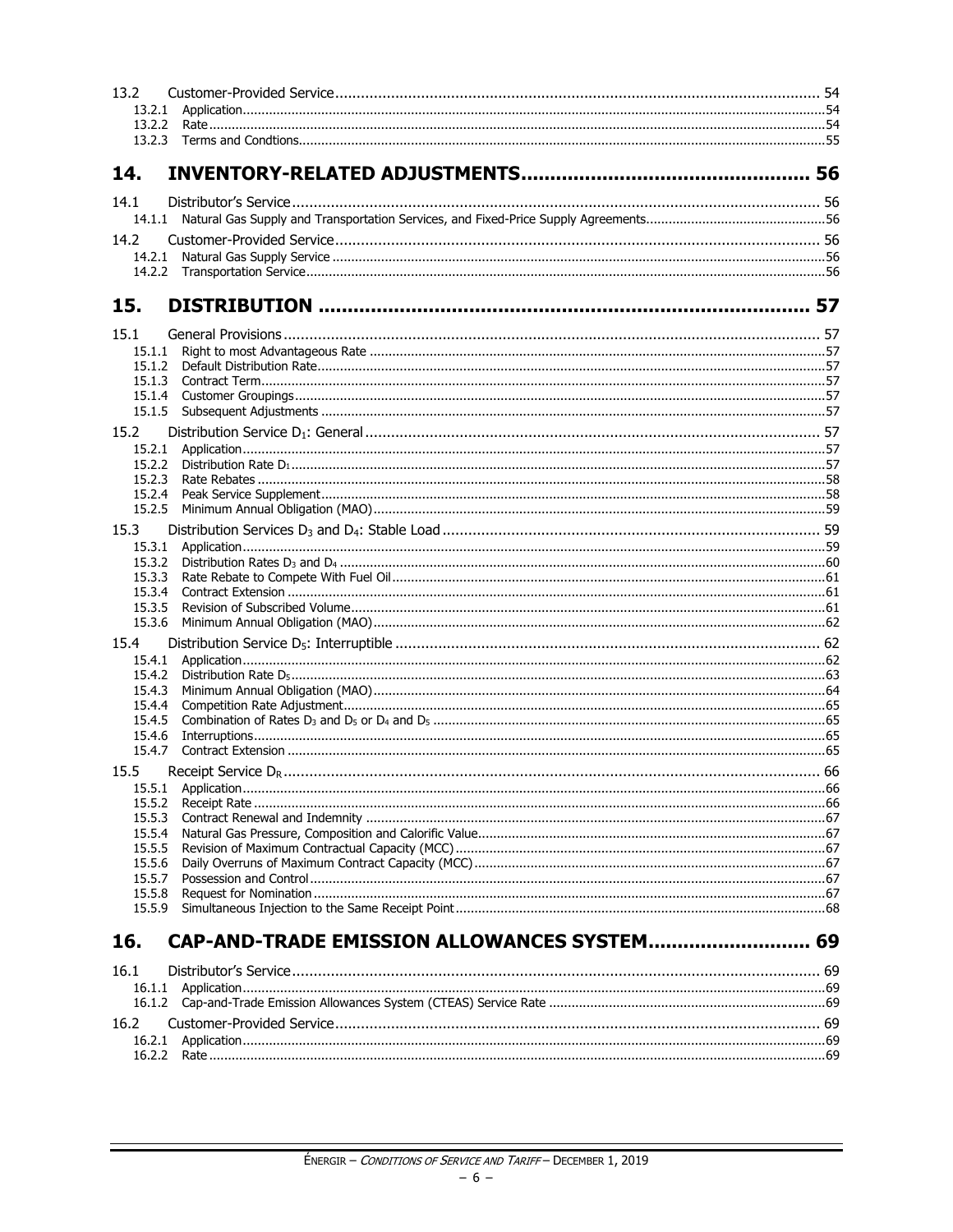## **SECTION IV: EFFECTIVE DATE AND TRANSITIONAL PROVISIONS**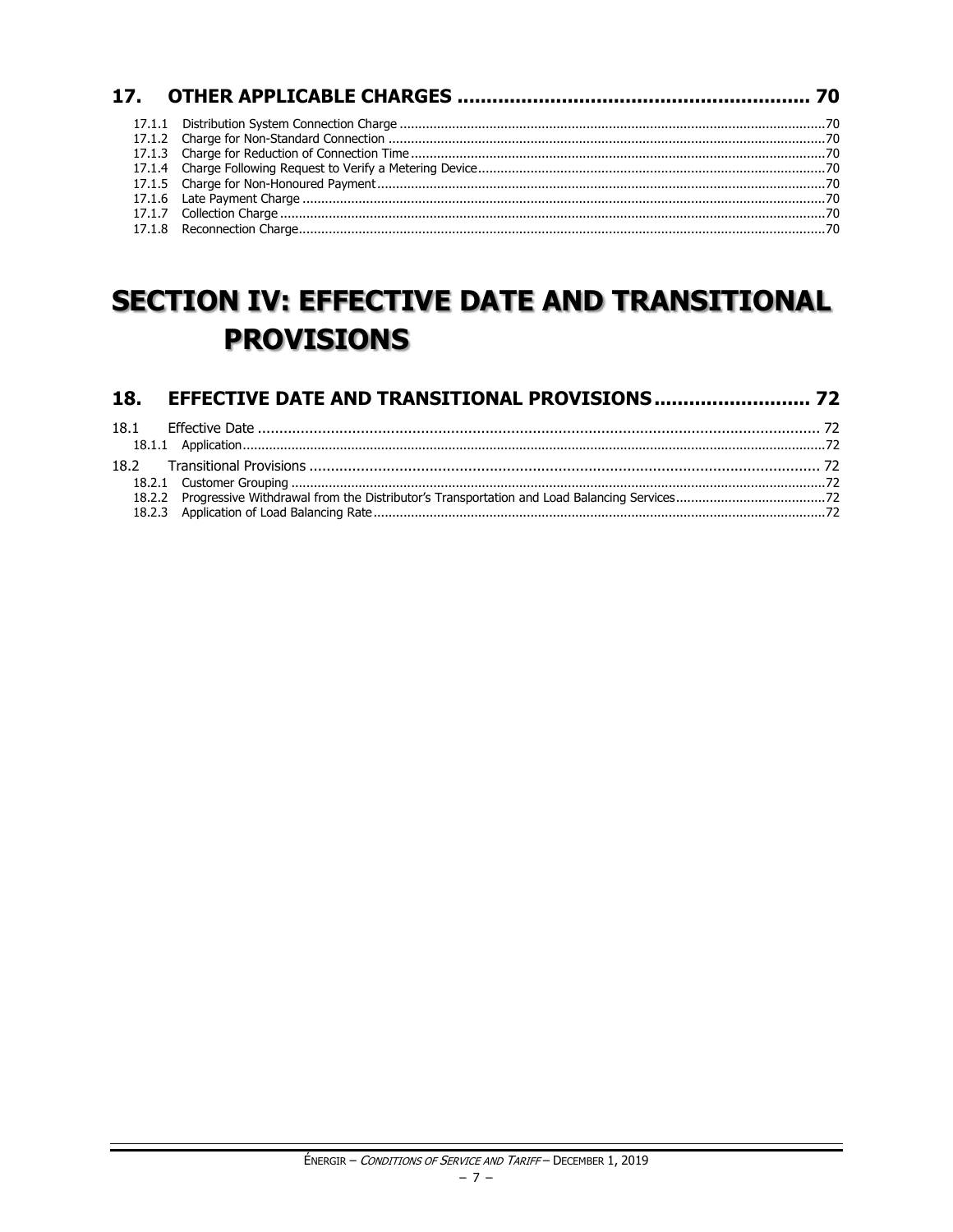# **Section I**

# Application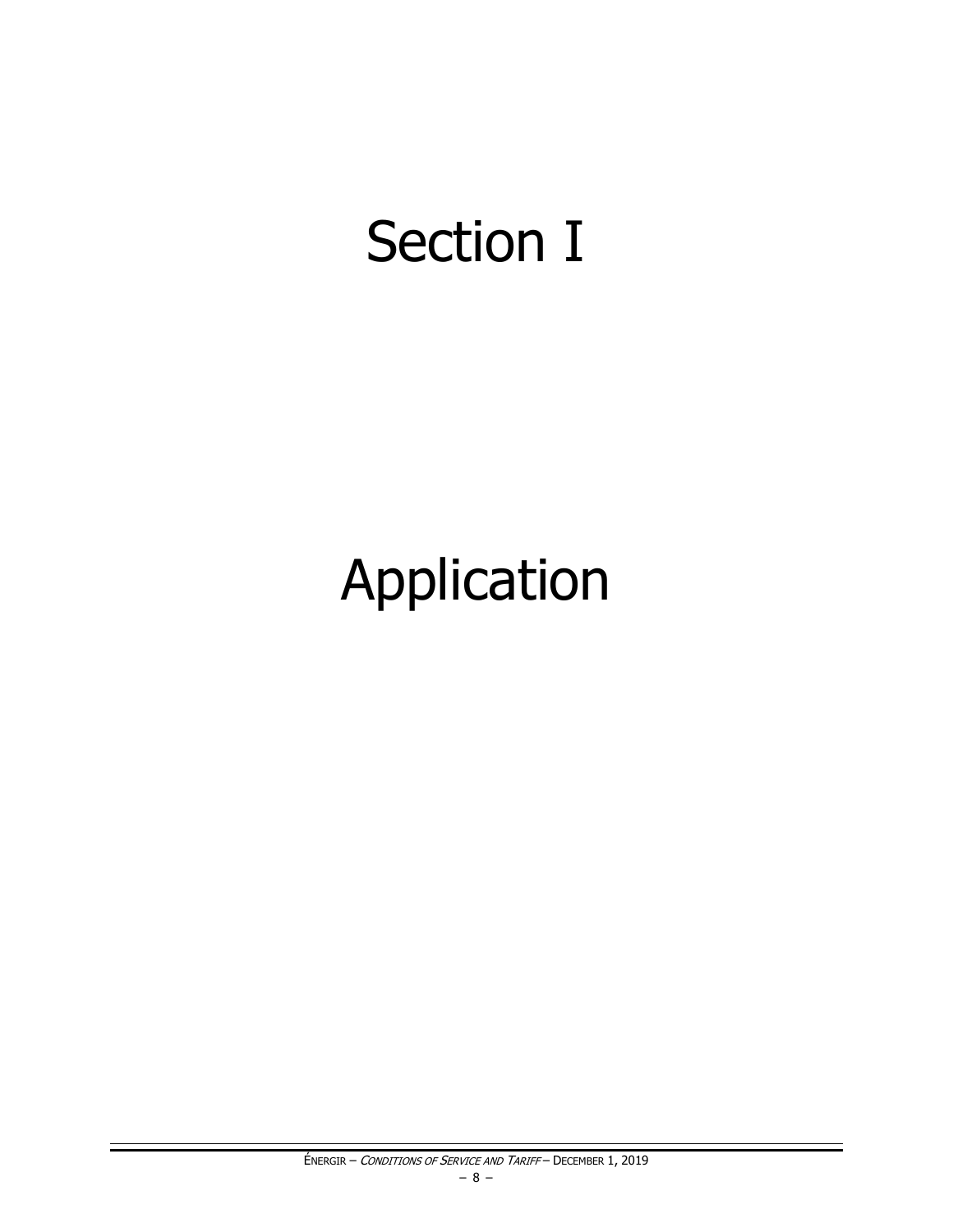# <span id="page-10-0"></span>**1. APPLICATION**

## <span id="page-10-1"></span>**1.1 APPLICATION**

The provisions hereof establish the conditions of service and rates of Énergir, s.e.c. (the distributor) in its exclusive distribution territory.

## <span id="page-10-2"></span>**1.2 INFORMATION**

The distributor shall inform its customers of these conditions of service and the application of various services and rates. In addition, when new conditions of service or rates come into effect, the distributor shall inform its customers of them in writing. It shall also inform them of the availability of different rates, of their right to avail themselves of the most advantageous Distribution Rate and to obtain free of charge copy of the Conditions of Service and Tariff.

## <span id="page-10-3"></span>**1.3 DEFINITIONS**

In this document, the following terms shall have the meaning ascribed to them:

#### **AGREED DELIVERY POINT**

Physical or geographical location where natural gas is delivered:

- to the distributor, at a point specified in the customer-provided natural gas supply service contract agreement; or
- within the territory on Énergir's gas system or outside the territory (ex-territory) at a point specified at the time of the commitment to the nominated volume by a customer subject to Rate  $D_R$ .

#### **BILLING ADDRESS**

Address to which the customer's bill is sent.

#### **CONNECTION**

Connection of a new service address to the distribution system.

#### **CONNECTION PIPELINE**

Underground line belonging to the distributor connecting the distribution main to the connection point at the service address.

#### **CONNECTION POINT**

Point where the distributor's connection pipeline joins connects to the customer's pipes at the service address.

#### **CONSUMPTION ZONE**

Geographic zone extending from the point of interconnection with the TCPL/TQM system delimiting the portion of Énergir's system connected to that interconnect point.

#### **CONTRACT**

Agreement between a customer and the distributor for one or more natural gas services supplied by the distributor to a service address.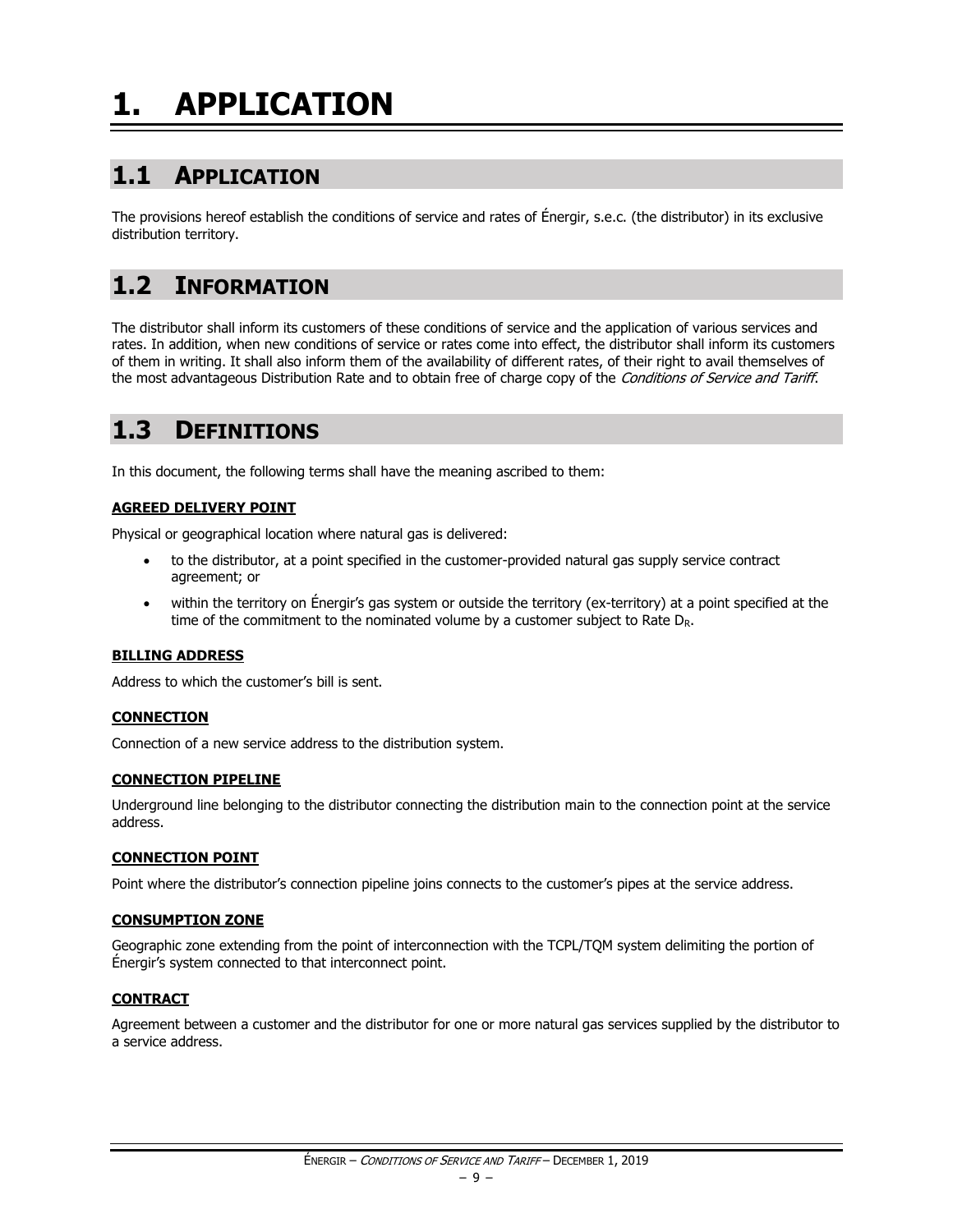#### **CONTRACT PERIOD**

Period of one year or less between two agreed upon dates.

#### **CONTRACT YEAR**

Period of 12 months beginning on the date agreed upon in the written contract.

#### **CUBIC METRE OF NATURAL GAS (m³)**

Quantity of natural gas contained in one cubic metre at an absolute pressure of 101.325 kilopascals and at a temperature of 15 degrees Celsius.

#### **CUSTOMER**

Any individual or legal person, partnership or body that has entered into a contract with the distributor.

#### **CUSTOMER DELIVERY POINT**

Point, immediately after the distributor's metering device, at which the distributor makes the natural gas available to the customer.

#### **CUSTOMER GROUPING**

Customers who form a group to purchase services provided for in the Conditions of Service and Tariff.

#### **DAY**

Unless otherwise specified, a 24-hour period beginning at 10:00 a.m. Eastern Standard Time (ET), in the absence of an agreed time.

#### **DISTRIBUTION SYSTEM**

Natural gas distribution system as provided in the Act Respecting the Régie de l'énergie. (R.S.Q., c. R-6.01).

#### **DOMESTIC USE**

Utilization of the natural gas service for applications related exclusively to the occupation of a personal residence or of apartments in a housing cooperative or non-profit housing organization, or to the use of common areas in a condominium.

#### **EMITTER**

A person or a municipality qualifying as an emitter within the meaning of Article 2 of the Requlation respecting a capand-trade system for greenhouse gas emission allowances (chapter Q-2, R. 46.1) and having completed and transmitted to Énergir an initial declaration indicating that it is an emitter within the meaning of section 2 of said Regulation.

#### **FIRM SERVICE**

Uninterrupted natural gas service.

#### **FIXED-PRICE SUPPLY AGREEMENT**

Supply service from a specific supplier chosen by the customer, allowing the latter to set the price of the natural gas or the renewable natural gas supply for a given period, given the agreed-upon price with the supplier to Énergir and taking into consideration the customer's consumption.

#### **GROSS HEATING VALUE**

The total number of joules produced by the full combustion, at a constant pressure, of one cubic metre of natural gas in contact with air, under conditions such that the natural gas is free of water vapour; that the natural gas, air and combustion products are at normal temperature, and that all water produced by the combustion is condensed to a liquid state.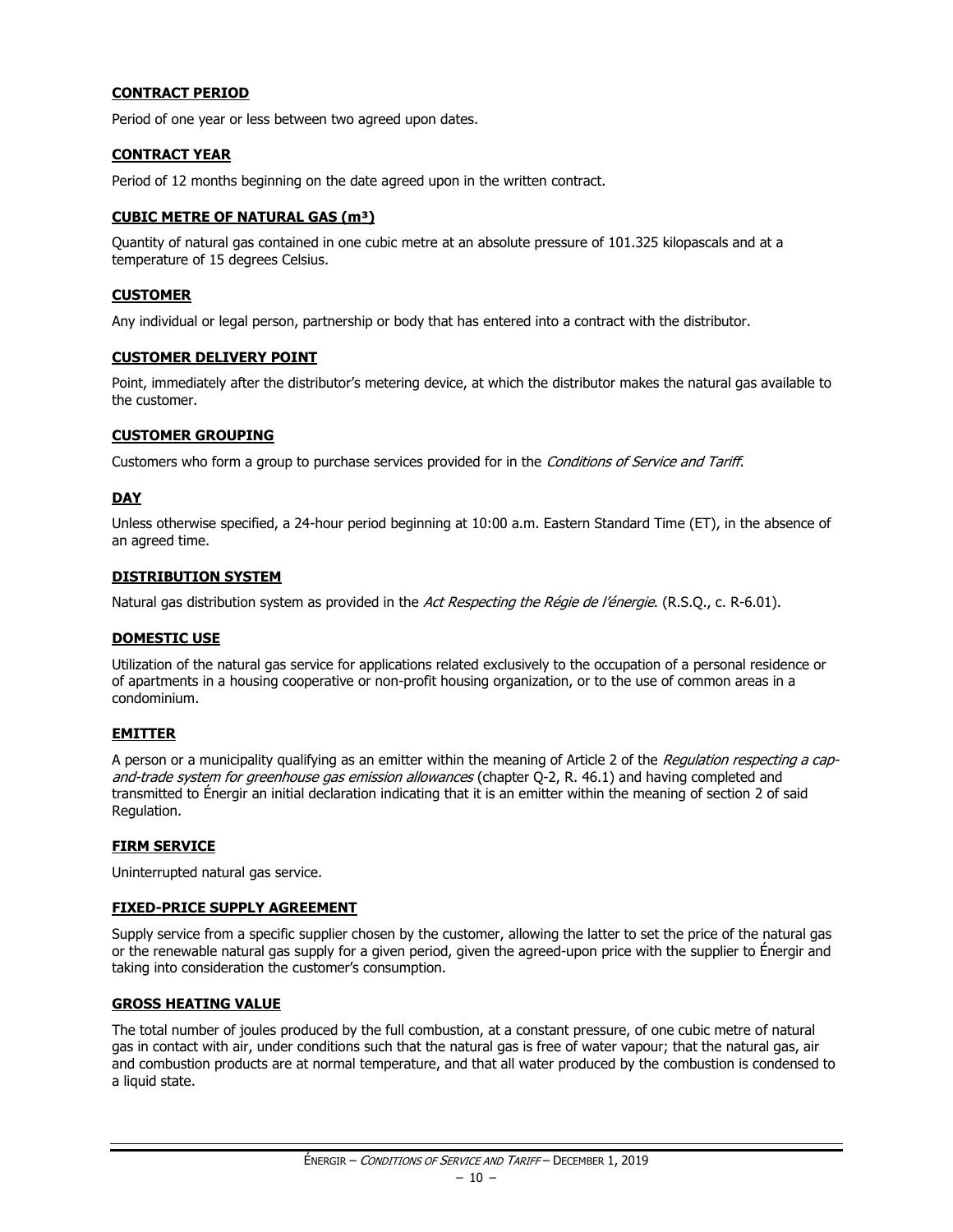#### **INVENTORY**

Natural gas supply and transportation held in inventory by the distributor and necessary for serving the customer during the contract year.

#### **LOAD FACTOR**

Ratio of average annual daily load to peak daily load.

#### **METERING DEVICE**

Any device or combination of devices used to measure the natural gas withdrawn or injected by the customer, including in particular a meter, with or without a remote reading device, or a chromatograph.

#### **METERING POINT**

One metering device, or more than one if the distributor deems appropriate to use more than one, measuring the natural gas withdrawn by a single customer and serving one or more buildings or facilities located at a single site occupied by that customer or measuring the natural gas injected by a customer.

#### **MINIMUM ANNUAL OBLIGATION (MAO)**

Minimum annual volume of natural gas, for each contract year, that a customer agrees to pay for, in accordance with the Conditions of Service and Tariff, whether or not it withdraws or injects the natural gas.

#### **MULTIPLIER FACTOR**

The coefficient applied to the measurement of the volume of natural gas withdrawn or injected by a customer, in order to take account of the characteristics of the metering device.

#### **NATURAL GAS SERVICE**

One or more of the distributor's following services: natural gas supply service, transportation service, load-balancing service and distribution service.

#### **NOMINATED VOLUME**

Volume the customer agrees to inject in the distribution network during a day at an agreed delivery point.

#### **NORMALIZED ANNUAL CONSUMPTION**

Average annual volume of the last 24 months after normalization.

#### **NORTHERN ZONE**

The Abitibi-Témiscamingue region served by the distributor.

#### **PAYMENT AGREEMENT**

Agreement between a customer and the distributor to spread the payment of unpaid amounts owing on the due date over a period of time and to provide for full payment of the bills issued during the period covered by the agreement.

#### **PRESSURE FACTOR**

The coefficient applied to the measurement of the natural gas volume withdrawn or injected by a customer in order to take account of atmospheric pressure and delivery pressure.

#### **PRICE OF NATURAL GAS TRADED AT IROQUOIS**

Price of natural gas according to the "Daily price survey" indicator published by Platts in Gas Daily under "Canadian Gas: Iroquois, receipts; Midpoint; Flow Date(s)."

#### **RECEIPT POINT**

Physical location where producers' facilities connect to Énergir's connection pipelines to move natural gas to the gas system.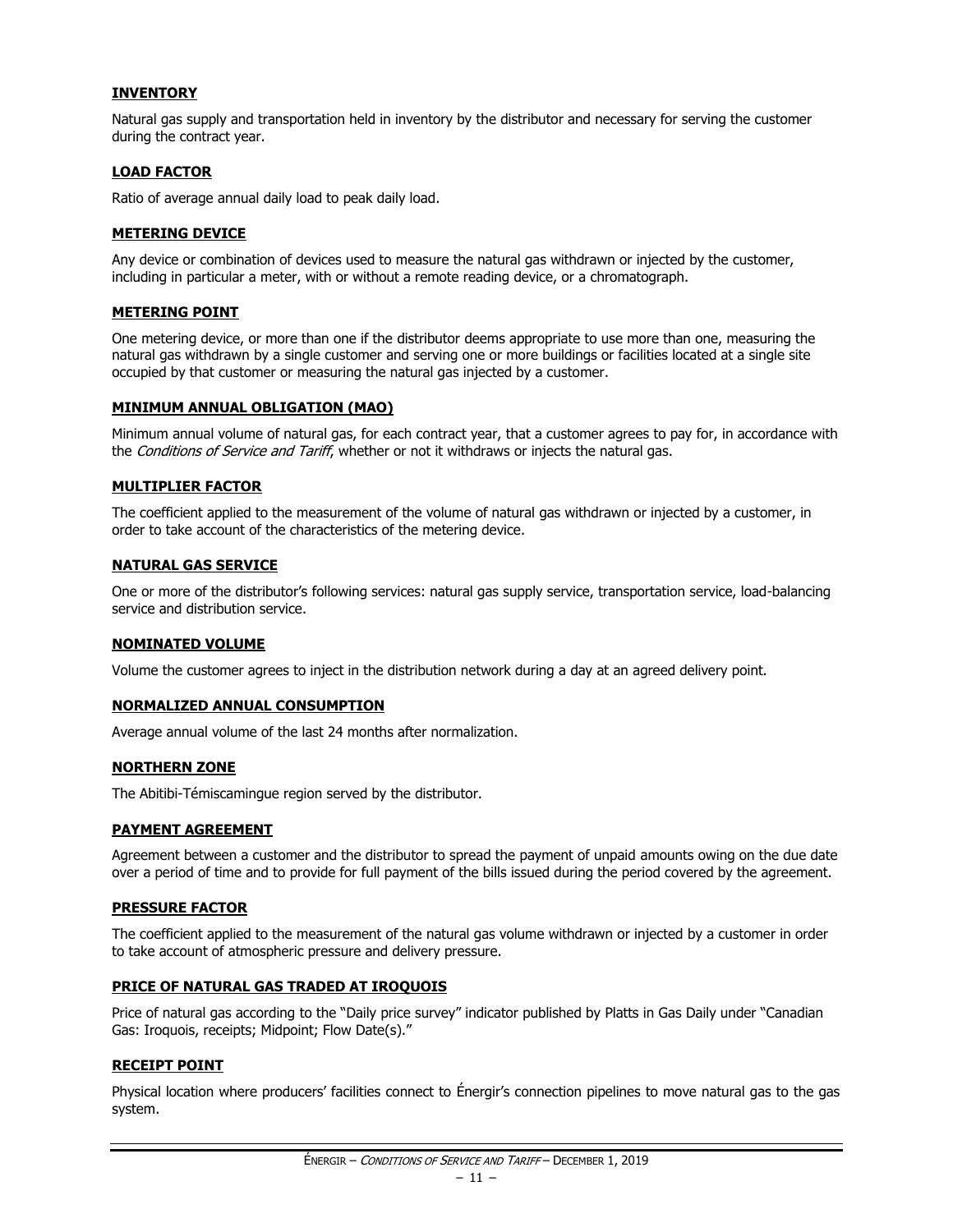#### **RECOGNIZED MARGINAL REDUCTION**

When a customer participates in an energy efficiency program under the Global Energy Efficiency Plan (GEEP), the recognized marginal reduction is evaluated by calculating the difference between the typical consumption following the implementation of a higher-efficiency measure and the consumption following the implementation of a standard measure. This recognized marginal reduction and the period for which it will be recognized will be included in the contract documents governing the customer's participation in the energy efficiency program.

#### **SERVICE ADDRESS**

Address that is or will be connected to the distribution system, including the receipt point.

#### **SOUTHERN ZONE**

The territory served by the distributor with the exception of the Northern zone.

#### **TARIFF**

The schedule of rates and rate conditions applicable to the customer and the distributor, as set out in Sections III and IV.

#### **TCPL/TQM TRANSPORTATION**

Transportation of natural gas within Énergir's territory between different consumption zones or outside Énergir's territory, via the TCPL/TQM transmission system.

#### **UNAUTHORIZED WITHDRAWALS DURING INTERRUPTIONS**

All natural gas withdrawals at a service address not respecting the terms of the interruption notice issued by the distributor under Article 15.4.6 (4°).

#### **VOLUME DEFICIT**

Portion of the minimum volume not withdrawn by a customer.

#### **VOLUMES DELIVERED OUTSIDE THE TERRITORY**

Delivery of natural gas to a point of interconnection with the TCPL/TQM system.

#### **VOLUMES DELIVERED WITHIN THE TERRITORY**

Delivery of natural gas to Énergir's entire system.

#### **WITHDRAWALS EXEMPT FROM THE CAP-AND-TRADE EMISSION ALLOWANCES SYSTEM SERVICE**

The volumes of natural gas exempted from the cap-and-trade emission allowances system (CTEAS) service are those prescribed by the Regulation respecting a cap-and-trade system for greenhouse gas emission allowances.

To be exempted from the CTEAS service, these volumes must have been declared by the emitter in declarations received by the distributor no later than the third working day following the end of the month covered by the billing and as confirmed, at the end of each applicable calendar year, no later than January 31 of each year by sworn statement by the emitter, or if the emitter is a legal entity or a corporation, by an authorized officer thereof;

Also exempted are the volumes of natural gas withdrawn by an emitter and declared in a sworn statement submitted to the distributor no later than January 31 of each year, or if the customer is a legal entity or a corporation, by an authorized officer.

For the above volumes to be exempted from the CTEAS service, the aforementioned declarations must be approved by the Distributor's greenhouse gas (GHG) emissions auditor and the minister of Sustainable Development, Environment and the Fight against Climate Change (or its successor). It is understood that the CTEAS service applicable will be charged to the client if the auditor or the minister (or its successor) were to dismiss the client's declarations.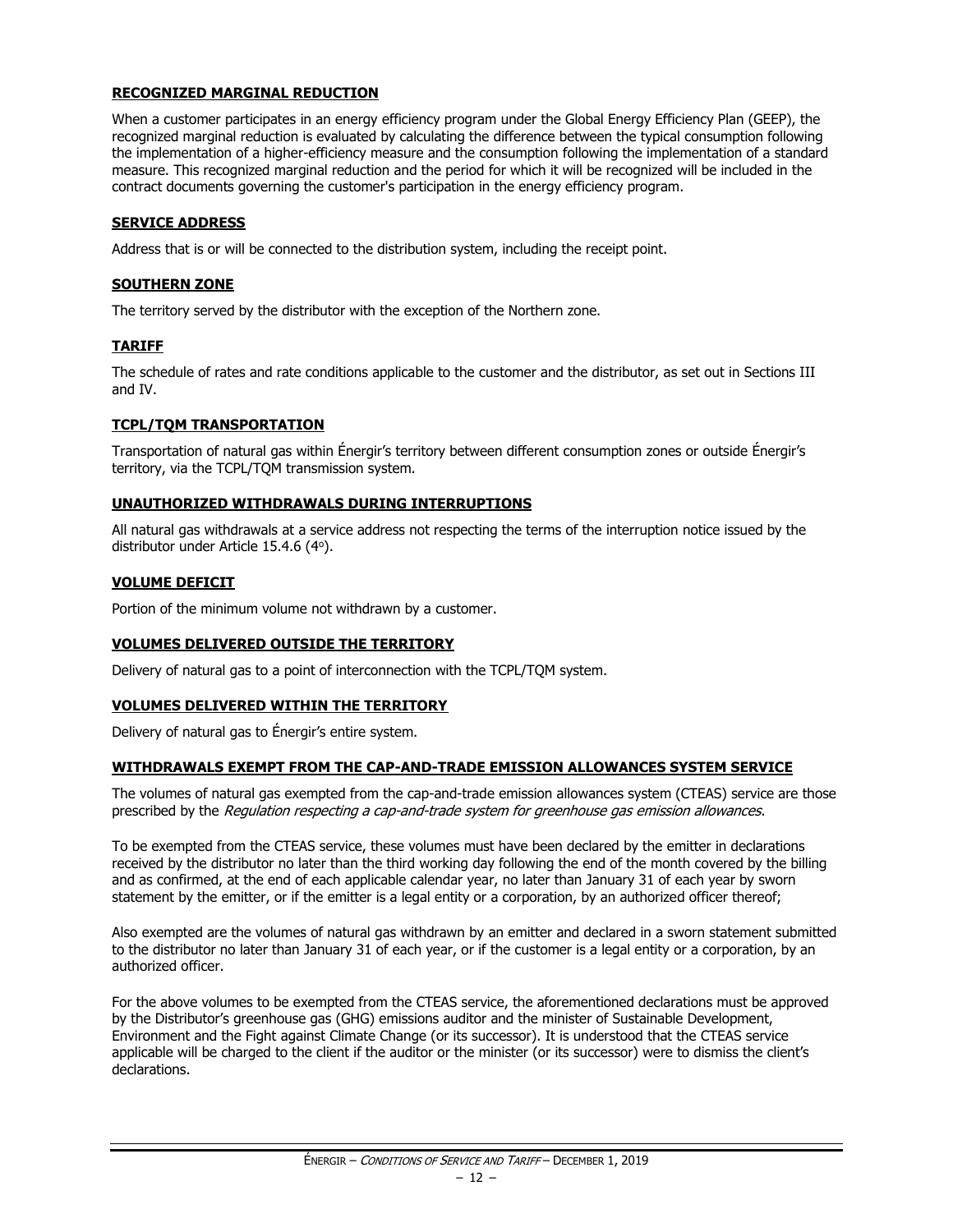#### **WORKING DAY**

Monday to Friday with exception of public holidays.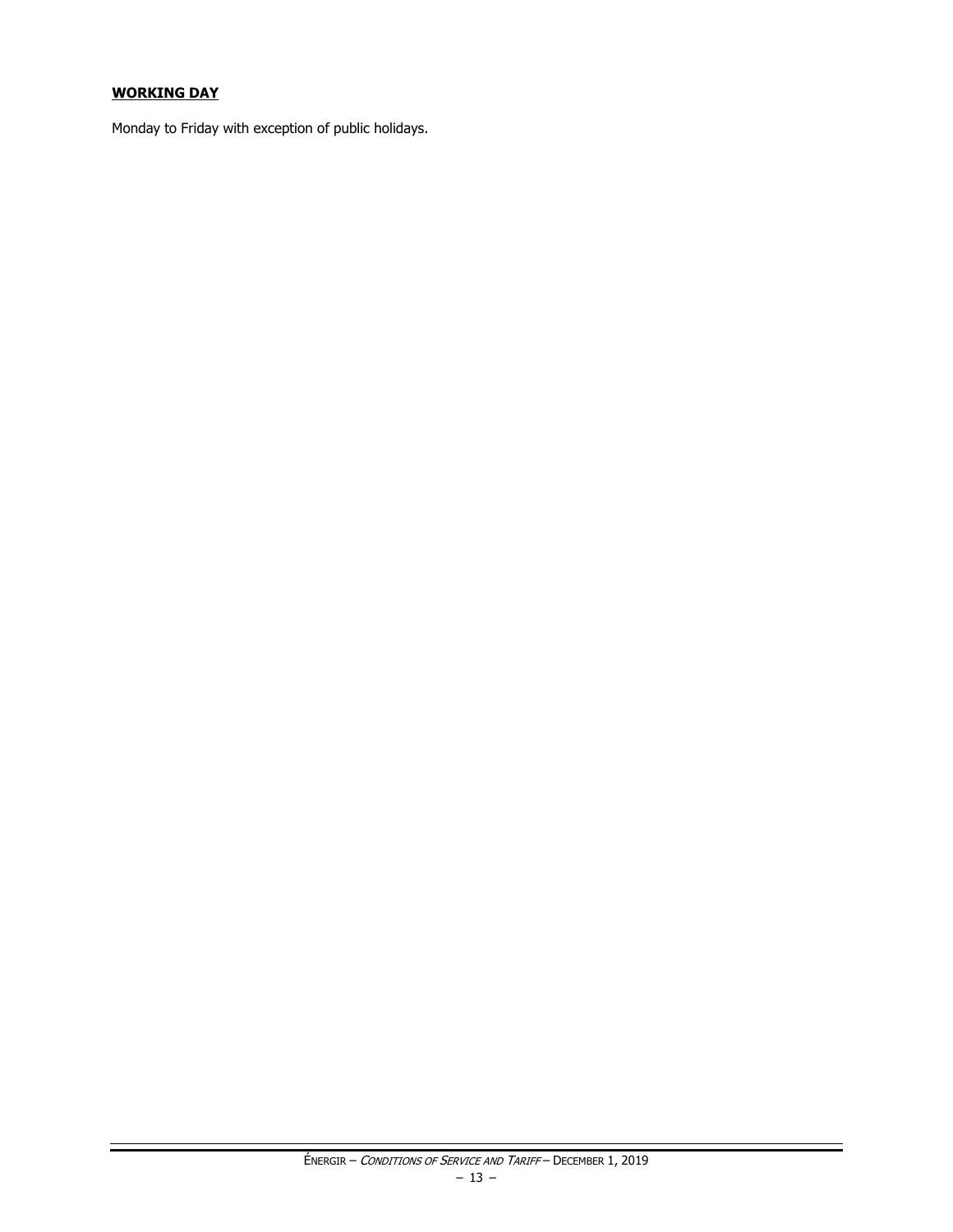# **Section II**

# **Conditions of Service**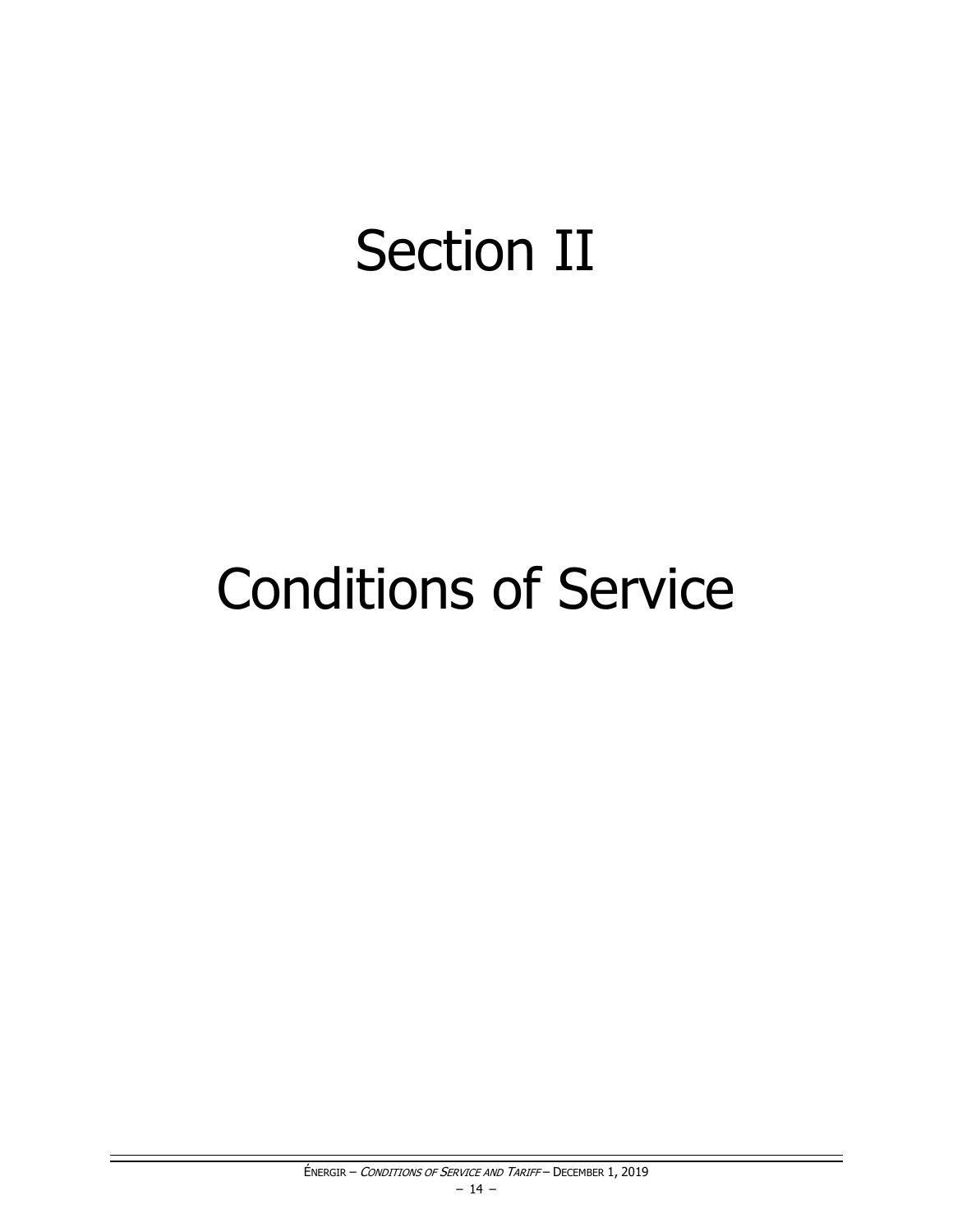# <span id="page-16-0"></span>**2. DISTRIBUTION SYSTEM**

## <span id="page-16-1"></span>**2.1 DISTRIBUTION SYSTEM**

The distributor shall determine the location of its distribution system, which includes the receipt point.

The distributor shall own the distribution system and shall supply, install, operate and maintain the distribution system up to the connection point or the receipt point.

No one other than the distributor or its authorized agent may at any time or in any way modify or alter its distribution system.

#### <span id="page-16-2"></span>**2.1.1 ACCESSIBILITY**

The customer shall make the distribution system accessible to the distributor at any time and shall maintain the premises in a manner that permits the distributor to operate the distribution system in accordance with the applicable legislation.

When the customer refuses access to the distribution system of the distributor, the distributor shall send a written notice advising the customer of the intention to proceed to an interruption. The notice must be of at least 10 working days. At the expiration of the notice, the distributor may interrupt natural gas service.

After an interruption of service under this article, the distributor invoices the reconnection charge set out in Article 17.1.8 to the customer upon the reconnection of the service.

#### <span id="page-16-3"></span>**2.1.2 RELOCATION OR MODIFICATION**

A person who requests a relocation or modification of the distribution system must be the owner of the property where the service address is located or declare and warrant having, for this purpose, all the authorizations and permissions required from the owner of the premises. The applicant shall provide the distributor, upon request, with any evidence so attesting.

If the distributor relocates or modifies its distribution system following a request made under the preceding paragraph, the distributor may bill the applicant for the cost of work, in accordance with an estimate it has provided to it in advance or in accordance with the actual cost of work. The method of billing the cost of work shall be determined when the relocation or modification request is made.

If a request to relocate or modify the distribution system is withdrawn, the distributor may bill the applicant if work has already been undertaken or completed. The amount shall then be based on the actual cost of work.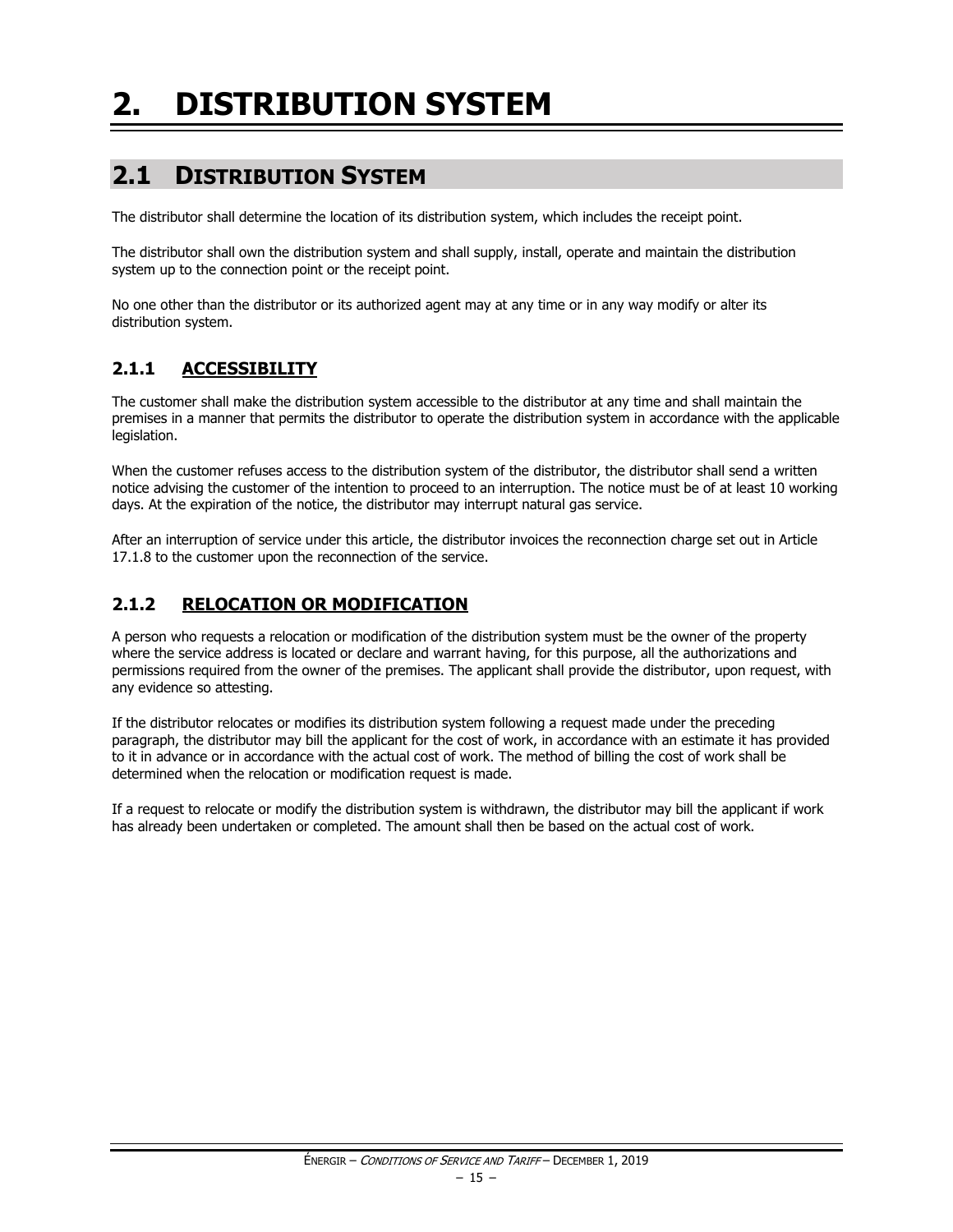## <span id="page-17-1"></span><span id="page-17-0"></span>**3.1 NATURAL GAS SERVICES**

The distribution service shall be offered exclusively by the distributor in its territory, as provided in the Act Respecting the Régie de l'énergie. For any customer who is not registered as an emitter, the "cap-and-trade emission allowances system" (CTEAS) service shall be offered exclusively by the distributor in its territory.

Except for customers subject to the receipt rate, the following services may, at the option of the customer, be obtained from the distributor, or subject to Section III of the present document, obtained by the customer itself from one or more suppliers:

- 1. gas supply service, including make-up gas service;
- 2. transportation service;
- 3. load-balancing service.

The distributor shall provide these services by default, in accordance with Section III of the present document, unless the customer notifies the distributor of its intention to provide them itself.

## <span id="page-17-2"></span>**3.2 CHOICE OF SERVICES**

The conditions relating to a customer's obtaining services from the distributor or providing them itself are specified in Section III of the present document.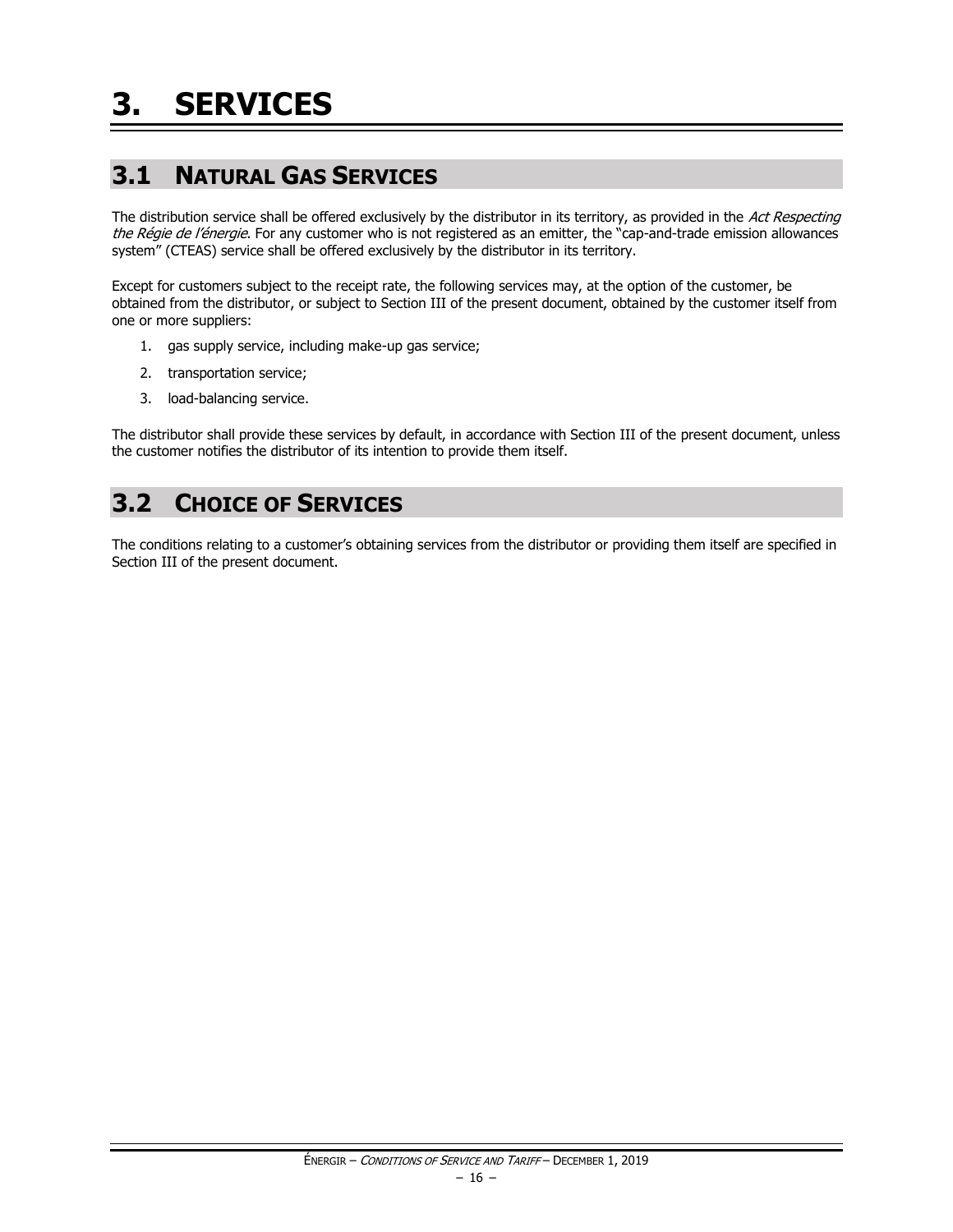## <span id="page-18-0"></span>**4. NATURAL GAS SERVICE REQUEST AND CONTRACT**

### <span id="page-18-1"></span>**4.1 NATURAL GAS SERVICE REQUEST**

#### <span id="page-18-2"></span>**4.1.1 SERVICE REQUEST PROCEDURE**

#### **4.1.1.1 Address Connected to the Distribution System**

The service request may be made to the distributor by telephone, mail, e-mail or fax or on the distributor's Internet site. If required by the distributor, the request shall be in writing where the applicant does not intend to occupy the address in question.

A service request by a customer subject to the receipt rate shall be made in writing.

#### **4.1.1.2 Address not Connected to the Distribution System**

The service request may be made to the distributor in the manner provided in Article 4.1.1.1 or to one of its representatives duly authorized for this purpose. The list of duly authorized representatives may be obtained from the distributor.

The applicant must be the owner of the property where the service address is located or declare and warrant having, for this purpose, all the authorizations and permissions required from the owner of the property. The applicant shall provide the distributor, upon request, any evidence so attesting.

#### <span id="page-18-3"></span>**4.1.2 CONDITIONS FOR ACCEPTANCE OF A SERVICE REQUEST**

Acceptance of a service request by the distributor may be subject to:

- 1. payment of a deposit required in accordance with Article 8.1;
- 2. payment, in accordance with Chapter 7, of the amounts owing to the distributor by a customer if the customer continues to occupy the service address covered by the request after the date the natural gas is required.

#### <span id="page-18-4"></span>**4.1.3 FINANCIAL GUARANTEE FOR THE DISTRIBUTOR'S TRANSPORTATION SERVICE**

#### **4.1.3.1 Requirement**

At the signing of the contract, and before the distributor reserves the necessary transportation capacity, the distributor may require a financial guarantee in the case of a new application wishing to use the distributor's transportation service whose peak daily projected consumption is of 300 000  $\text{m}^3/\text{day}$  and over.

Subsequent to the signing of the contract, the distributor may revise the amount of the financial guarantee provided in Article 4.1.3.2 depending on the particular circumstances of each case.

#### **4.1.3.2 Amount**

The financial guarantee amount that may be required by the distributor is determined based on the following formula:

**Financial Guarantee t**  $(\$) =$  (Price Tt x Peak Annual Volume x 75%)

Where **Price Tt** = Price of Énergir's **Transportation** Service at year t

**Peak Annual Volume** = P x 365

**P** = Projected Peak Consumption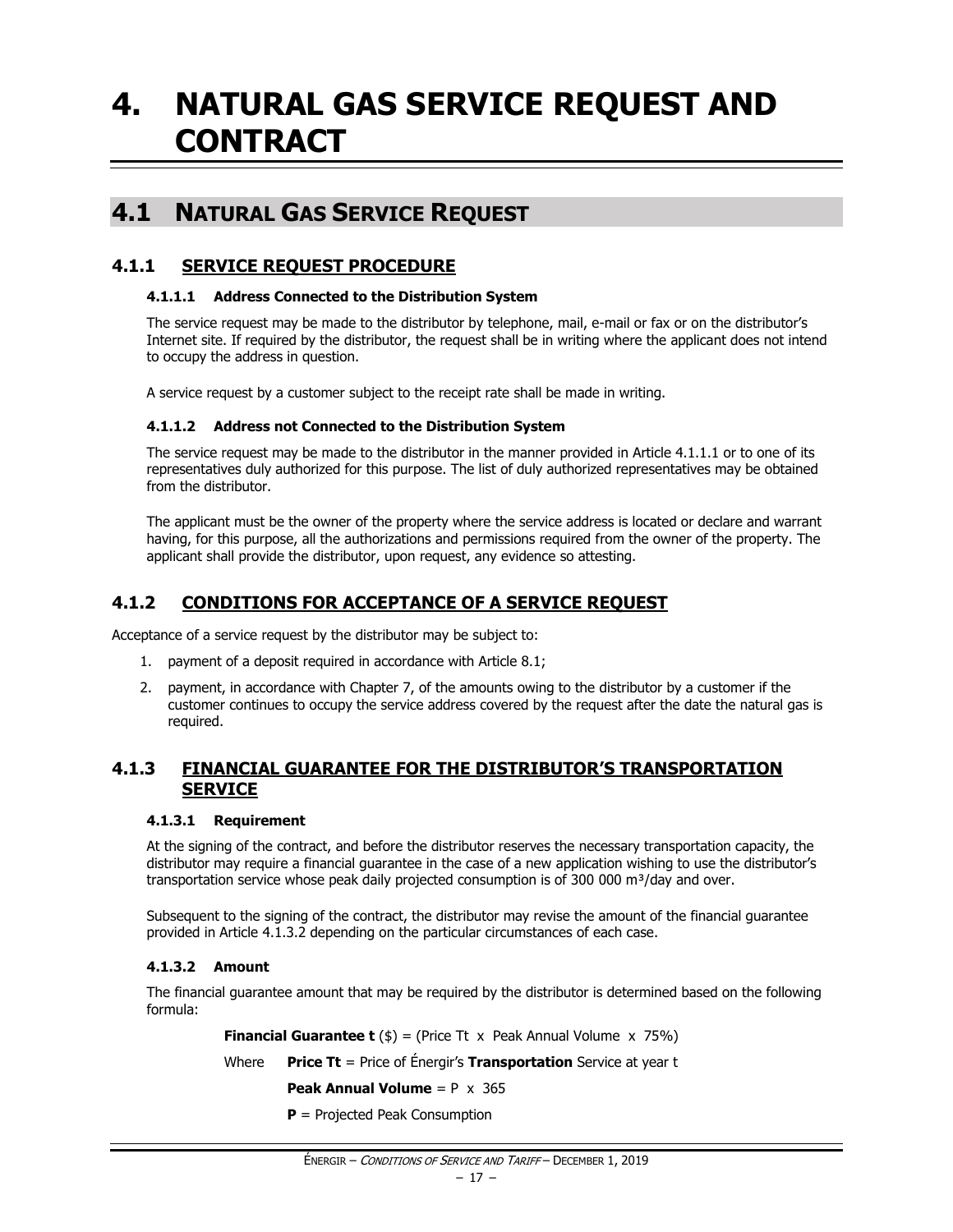#### **4.1.3.3 Retention Period**

The distribution will retain the financial guarantee until the customer begins its consumption of natural gas.

#### **4.1.3.4 Use of the Financial Guarantee**

The distributor may use the financial guarantee to repay development costs incurred to obtain transportation capacity outside the territory.

## <span id="page-19-0"></span>**4.2 INFORMATION TO BE PROVIDED FOR NATURAL GAS SERVICE REQUEST**

#### <span id="page-19-1"></span>**4.2.1 INDIVIDUAL**

- 1. Mandatory information
	- a) Family name and given name
	- b) Service address covered by the natural gas service request
	- c) Billing address, if different from address covered by the natural gas service request
	- d) Telephone number(s)
	- e) Date for which service is requested
	- f) Date of birth
	- g) Other active accounts with the Distributor
	- h) Last address occupied during the 12 months preceding the request
- 2. Optional information
	- a) Fax number
	- b) E-mail address
	- c) Reading of the metering device

#### <span id="page-19-2"></span>**4.2.2 OTHER THAN AN INDIVIDUAL**

- 1. Mandatory information
	- a) Name
	- b) Business name
	- c) Service address covered by the natural gas service request
	- d) Billing address, if different from address covered by the natural gas service request
	- e) Telephone number(s)
	- f) Name of contact person
	- g) Date for which service is requested
	- h) Other active accounts with the distributor
	- i) Last address occupied during the 12 months preceding the request
- 2. Optional information
	- a) Fax number
	- b) E-mail address
	- c) Reading of the metering device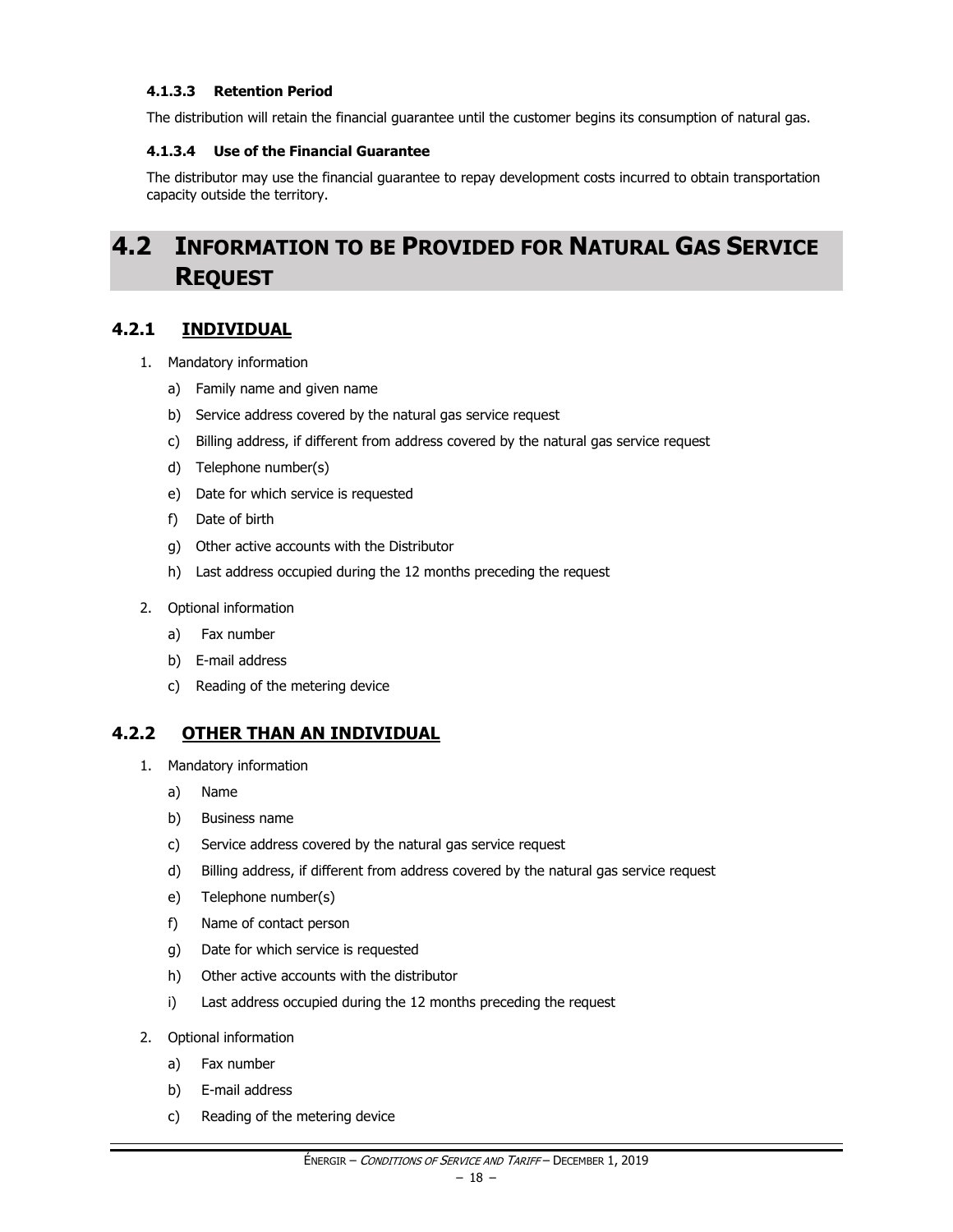## <span id="page-20-0"></span>**4.3 SERVICE CONNECTION**

#### <span id="page-20-1"></span>**4.3.1 COST OF WORK AND ECONOMIC INVESTMENT**

If the service address is not connected to the distribution system, the distributor shall estimate the cost of the work required and the revenues generated by connection of the service address to the distribution system.

If a connection request is withdrawn, the distributor may bill the applicant if the work has already been undertaken or completed. The amount shall then be based on the actual cost of the work.

A connection request is withdrawn when:

- 1. The applicant notifies the distributor that it withdraws its connection request; or
- 2. The commissioning has not taken place within 12 months of the in-service date agreed upon in the contract, unless the applicant and the distributor enter into an agreement.

#### <span id="page-20-2"></span>**4.3.2 CONNECTION CHARGES**

If the connection to the natural gas distribution system is requested for a service address to which Rate  $D_1$  will be applicable and for which the projected annual volume will be less than  $10,950$  m<sup>3</sup>, the connection charge set out in Article 17.1.1 shall be required from the applicant.

If the connection to the gas distribution system is requested by the real estate developer or the builder of the building where the service is required, the applicant shall then deemed to be the owner of the building when the service request is made.

These service connection charges shall be payable in a single payment or, if the applicant is a customer of the distributor, over a period of 24 months or, at the customer's request, in a single payment. If payment of the service connection charges is spread over 24 months and the contract ends before the service connection charges have been fully paid, the balance thereof shall be due immediately.

#### <span id="page-20-3"></span>**4.3.3 CHARGES FOR NON-STANDARD SERVICE CONNECTION**

The charges for the connection of a service address set out in Article 17.1.2 shall be required from the applicant, when, at its request:

- the connection point is located more than 3 meters from the front corner of the building, or
- the length of the connection pipeline between the property line on which the building is located and the connection point exceeds 50 linear meters.

#### <span id="page-20-4"></span>**4.3.4 FINANCIAL CONTRIBUTION FROM THE CUSTOMER**

If the revenues generated from connection of the service address to the distribution system do not allow the distributor to earn a return on its investment, based on the estimated cost of the work required, in accordance with the conditions approved by the Régie de l'énergie, the distributor must, on entering into the contract, agree with the customer on a financial contribution payable by the customer except in exceptional cases which will have to be justified a posteriori to the Régie. Any service connection charge under Article 4.3.2 shall be additional to this contribution. The distributor may also agree with the customer on a minimum annual obligation.

If a financial contribution is required, it shall be payable in a single payment before the work is started or paid in instalments over the contract term. The distributor shall provide the customer with the details of the financial contribution required.

If a financial contribution is required, the distributor and the customer shall agree before the work is started on matters including:

1. the amount of the financial contribution requested from the customer;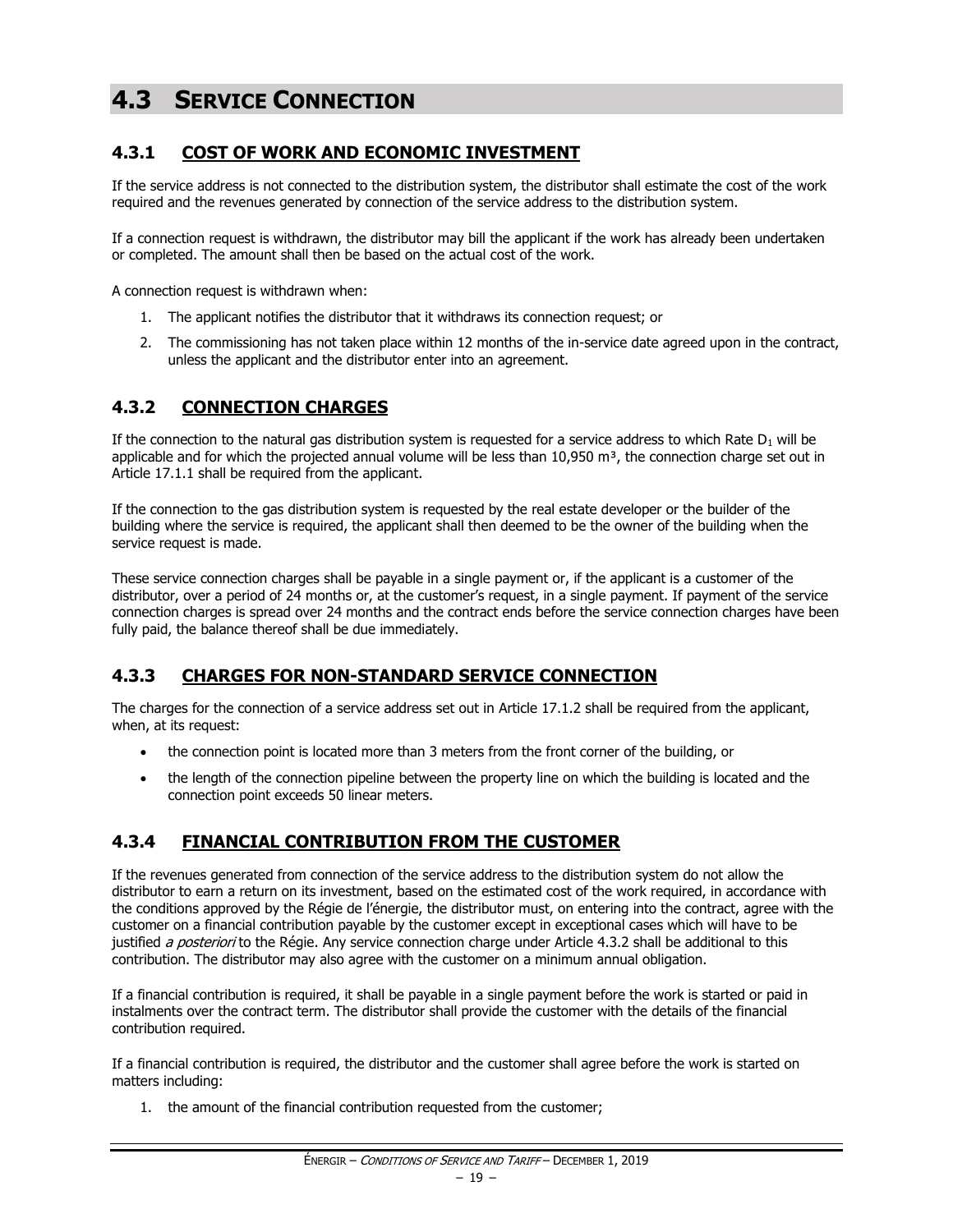- 2. the terms of payment of the financial contribution requested from the customer;
- 3. the conditions for repayment, in whole or in part, of the contribution requested from the customer, where applicable.

The distributor may repay, in whole or in part, in accordance with certain profitability conditions set out in writing when the contract is entered into, the financial contribution paid by the customer to make the investment economic.

Notwithstanding the payment of a financial contribution by the customer, the distributor shall remain the exclusive owner of the distribution system.

## <span id="page-21-0"></span>**4.4 LEAD TIMES REQUIRED BY THE DISTRIBUTOR TO PROVIDE NATURAL GAS DISTRIBUTION SERVICE**

#### <span id="page-21-1"></span>**4.4.1 ADDRESS CONNECTED TO THE DISTRIBUTION SYSTEM**

The natural gas shall be made available to the customer immediately if the metering device is not turned off or sealed.

If the metering device is turned off or sealed, the distributor will generally require one to five business days to establish service. However, service may be established later than that if the customer so requests or by reason of constraints relating to the metering device. In the case of metering-device-related constraints, the time required shall be determined for each case and the customer shall be notified of it.

If the service request is made following a service interruption requested by the customer, the distributor shall bill the customer for the service reconnection charge set out in Article 17.1.8.

#### <span id="page-21-2"></span>**4.4.2 ADDRESS NOT CONNECTED TO THE DISTRIBUTION SYSTEM**

If the service connection requires only a connection pipeline to connect the service address to the existing distribution system, the time between the acceptance of the service request and the natural gas service being made available to the customer shall be:

- 1. 30 business days for the installation of an S6 or S20 metering device;
- 2. 40 business days for the installation of an S40 to S50 or R80 to R450 metering device.

However, service may be established later than that if the customer so requests or by reason of constraints relating to construction. In the case of construction-related constraints, the distributor shall notify the applicant.

If, in addition to the connection pipeline, the service connection requires work on the existing distribution system, the time required by the distributor shall be determined for each case and the applicant shall be notified.

If a request is submitted to the distributor for connection in less time than provided in the first paragraph according to the type of metering device, the charge for the reduction in the service connection time set out in Article 17.1.3 shall be required from the applicant.

### <span id="page-21-3"></span>**4.5 FORM, FORMATION AND EFFECTIVE DATE OF CONTRACT**

#### <span id="page-21-4"></span>**4.5.1 FORM**

The contract shall be made in writing in the following cases:

- 1. the customer is billed Distribution Rate  $D_3$ ,  $D_4$ ,  $D_5$  or  $D_R$ ;
- 2. the customer is subject to a minimum annual obligation;
- 3. the customer has entered into a fixed-price agreement;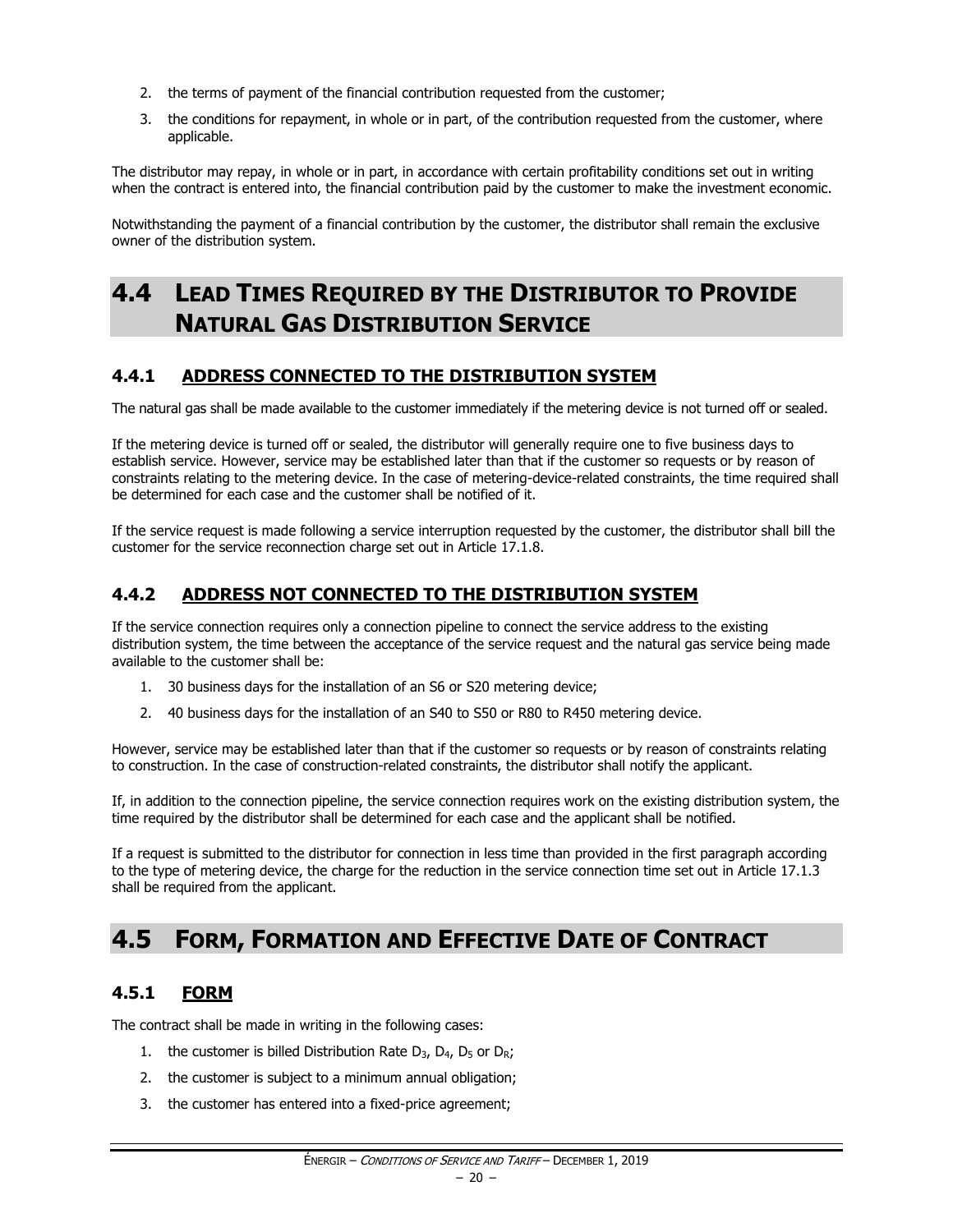- 4. the customer has to pay a financial contribution to the distributor;
- 5. the customer who supplies its own natural gas supply service.

#### <span id="page-22-0"></span>**4.5.2 FORMATION AND EFFECTIVE DATE**

The contract is formed when the distributor informs the new customer that it accepts the natural gas service request or for a written contract, at the moment of the signature. Service shall start on the agreed date.

If a contract with a customer has ended and no contract has been formed with a new customer for the service address, the owner of the property where the service address is located shall be deemed to have entered into a contract if it fails to inform the distributor of its intentions with respect to the natural gas service within 12 business days following delivery by the distributor of written notice to that effect. Then the contract is deemed formed on the date of termination of the former customer's contract.

If a contract with a customer has ended and no contract has been formed with a new customer for the service address and, the owner of the property where the service address is located informs the distributor he wishes to maintain the natural gas service within 12 business days following delivery by the distributor of written notice to that effect, the contract is therefore formed on the date of termination of the former customer's contract.

## <span id="page-22-1"></span>**4.6 CONFIRMATION OF ACCEPTANCE OF THE NATURAL GAS SERVICE REQUEST**

Following acceptance of the service request, the distributor shall provide to the customer in writing the mandatory information obtained, excluding the list of the customer's other active accounts, with an explanation that the meter reading provided by the customer, if any, may differ from the meter reading used for the billing.

The distributor shall also provide the following information in writing:

- 1. the applicable rate(s);
- 2. the amount and the terms and conditions of the financial contribution, if required;
- 3. information regarding payment methods available to the customer for paying its bill;
- 4. the fact that all customers at the same address are severally liable for full payment of the bills on which they are identified by name;
- 5. the fact that a contract that is not in writing shall remain in effect until resiliated by the customer or, as the case may be, by the distributor;
- 6. the requirement for a deposit, if applicable, and the conditions of repayment thereof.

### <span id="page-22-2"></span>**4.7 CONTRACT TERM**

If the contract is not in writing, it shall remain in force and effect until resiliated.

If the contract is in writing, its term shall be stated therein.

The distributor may require that the contract term be the same for all the services it provides.

The minimum term of a written contract shall be the term stated in the Conditions of Service and Tariff according to the applicable services.

The distributor may require transportation, load balancing and distribution contracts to mature on the same date and that a distribution contract cover the entire period of the other contracted services.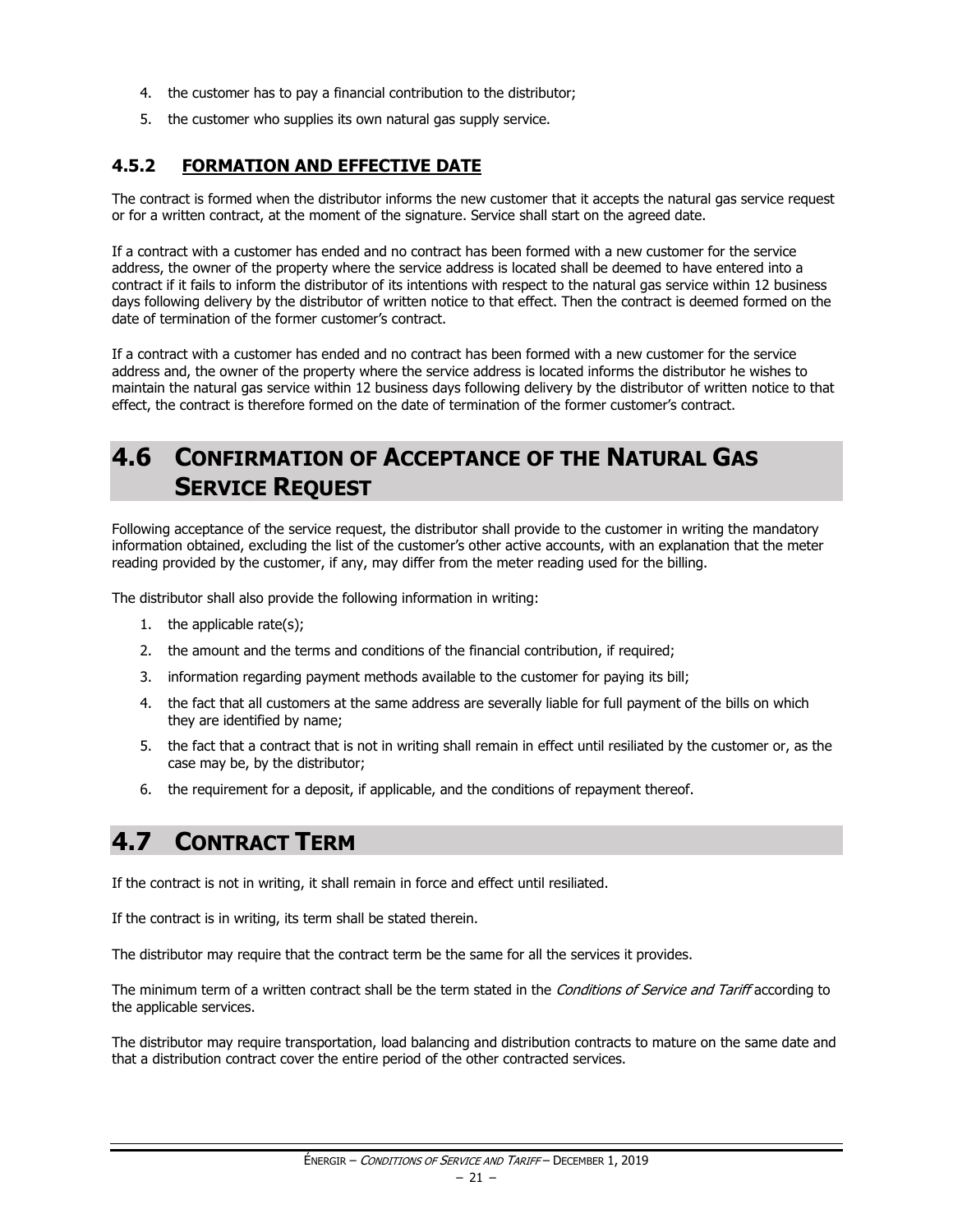## <span id="page-23-0"></span>**4.8 CONTRACT AMENDMENT**

The customer shall be responsible for notifying the distributor of any change to the information provided since the natural gas service request.

The customer may also submit a request for a contract amendment. If the request complies with the *Conditions of* Service and Tariff and if it is economic and operationally possible for the distributor to accept it, the contract may be amended or replaced by a new contract.

A written contract may not be amended verbally.

In each case provided in this article, the confirmation referred to in Article 4.6 shall not be sent to the customer.

## <span id="page-23-1"></span>**4.9 CONTRACT TERMINATION**

#### <span id="page-23-2"></span>**4.9.1 WRITTEN CONTRACT**

The contract is terminated on the date specified.

Notwithstanding the foregoing, the distributor may resiliate the contract if the customer has interfered with the distributor's pipes, mains, metering device or other device, or used the distributor's natural gas service without its consent.

#### <span id="page-23-3"></span>**4.9.2 OTHER CONTRACT**

The customer may resiliate the contract by informing the distributor that it ceases or will cease receiving natural gas service. It may do so verbally and shall specify the time after which natural gas service is no longer required.

Where the customer does not inform the distributor that it ceases or will cease receiving natural gas service, the distributor may resiliate the contract at one of the following times:

- 1. when it sees the customer has ceased receiving natural gas service and that no other contract has been entered into for the service address; or
- 2. on the effective date of a new contract with a person requesting natural gas service for the service address in question, except in the case of a customer who owes an amount of money to the distributor and will continue to occupy the service address after the date the gas is required.

Notwithstanding the foregoing, the distributor may resiliate the contract if the customer has interfered with the distributor's pipes, mains, metering device or other device, or used the distributor's natural gas service without its consent.

## <span id="page-23-4"></span>**4.10 FORCE MAJEURE**

When the distributor suffers from a force majeure, it is relieved of its obligation to serve the customer and the customer is relieved of its minimum obligations and, where applicable, of the basic fee under Distribution Rate  $D_1$  for the duration of the force majeure. Under all other circumstances, the customer must assume its minimum obligations, including situations where it suffers from a force majeure.

## <span id="page-23-5"></span>**4.11 CHANGES TO CONDITIONS OF SERVICE AND TARIFF**

Every contract shall comply with the *Conditions of Service and Tariff*, shall be subject to amendments to this document by the Régie de l'énergie and shall be deemed amended by such amendments.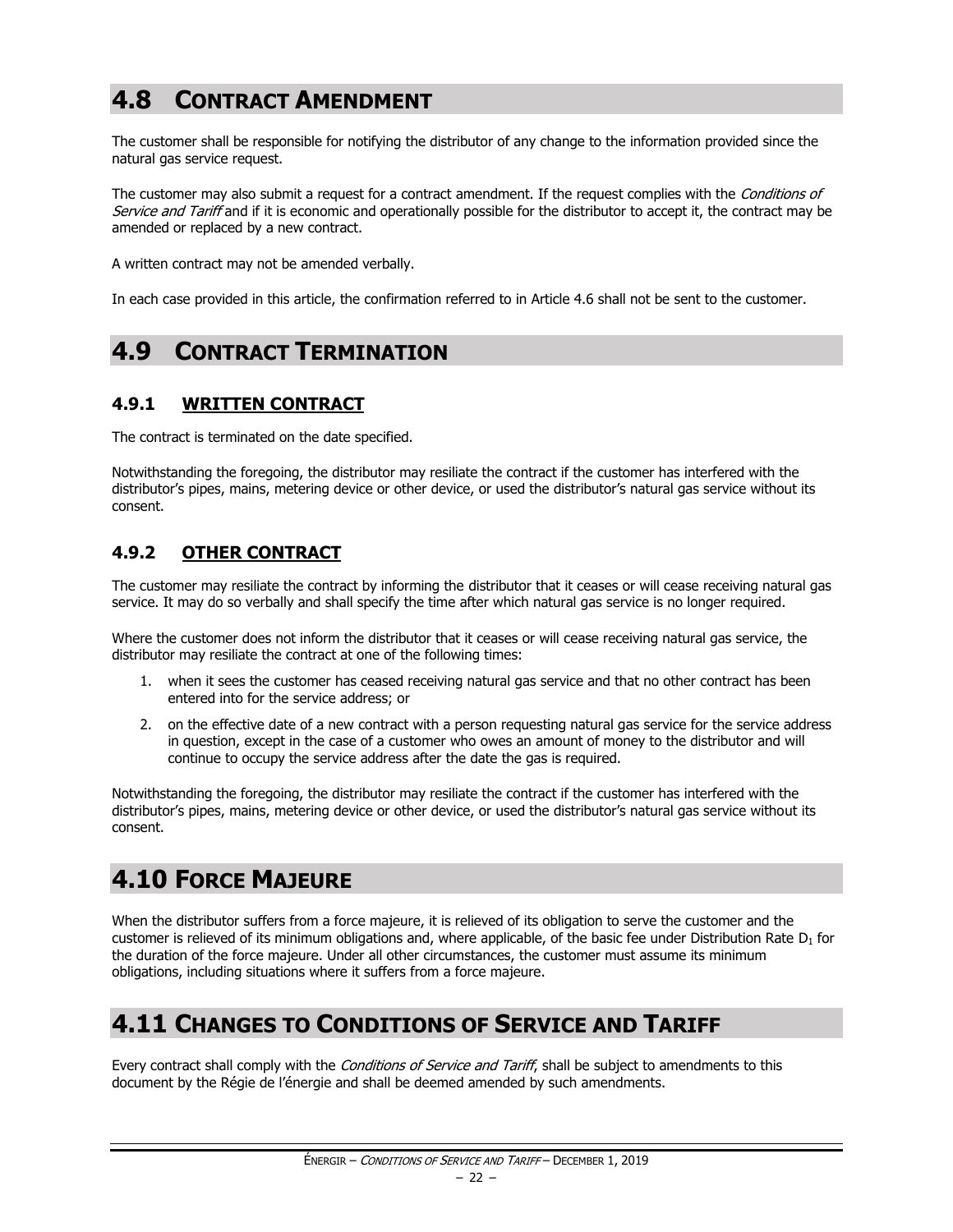<span id="page-24-0"></span>**5. MEASUREMENT**

## <span id="page-24-1"></span>**5.1 METERING DEVICES**

#### <span id="page-24-2"></span>**5.1.1 METERING DEVICE BELONGING TO THE DISTRIBUTOR**

The distributor shall determine the type of metering device to be used at the metering point or at the receipt point. It shall install, operate and maintain metering device to measure the natural gas withdrawn or injected by the customer.

#### <span id="page-24-3"></span>**5.1.2 LOCATION OF AND ACCESS TO THE METERING DEVICE**

The distributor shall determine the location of its metering device.

The distributor shall hold, at no cost, all rights of entry, rights-of-way and rights of access to its metering device. The customer shall take the necessary steps to enable the distributor to exercise those rights at the following times:

- 1. at any time for reasons of safety;
- 2. between 7:00 a.m. and 7:00 p.m. from Monday to Friday except for statutory holidays or at any other time agreed with the customer, for any other reason.

The customer shall not interfere with access to the distributor's metering device.

#### <span id="page-24-4"></span>**5.1.3 METERING DEVICE BELONGING TO THE CUSTOMER**

The customer may install, operate and maintain on pipes belonging to it its own metering device at its own expense.

However, the customer's metering device shall be installed downstream from the distributor's metering device in the case of a customer subject to Rate  $D_1$ ,  $D_3$ ,  $D_4$  or  $D_5$  and upstream in the case of a customer subject to Rate  $D_R$ .

Customer's metering device shall be installed, operated and maintained in a manner that does not interfere with the distributor's activities.

## <span id="page-24-5"></span>**5.2 MEASUREMENT OF VOLUME OF NATURAL GAS WITHDRAWN OR INJECTED**

The metering device shall indicate the volume of natural gas withdrawn or injected by the customer, in either metric or imperial units. For billing purposes, imperial units shall be converted to metric units.

Depending on the type of metering device used, a multiplier factor and a pressure factor may also be applied.

## <span id="page-24-6"></span>**5.3 READING OF METERING DEVICE**

#### <span id="page-24-7"></span>**5.3.1 READING BY THE DISTRIBUTOR**

The distributor shall choose the reading method to be used. The reading of the metering device may be done on site or by a remote device.

However, if the customer requests a reading method other than the one chosen by the distributor, the distributor may bill the customer for the actual costs incurred as a result of using the reading method requested by the customer.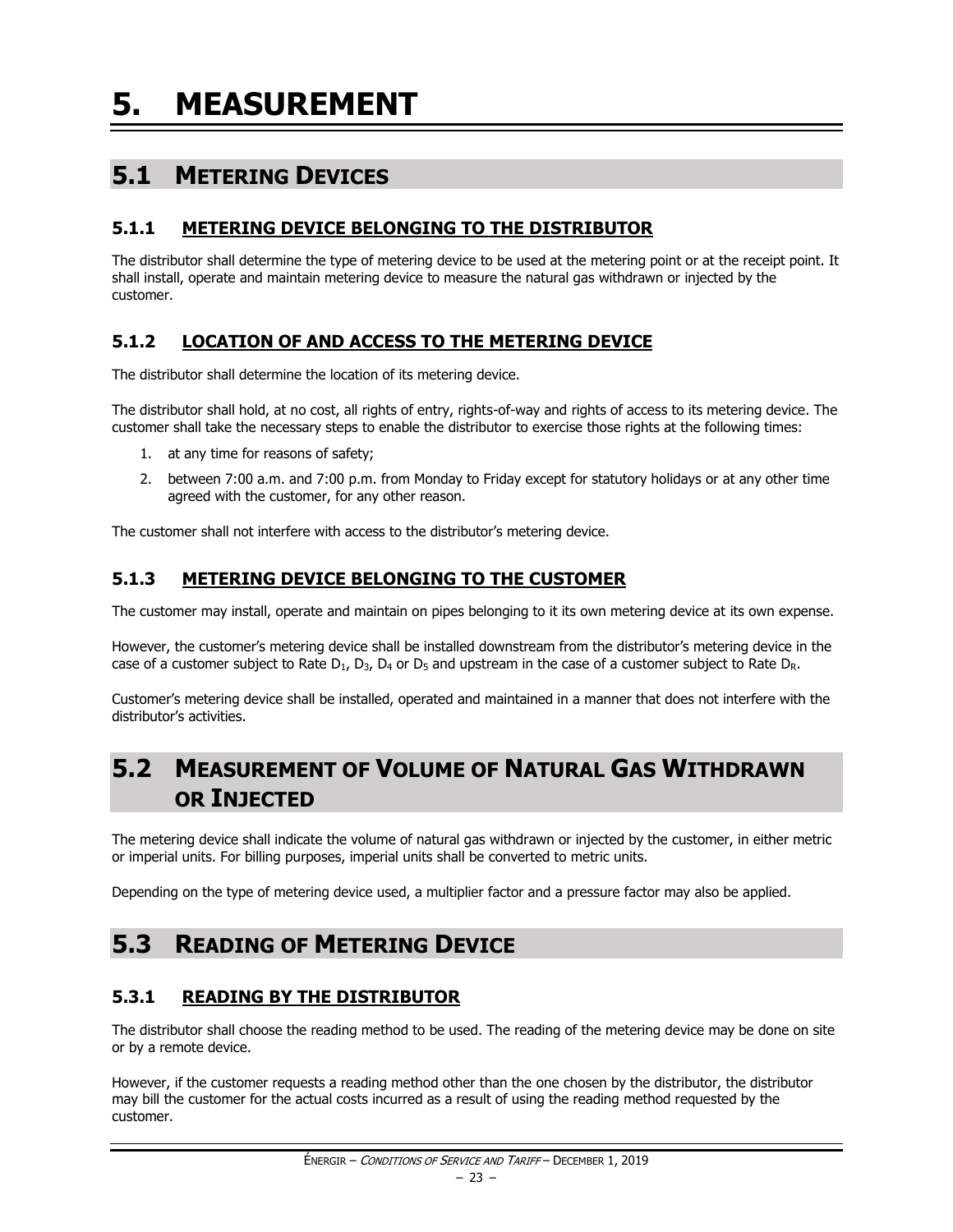#### <span id="page-25-0"></span>**5.3.2 FREQUENCY OF READINGS**

The distributor shall read the metering device with all reasonable diligence using a method consistent with the efficient operation of its business.

The distributor shall read the metering device every two months.

However, in the case of a Rate  $D_1$  customer that withdraws less than 1,000 m<sup>3</sup> a year of natural gas, the distributor shall read the metering device every 12 months.

Furthermore, if the natural gas is billed at Rates  $D_4$ ,  $D_5$ ,  $D_R$  or  $D_3$  and  $D_5$  in combination, the distributor shall read the metering device every day. In the case where natural gas is billed at Rate  $D_3$  without combination with Rate  $D_5$ , the distributor shall read the metering device every month.

#### <span id="page-25-1"></span>**5.3.3 READING BY THE CUSTOMER**

When the distributor has not obtained a reading in accordance with Article 5.3.2, it may ask the customer to take the reading and communicate it to the distributor.

In addition, upon arriving at the service address and at the termination of the contract, the customer shall provide to the distributor, at the distributor's request, a reading of the metering device. Otherwise, the distributor shall estimate the volume withdrawn and the distributor may revise that estimate when the distributor obtains a reading of the metering device.

## <span id="page-25-2"></span>**5.4 VOLUME OF NATURAL GAS WITHDRAWN OR INJECTED BY THE CUSTOMER**

The volume of natural gas withdrawn or injected shall be calculated by determining the difference between two consecutive readings of the metering device. If the distributor does not obtain a reading of the metering device before the bill is issued, the distributor shall estimate the volume of natural gas withdrawn or injected by the customer.

## <span id="page-25-3"></span>**5.5 DEFECTIVE METERING DEVICE**

If the customer doubts the accuracy of the distributor's metering device, it shall so notify the distributor as soon as possible.

If the distributor determines that there is a defect in the metering device that may have an impact on the billing, it shall so inform the customer as soon as possible.

The customer or the distributor may, at any time, request verification of the metering device in accordance with the Electricity and Gas Inspection Act, R.S.C. 1985, c. E-4.

If the customer initiates a request for verification of the metering device, the distributor shall inform the customer of the reasons that lead not to doubt of the metering device accuracy, if any. If the customer maintains its request of verification and that the verification confirms the accuracy of the metering device within the allowed limits, the distributor is then authorized to bill it the fee stipulated in Article 17.1.4.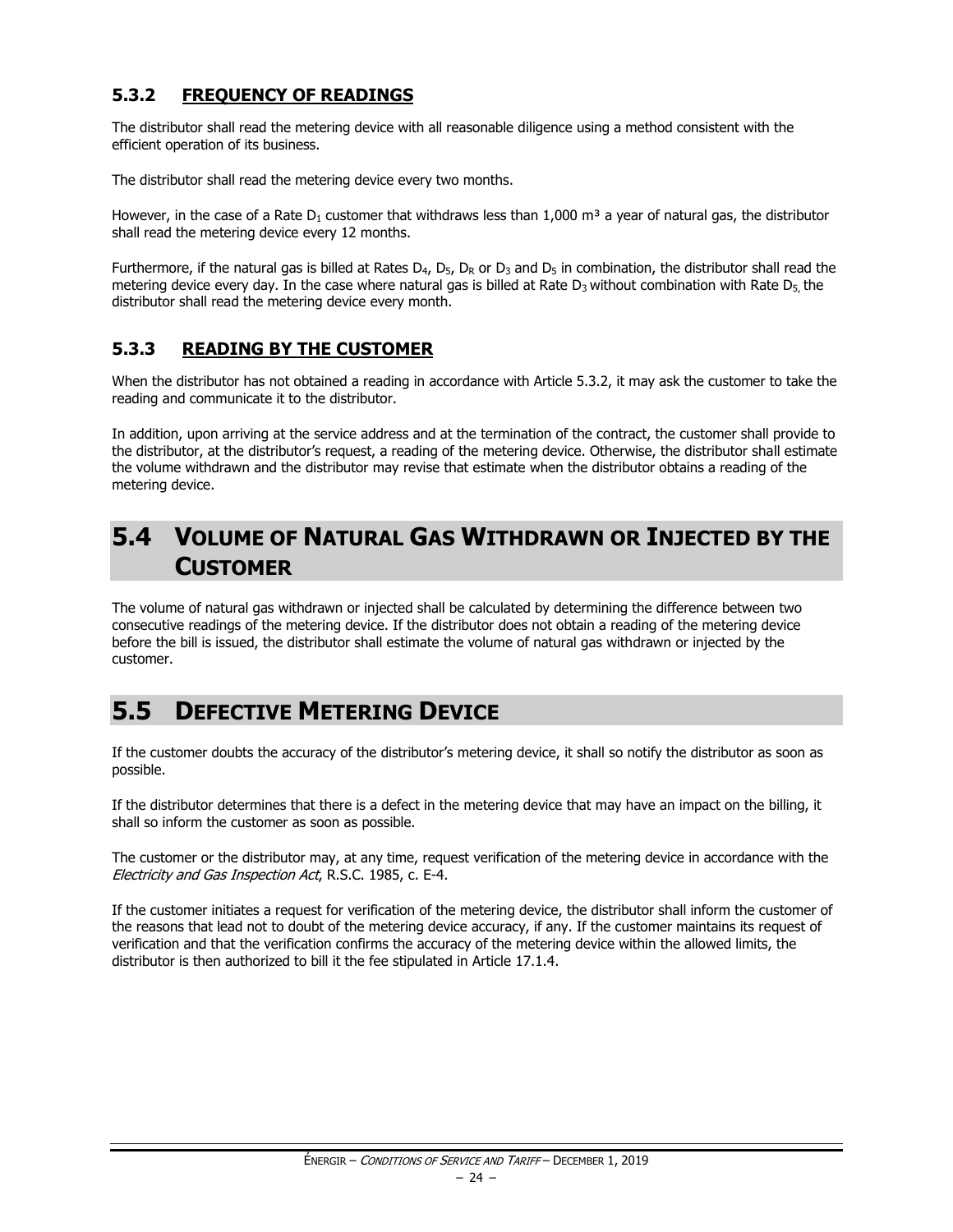## <span id="page-26-0"></span>**6. BILLING**

## <span id="page-26-1"></span>**6.1 BILLING METHODS**

#### <span id="page-26-2"></span>**6.1.1 VOLUME OF NATURAL GAS BILLED**

For billing purposes, the volume will be adjusted to a greater gross heating value of 37.89 MJ/m<sup>3</sup>.

The distributor shall bill the customer monthly for the actual or estimated volume of natural gas withdrawn or injected at the service address.

However, the distributor may bill every two months a customer billed at Rate  $D_1$  who withdraws less than 1,000 m<sup>3</sup> of natural gas per year.

The billing shall be based on the actual or estimated volume withdrawn or injected at each metering device. However, if the distributor uses more than one metering device at a single metering point or receipt point, the billing shall be based on the sum of the volumes withdrawn or injected at those metering devices as though there were only one.

When a customer, to whom a rate other than  $D_1$  applies, has been billed on the basis of an estimated volume, its bill shall be revised and sent when the actual volume becomes known if the actual volume is less than the estimated volume.

#### <span id="page-26-3"></span>**6.1.2 CONTRACTUAL OBLIGATIONS**

If applicable, the distributor shall bill the customer a minimum annual obligation and/or a financial contribution in accordance with Article 4.3.4.

If the customer asks the distributor to turn off and seal the metering device, the basic fee in section III of the present document shall cease to be billed after the turn-off date agreed by the customer and the distributor.

#### <span id="page-26-4"></span>**6.1.3 CORRECTION OF ERROR**

If the customer notes an error on its bill, it shall so inform the distributor.

If the distributor notes or is informed of an error on the customer's bill, it shall analyse the bill and notify the customer of the results. If a correction is required, it shall issue a corrected bill. The corrected bill shall replace any other bill issued for the billing period in question.

If the correction results in an amount owing to the distributor by the customer, the customer may spread the payments over a period equal to the re-billed period without any late payment charge or interest as long as it complies with the agreed payment dates.

#### <span id="page-26-5"></span>**6.1.4 BILLING PERIOD COVERED BY THE CORRECTION**

If the correction results in an amount owing to the distributor by the customer, the period covered by the retroactive correction may not exceed three years from the issue date of the corrected bill arising from the analysis referred to in Article 6.1.3.

However, the retroactive correction shall apply to the entire period affected by the error in the following cases:

1. the distributor was unable to read the metering device because it was unable to exercise its rights of access thereto and was also unable to obtain the reading from the customer in accordance with Article 5.3.3;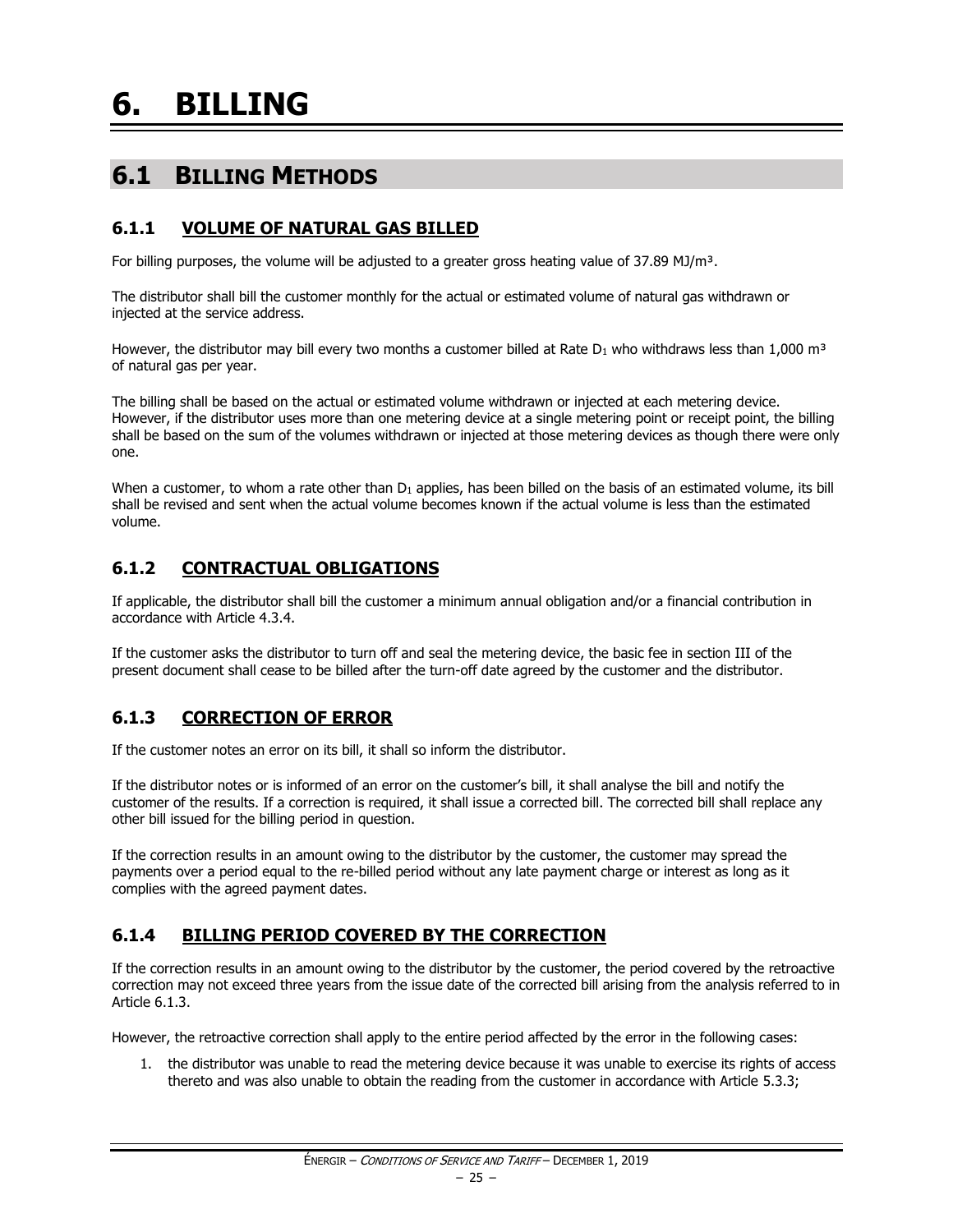- 2. the customer has interfered with the distributor's pipes, mains, metering device or other device, or used the distributor's natural gas without its consent;
- 3. the error is the result of intentional damage to the distributor's metering device;
- 4. the customer was aware of the billing error or the defect in the metering device and failed to inform the distributor thereof;
- 5. the amount of the corrected bill, for the period covered by the retroactive correction is less than the amount of the corrected bill for the three-year period mentioned in the first paragraph.

Notwithstanding the foregoing, if the retroactive correction leads to an amount owing to the distributor by the customer, but the amount of the corrected bill for the three-year period starting on the issue date of the corrected bill results in an amount owing to the customer by the distributor, no corrected bill is issued.

If the retroactive correction results in an amount owing to the customer by the distributor, it shall cover the entire period affected.

### <span id="page-27-0"></span>**6.2 BILLS**

#### <span id="page-27-1"></span>**6.2.1 ISSUE**

Except when a contract ends, the distributor shall issue the bill within a maximum of six business days following:

- 1. the last day of the month; or
- 2. the date the metering device was read.

#### <span id="page-27-2"></span>**6.2.2 TRANSMITTAL**

The bill shall be sent to the customer the business day after it is issued.

#### <span id="page-27-3"></span>**6.2.3 DELIVERY**

The distributor shall send the bill to the customer every month or every two months in accordance with Article 6.1.1.

The bill shall be sent by any means selected by the distributor, including by mail, unless the customer asks the distributor to send it electronically.

The customer may ask the distributor to group its bills for delivery. The distributor may bill the customer the actual costs of that service. If it does, the distributor shall notify the customer of the cost of that service before grouping the bills.

#### <span id="page-27-4"></span>**6.2.4 INFORMATION APPEARING ON THE BILL**

The bill shall include at least the following items:

- 1. Distributor's telephone number
- 2. Telephone number in case of emergency
- 3. Billing date
- 4. Name of customer
- 5. Account number
- 6. Number of the metering device
- 7. Service address
- 8. Applicable rate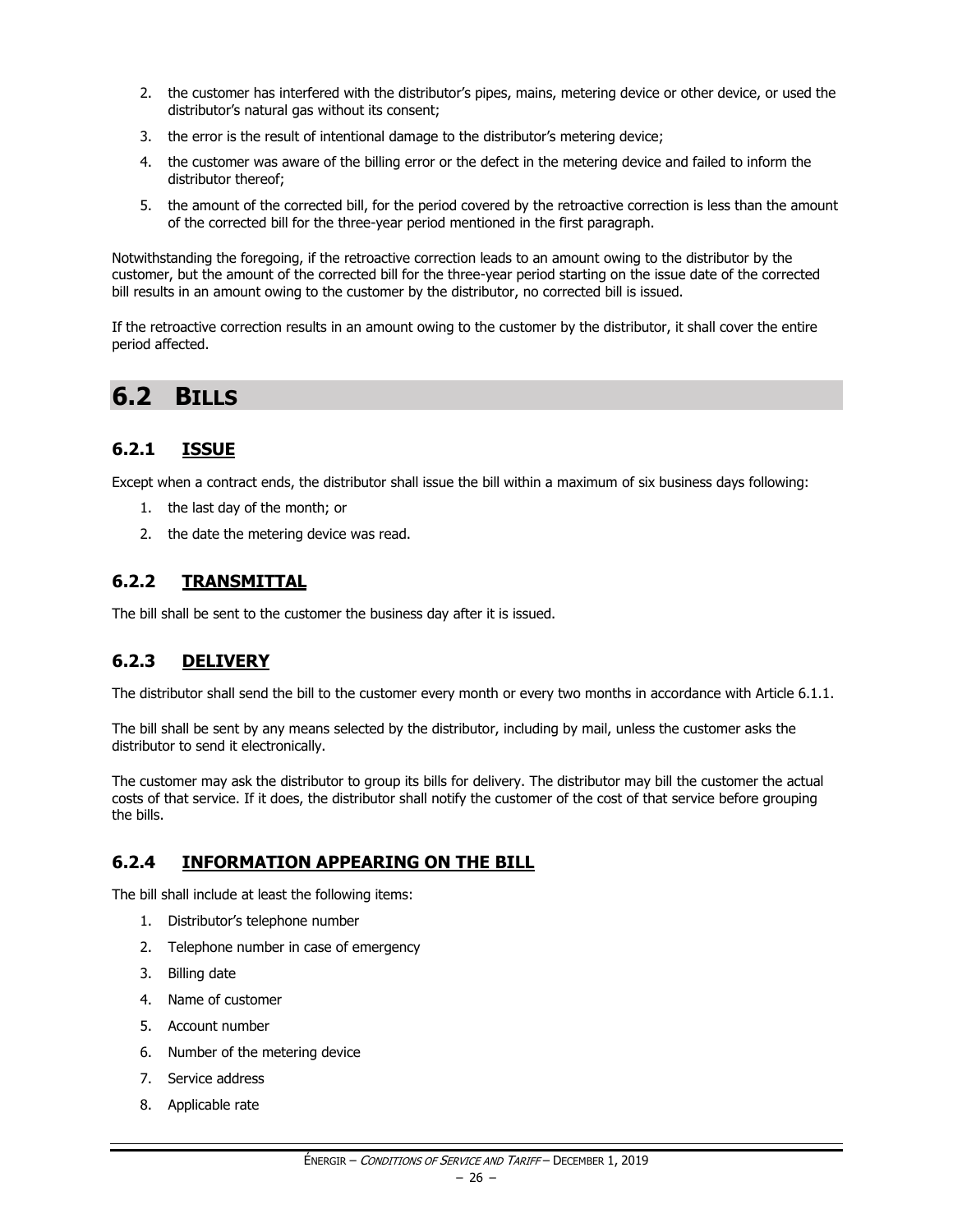- 9. Period billed
- 10. Consumption, specifying whether actual or estimated
- 11. Total amount
- 12. Amount in arrears and late payment charge
- 13. Due date
- 14. Consumption history available, if applicable
- 15. Minimum annual obligation, if applicable
- 16. Amount and date of last payment
- 17. Amount of financial contribution requested from customer to make the investment economic, if applicable
- 18. Amount of deposit and interest paid, if applicable
- 19. Rate adjustment arising from any commercial program approved by the Régie de l'énergie, if applicable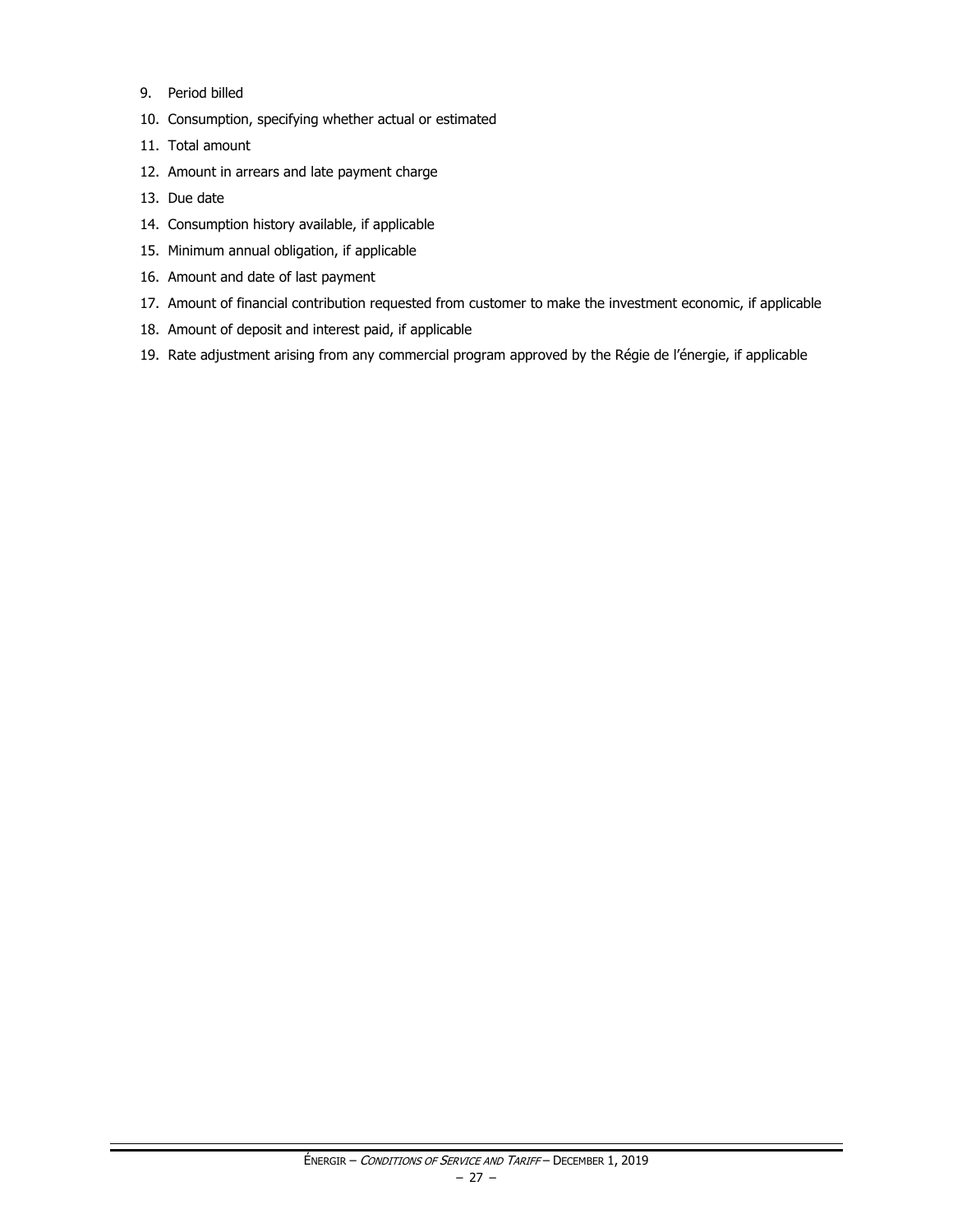## <span id="page-29-1"></span><span id="page-29-0"></span>**7.1 DUE DATE**

There shall be at least 12 business days between the date the bill is sent and the due date shown thereon. However, if bills are grouped as provided in Article 6.2.3, the time elapsed may be less than 12 business days because each bill shall retain its own due date shown thereon.

The customer shall pay the total amount billed that appears on the bill no later than the due date shown thereon.

The customer may contact the distributor at any time to propose a payment agreement as provided in Article 9.1.

## <span id="page-29-2"></span>**7.2 TERMS**

#### <span id="page-29-3"></span>**7.2.1 PAYMENT METHODS**

The customer shall pay its bill in Canadian dollars in one of the following ways:

- 1. through a financial institution, by means including automatic withdrawal or by Internet;
- 2. by mail (for cheques and money orders);
- 3. in person at the distributor's head office.

A customer who wishes to use a credit card to pay its bill may do so through a third party accepting that method of payment, which will pay the distributor in accordance with one of the payment methods mentioned in paragraphs 1, 2 and 3 of this article, to the extent that no fees are charged to the distributor.

Regardless of the method of payment selected, the payment date shall be the date the distributor receives the payment from the customer or third party, if applicable.

The distributor shall bill the customer the charge provided in Article 17.1.5 for each payment not honoured by a financial institution, except in the case of an error for which the distributor is responsible.

#### <span id="page-29-4"></span>**7.2.2 COMPENSATION PROHIBITION**

The customer may not, without the distributor's written consent, deduct from its payment an amount owed to the customer by the distributor or a customer claim against the distributor.

#### <span id="page-29-5"></span>**7.2.3 EQUAL PAYMENTS PLAN**

The customer whose natural gas service is billed under Rate  $D_1$  and who, when it so requests, does not have an unpaid balance at the due date, may avail itself, at any time and at no additional cost, of the equal payments plan.

The distributor shall determine the amount of the monthly instalments when the customer opts for the equal payments plan. The amount shall be based on the consumption history at the service address, the average temperature for the last five years, the price of natural gas service and the number of monthly instalments between the time the customer opts for the plan and the June or July renewal date.

The monthly instalment shall be revised at least once a year, on the June or July renewal date.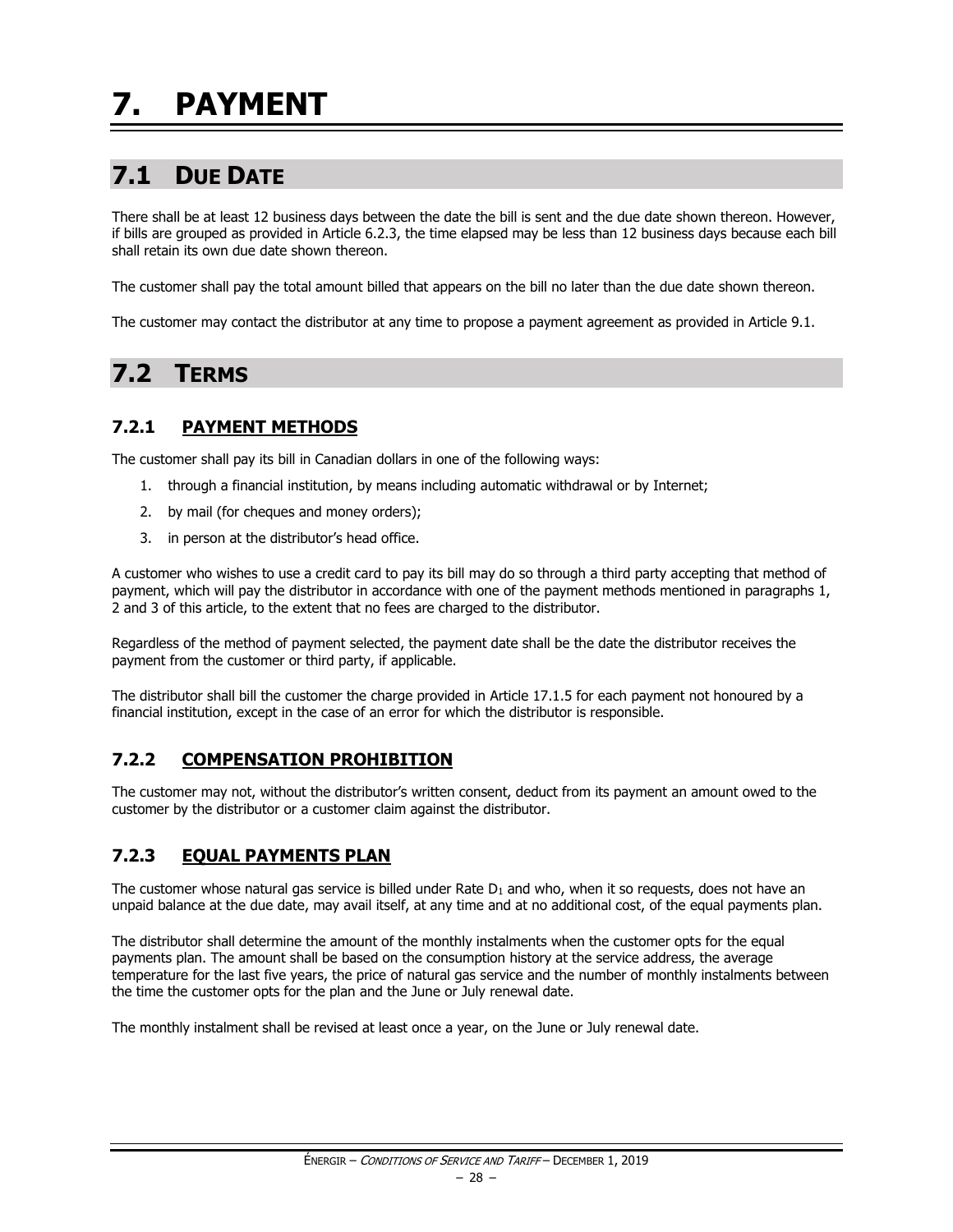When the equal payments plan is renewed in June or July, any debit balance in excess of the monthly instalment shall be spread over the next 12 months and any credit balance that is equal to or less than the new monthly instalment shall be applied to the customer's next bill. A credit balance that exceeds the new monthly instalment shall be refunded by cheque.

The distributor shall inform the customer in writing of the amount of the monthly instalment when it is established or revised, as applicable.

A customer who no longer wishes to avail itself of the equal payments plan shall so inform the distributor and may do so at any time without prior notice. Termination of the equal payments plan shall take effect on the customer's next bill.

The distributor may terminate the equal payments plan if the unpaid balance at the due date is equal to or greater than two monthly payments. The customer shall be informed of the termination of the equal payments plan by means of the bill.

## <span id="page-30-0"></span>**7.3 LIABILITY**

#### <span id="page-30-1"></span>**7.3.1 WRITTEN CONTRACT**

All customers who have entered into a given contract shall be solidarily liable for full payment of the bills.

#### <span id="page-30-2"></span>**7.3.2 OTHER CONTRACT**

All customers at the same service address shall be solidarily liable for full payment of the natural gas bills on which they are identified by name.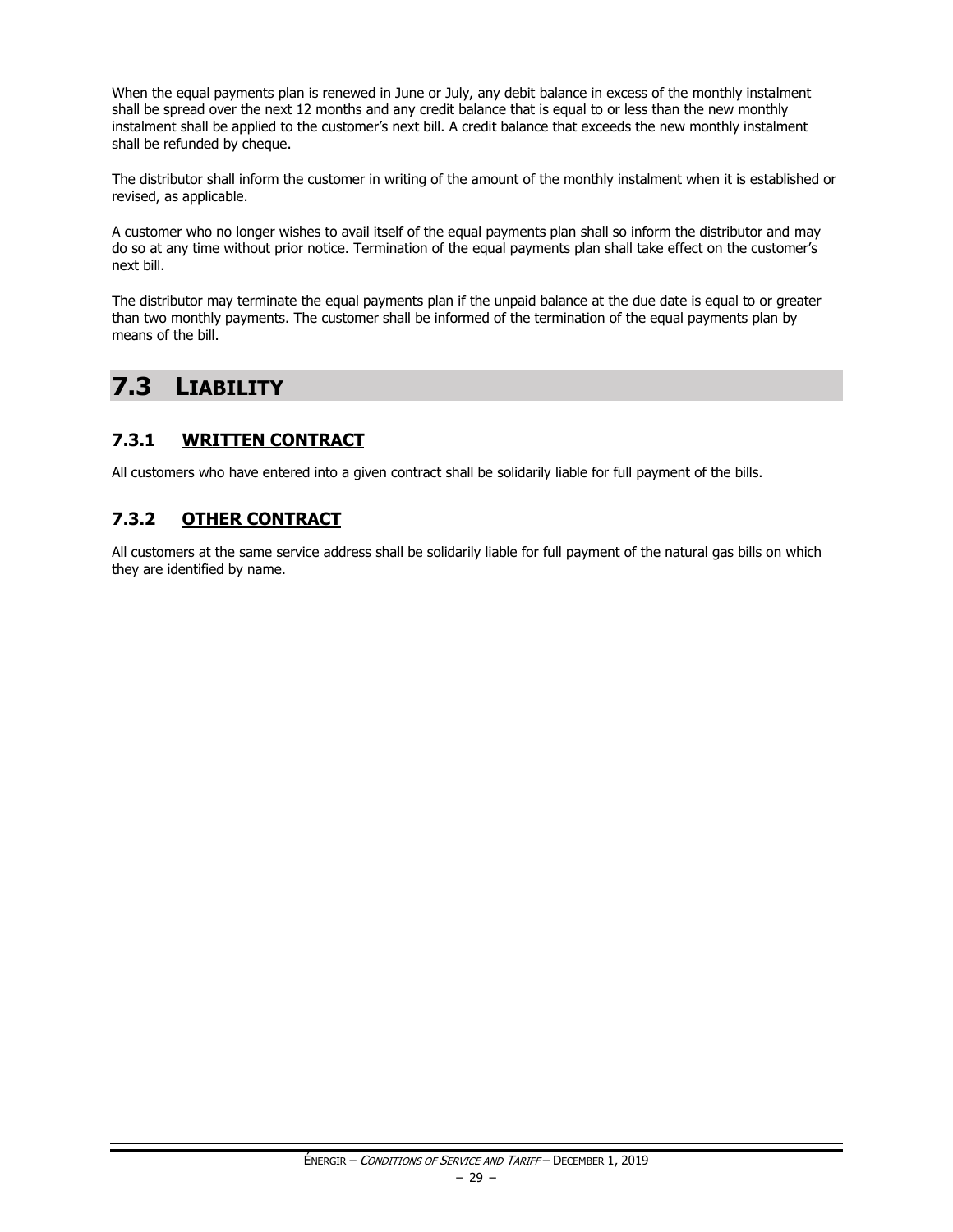## <span id="page-31-1"></span><span id="page-31-0"></span>**8.1 REQUIREMENT**

If the distributor requires a deposit for one or more natural gas services at a service address, it shall inform the customer of the reasons for it.

The customer may satisfy the deposit requirement by paying a cash amount or by providing equivalent security in order to guarantee payment for natural gas services.

If the deposit is paid in cash and the customer is an individual, the individual shall provide its social insurance number. The distributor may use the social insurance number for tax purposes only.

#### <span id="page-31-2"></span>**8.1.1 DOMESTIC USE**

#### **8.1.1.1 Natural Gas Service Request**

When service is requested, the distributor may require a deposit in the following cases:

- 1. the applicant fails to provide the following mandatory information in accordance with Article 4.2.1: family name and given name, date of birth and last address occupied in the 12 months preceding the request;
- 2. the applicant has in the past interfered with the distributor's pipes, mains, metering device or other device, has used the distributor's natural gas without its consent or has made a fraudulent payment.

#### **8.1.1.2 During the Term of the Contract**

The distributor may require a deposit in the following cases:

1. the customer's natural gas service has been interrupted by the distributor for non-payment of a bill on the due date;

However, the distributor shall not require a deposit from a customer using natural gas for space heating if the service interruption for non-payment and the reconnection both occur between December 1 and March 1 of the following year;

2. the customer has in the past interfered with the distributor's pipes, mains, metering device or other device, has used the distributor's natural gas without its consent or has made a fraudulent payment.

#### <span id="page-31-3"></span>**8.1.2 OTHER USES AND CUSTOMERS SUBJECT TO RATE D<sup>R</sup>**

#### **8.1.2.1 Natural Gas Service Request**

When service is requested, the distributor may require a deposit in the following cases:

- 1. following a credit check of the applicant, if the distributor considers it necessary;
- 2. the applicant has in the past interfered with the distributor's pipes, mains, metering device or other device, has used the distributor's natural gas without its consent or has made a fraudulent payment.

#### **8.1.2.2 During the Term of the Contract**

The distributor may require a deposit in the following cases:

- 1. the customer has failed to pay a natural gas bill on the due date during the previous 12 months;
- 2. the customer has in the past interfered with the distributor's pipes, mains, metering device or other device, has used the distributor's natural gas without its consent or has made a fraudulent payment;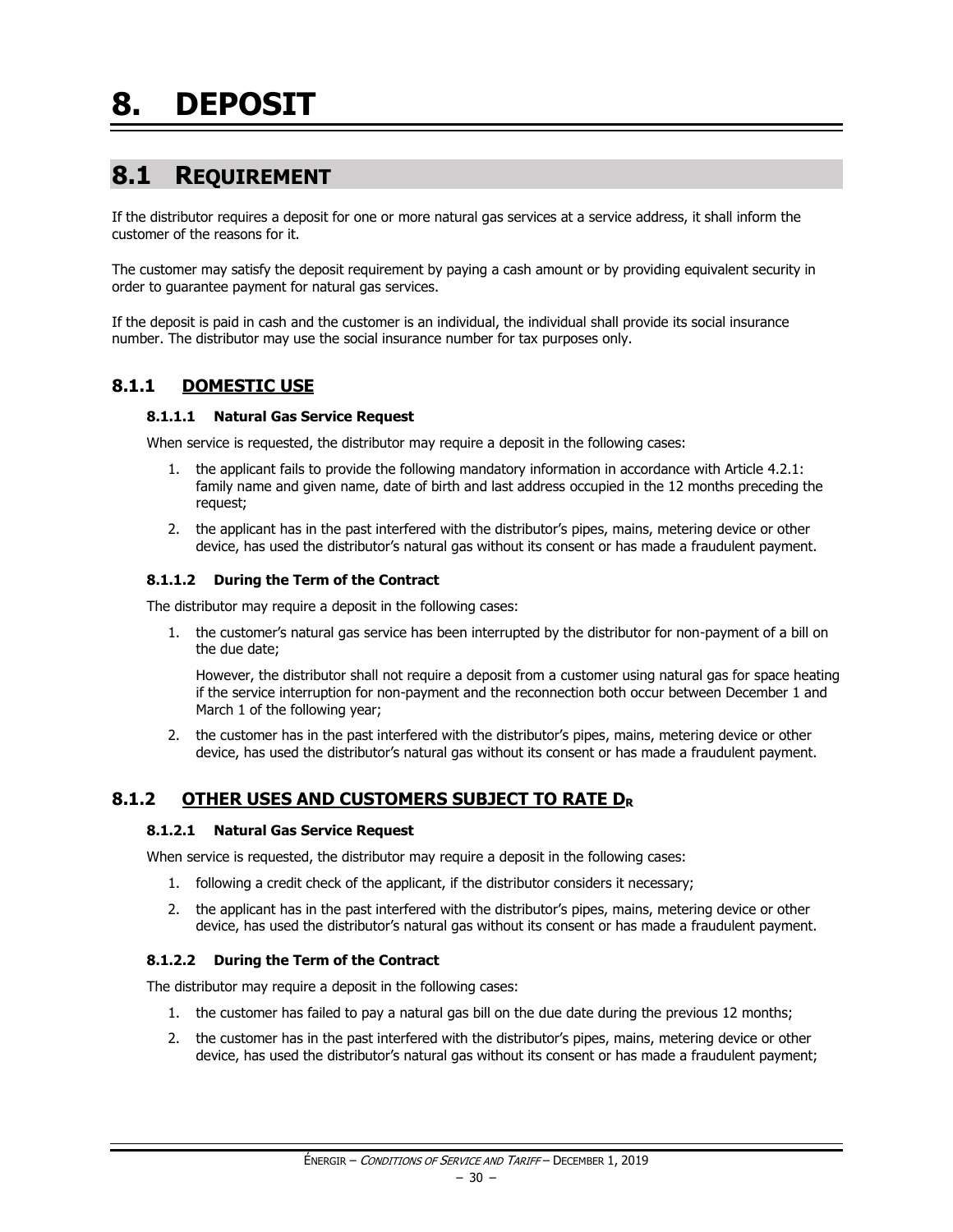- 3. at some point during the previous 24 months, the customer has availed itself of or was under the protection of the provisions of the Bankruptcy and Insolvency Act, R.S.C. 1985, c. B-3, the Companies' Creditors Arrangement Act, R.S.C. 1985, c. C-36, or the Farm Debt Mediation Act, S.C. 1997, c. 21;
- 4. the customer wishes to avail itself of the distributor's supply service;
- 5. following a credit assessment of the customer, when the customer makes a request of modification to its facilities with the effect that its consumption is increased to the equivalent of the double of the last 12 months;
- 6. following a credit assessment of a new customer, following an assignment of contract.

## <span id="page-32-0"></span>**8.2 AMOUNT**

The amount of the deposit required by the distributor shall be based on estimated or historical volumes withdrawn at the service address during a 12-month period or on the maximum contract capacity in the case of a customer subject to Rate D<sub>R</sub>.

#### <span id="page-32-1"></span>**8.2.1 DOMESTIC USE**

If the customer's service is interrupted for non-payment, in accordance with Article 9.4.3, for the first time in 12 months, the amount of the deposit shall not exceed the amount of the highest bill during a 12-month period.

In any other situation, the amount of the deposit shall not exceed the sum of the amounts of the highest two consecutive bills during a 12-month period.

#### <span id="page-32-2"></span>**8.2.2 OTHER USES**

The amount of the deposit, taking into consideration all services offered by the distributor, shall not exceed the sum of the amounts of the highest two consecutive, historical or estimated, bills during a 12-month period.

#### <span id="page-32-3"></span>**8.2.3 CUSTOMERS SUBJECT TO RATE D<sup>R</sup>**

The amount of the deposit required by the distributor shall not exceed the amount equivalent to the minimum daily obligation for a 12-month period.

## <span id="page-32-4"></span>**8.3 PAYMENT**

The cash deposit shall be paid to the distributor in accordance with the payment methods specified in Article 7.2.1. The remittance of any other security shall be made in accordance with the terms and conditions thereof. The distributor shall confirm in writing the payment of the deposit.

If the metering device is turned off and sealed, the distributor may require the deposit to be paid before the metering device is unsealed and turned on by the distributor.

If the metering device is not turned off or sealed, the deposit shall be paid within the time indicated by the distributor, in accordance with Article 7.1.

The distributor shall transfer any cash deposit to a trust account.

The customer may contact the distributor at any time to propose a payment agreement as provided in Article 9.1.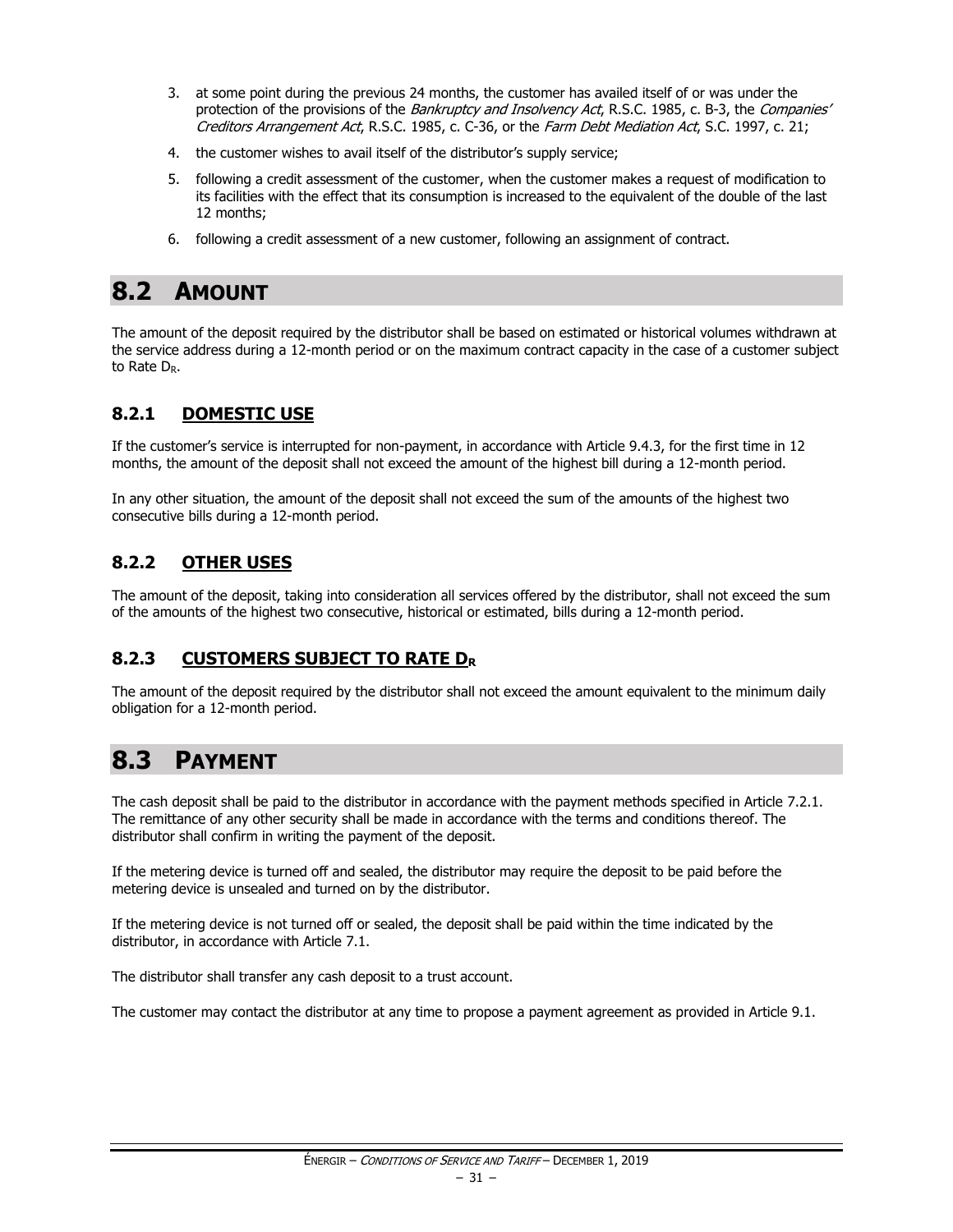## <span id="page-33-0"></span>**8.4 RETENTION PERIOD**

A deposit may be initially retained for:

- 1. 12 consecutive months or as long as the mandatory information set out in article 4.2.1 has not been provided, in the case of a customer who uses natural gas for domestic use;
- 2. 36 consecutive months in the case of a customer who uses natural gas for any other use;
- 3. 60 consecutive months in the case of a customer subject to rate  $D_R$ .

During the deposit retention period, if a final notice is sent to the customer, the distributor shall renew the deposit retention period for a period of 12 months if the new expiry date is later than the original expiry date of the retention period.

If, for a period of 12 consecutive months, the customer who uses natural gas for another use pays all of its bills by the due date specified therein, the deposit is returned in full, as provided in article 8.6.2.

### <span id="page-33-1"></span>**8.5 INTEREST ON CASH DEPOSIT**

#### <span id="page-33-2"></span>**8.5.1 INTEREST RATE**

The deposit shall produce interest that belongs to the customer.

The annual interest rate on the deposit shall be established on January 1 of each year based on the rate of nonregistered and non-redeemable Guaranteed Investment Certificates (GICs) for a 12-month term offered to individuals, as published by the National Bank of Canada on the first bank business day of each year.

The distributor shall submit to the Régie de l'énergie, no later than January 30 of each year, a report showing the rate of the source of the information used to establish it.

#### <span id="page-33-3"></span>**8.5.2 PAYMENT OF INTEREST**

During the deposit retention period, the distributor shall credit the interest produced by the deposit on the first bill issued at the beginning of each calendar year.

### <span id="page-33-4"></span>**8.6 USE OR RETURN TO THE CUSTOMER**

#### <span id="page-33-5"></span>**8.6.1 USE OF THE DEPOSIT**

#### **8.6.1.1 During the Term of the Contract**

During a contract term and notwithstanding a customer's request to that effect, the distributor may not apply the deposit to a natural gas bill.

However, in the case of a service interruption for non-payment, as provided in Article 9.4.3, if the bill issued following the interruption for non-payment is unpaid on the due date, the distributor may, without prejudicing its other rights and recourses, apply the cash deposit or the proceeds from the realization of any other security provided by the customer to a bill unpaid by its due date.

#### **8.6.1.2 On Termination of the Contract**

If a contract is terminated as provided in Article 4.9, the distributor may, without prejudicing its other rights and recourses, apply the cash deposit or the proceeds from the realization of any other security provided by the customer to a bill unpaid by its due date.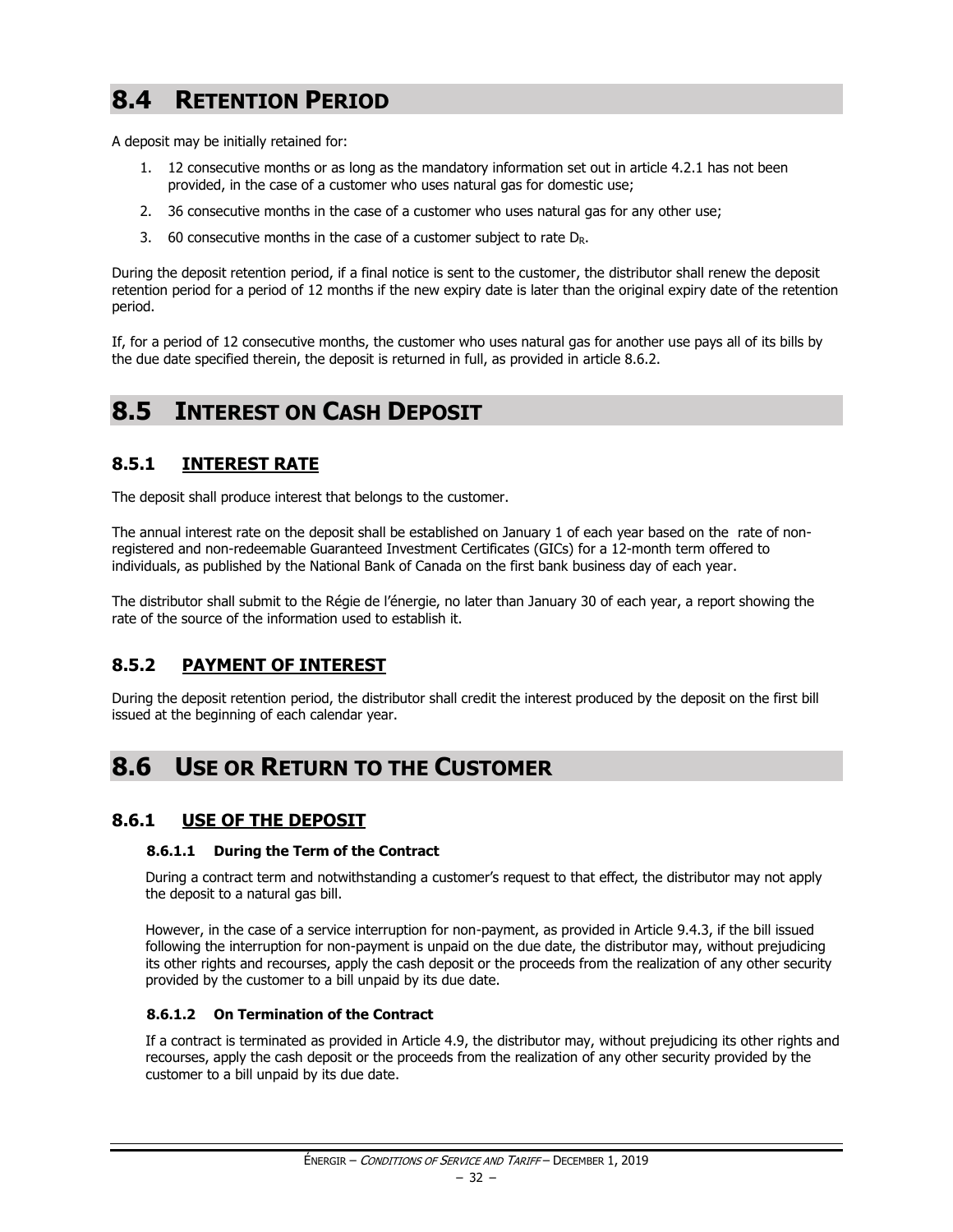After application to the unpaid bill, any balance from the cash deposit or other security shall be returned to the customer.

#### **8.6.1.3 Customers Subject to Rate D<sup>R</sup>**

The distributor may, without prejudicing its other rights and recourses, apply in part the cash deposit or the proceeds from the realization of any other security provided by the customer to a bill unpaid by its due date. The proportion of the deposit thus applied shall be determined by the distributor. However, the residual amount of the deposit may not be less than the equivalent of the largest two consecutive bills of a 12-month period.

#### <span id="page-34-0"></span>**8.6.2 RETURN OF THE DEPOSIT**

No more than 30 days after the deposit retention period has expired or the mandatory information set out in Article 8.1.1.1 has been complied with, the distributor shall refund to the customer by cheque its total cash deposit with interest not yet credited or return the security it holds to the customer. However, if the amount of the check to be issued is less than \$5.00, the distributor will only issue it at the customer's request.

However, when a contract expires, the period for returning the deposit may be extended up to 10 business days to ensure payment is honoured.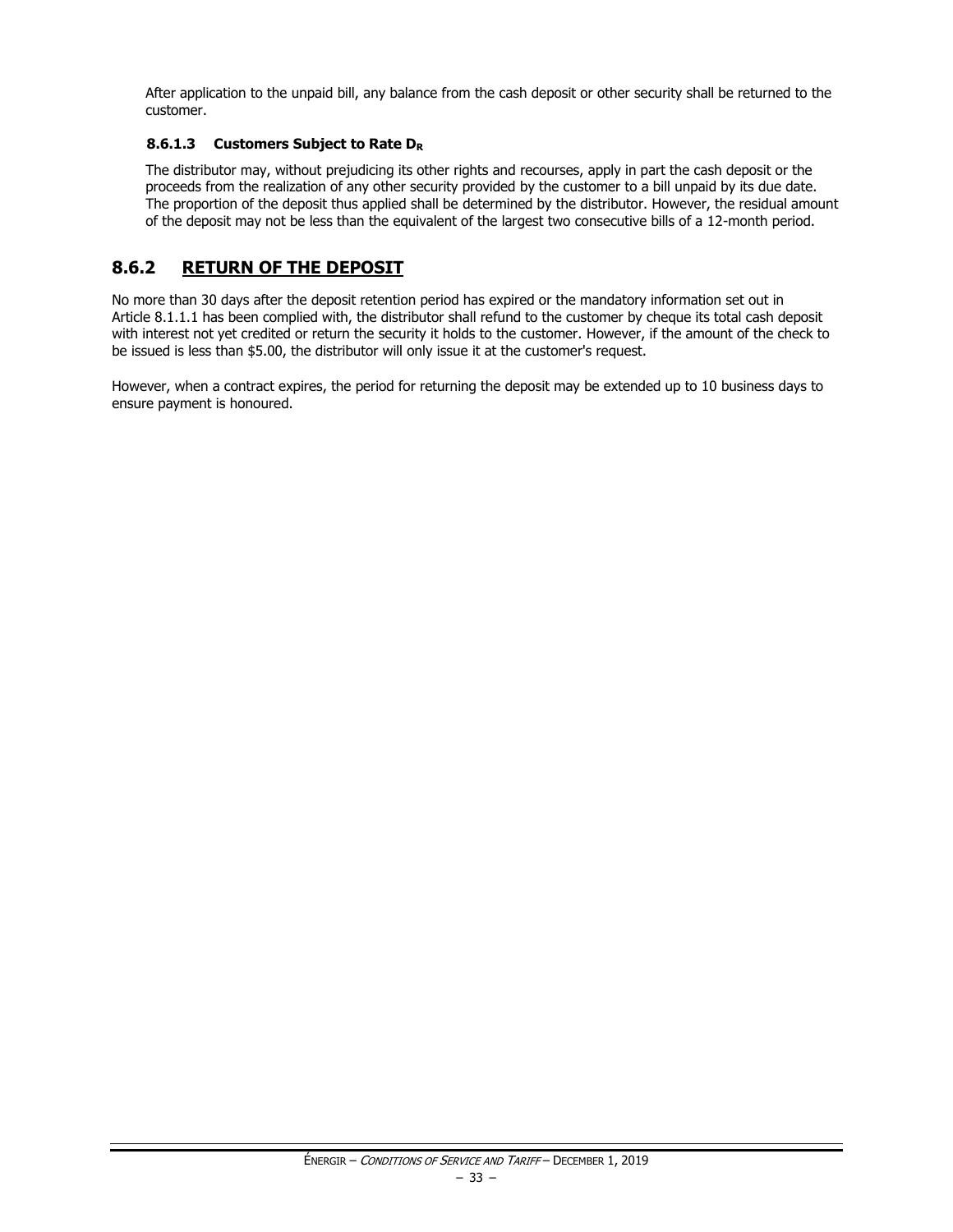## <span id="page-35-1"></span><span id="page-35-0"></span>**9.1 PAYMENT AGREEMENT**

The customer may contact the distributor at any time to propose a payment agreement to spread the payment of the unpaid amounts owing on the due date over a period of time and to provide for full payment of the bills issued during the period covered by the agreement.

The distributor shall inform the customer of this possibility on any collection notice sent to it.

### <span id="page-35-2"></span>**9.2 PAYMENT DEFAULT**

The customer shall immediately pay in full any unpaid amount on the due date.

## <span id="page-35-3"></span>**9.3 LATE PAYMENT CHARGE**

The late payment charge for which the rate is set out in Article 17.1.6 shall be added each month to the unpaid balance from the day following the due date.

### <span id="page-35-4"></span>**9.4 COLLECTION PROCEDURES**

With the exception of the cases specifically covered by the Act respecting the mode of payment for electric and gas service in certain buildings, R.S.Q., c. M-37, the collection procedures for non-payment on the due date shall be as follows.

#### <span id="page-35-5"></span>**9.4.1 COLLECTION NOTICES**

1. Reminder:

If a bill remains unpaid after the due date, the distributor shall send a written reminder to the billing address or communicate a reminder by telephone.

2. Final notice:

If a bill remains unpaid following the reminder, the distributor shall send a final written notice under separate cover to the billing address using a method that provides proof the notice was sent. The notice shall inform the customer that unless payment is made, natural gas service may be interrupted.

Before interrupting service for non-payment between December 1 and March 1 of the following year, the distributor shall contact a domestic-use customer who uses the natural gas for space heating to propose a payment agreement.

#### <span id="page-35-6"></span>**9.4.2 COLLECTION VISIT**

If the bill is not fully paid following the final notice and there is no payment agreement or a payment agreement has not been complied with, the distributor may visit the service address to collect the amounts due on the date of that visit. Article 9.4.2 does not apply to customers subject to Rate DR.

The distributor may make such a collection visit from 8:00 a.m. to 8:00 p.m., from Monday to Saturday.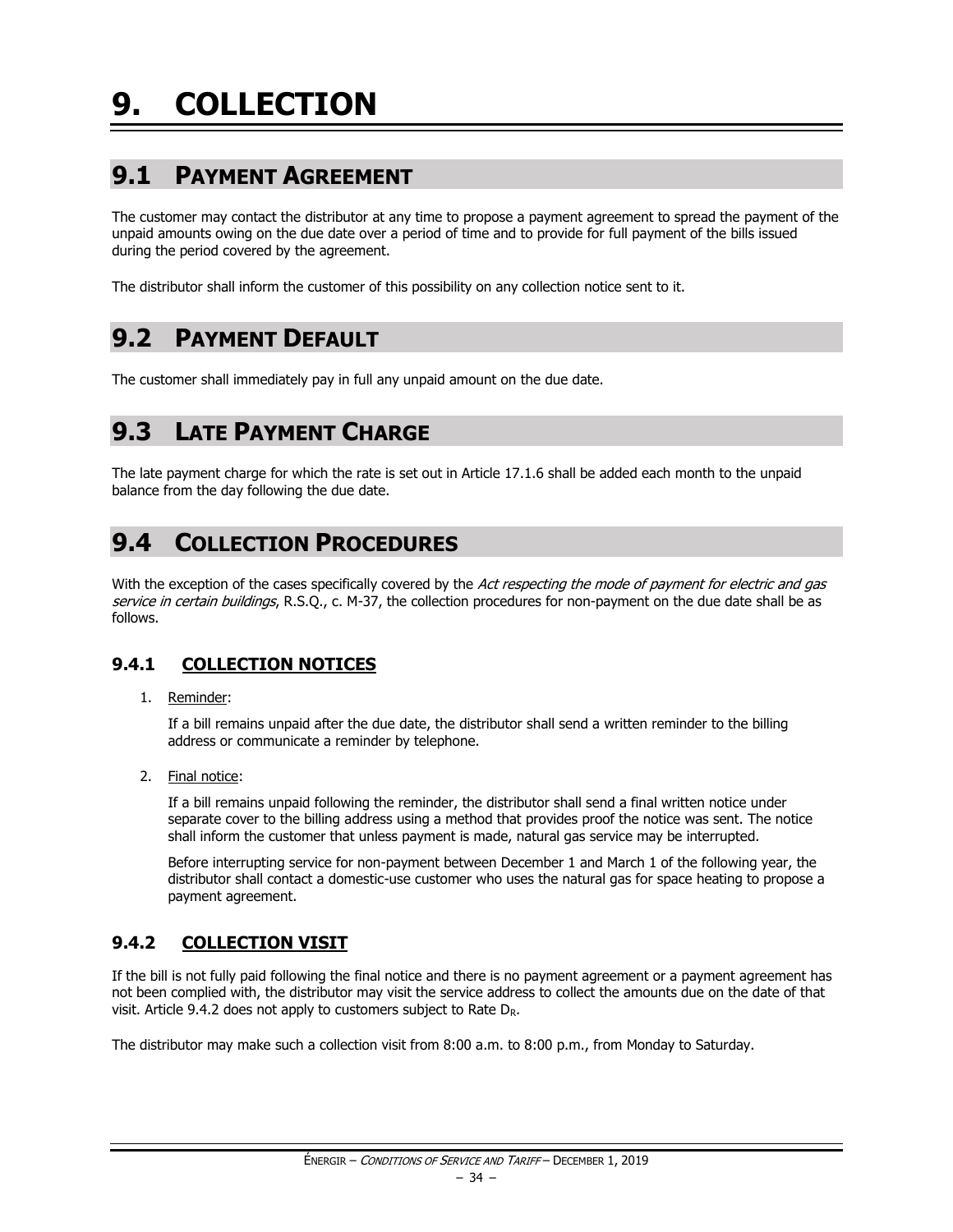Between December 1 and March 1 of the following year, the distributor may make a collection visit to the service address of a domestic-use customer who uses the natural gas for space heating, to propose a payment agreement.

Following a collection visit, the collection charge provided in Article 17.1.7 shall be billed to the customer who pays its bill before service is interrupted.

# **9.4.3 INTERRUPTION FOR NON-PAYMENT**

At the time of the collection visit, or in the case of customers subject to Rate  $D_R$ , after the sending of a final notice pursuant to article 9.4.1, if the amount required in the final notice or agreed to under a payment agreement remains unpaid, the distributor may interrupt natural gas service. In that event, the distributor shall ask the customer to notify the owner of the property affected by the interruption, if applicable.

However, between December 1 and March 1 of the following year, the distributor may interrupt the natural gas service of a domestic-use customer who uses natural gas for space heating only in the following cases:

- 1. the customer and the distributor have not entered into a payment agreement; or
- 2. the customer is not complying with the payment agreement entered into with the distributor.

# **9.5 RECONNECTION**

Following a service interruption for non-payment, the distributor shall reconnect the service when the customer pays the amounts due and the reconnection charge set out in Article 17.1.8 and provides any deposit required.

In the event that a new contract comes into effect with a person requesting service for a service address affected by the interruption for non-payment, the reconnection charge pursuant to Section 17.1.8 may be billed to the customer causing the interruption for non-payment notwithstanding the end of the distribution contract to which he was a party.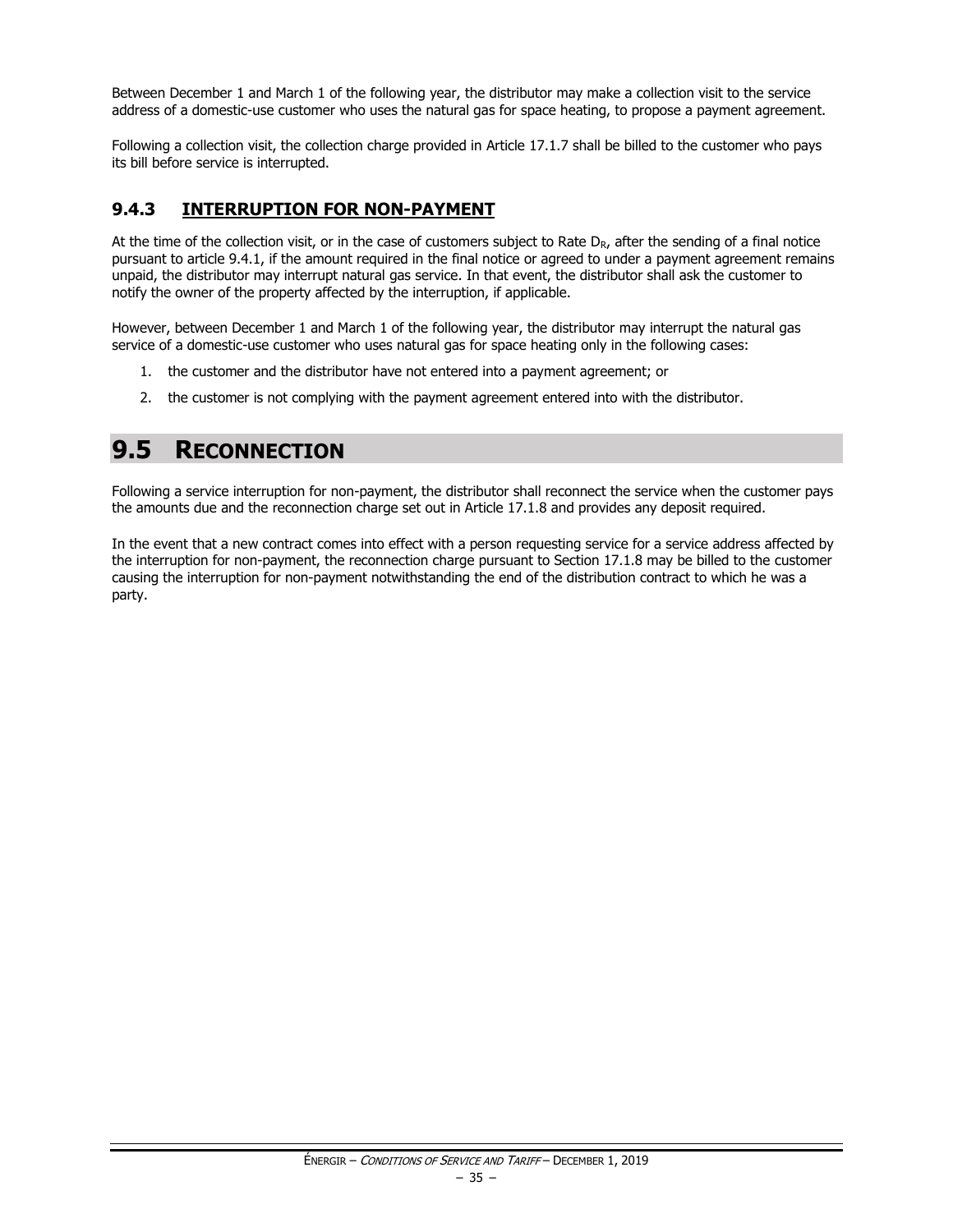# Section III

# **Tariff**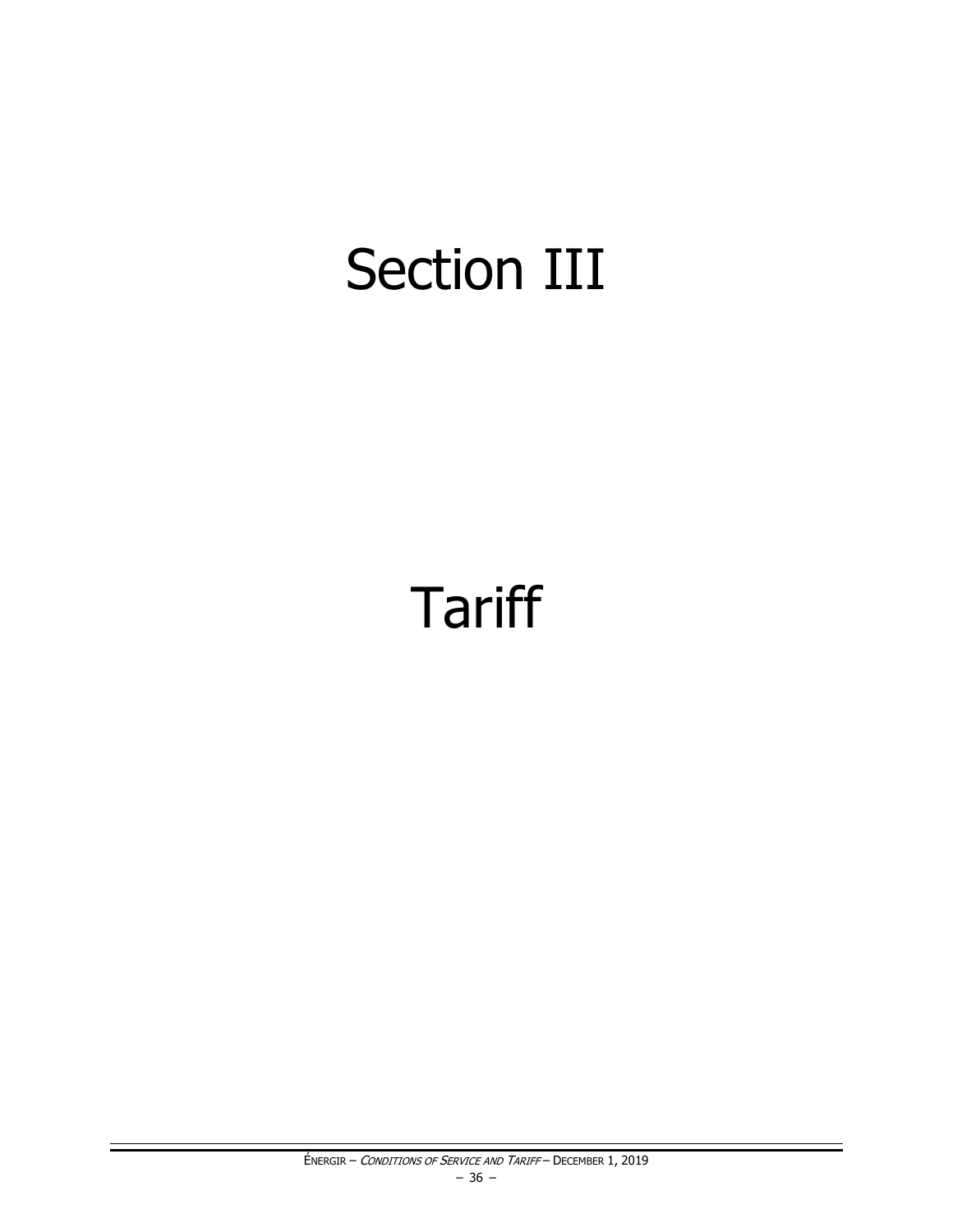# **10. OPTIONS AVAILABLE TO CUSTOMERS**

# **10.1 SERVICE OPTIONS**

Subject to Article 18.2.2, a customer's choice of services, as provided in Chapter 3, is subject to certain advance notices. Under certain conditions, it may be possible for the distributor to accept the customer's request on shorter notice; however, the rate impact of such request on all customers could justify refusal of the request.

A customer who uses the distributor's natural gas supply service must, for the equivalent volumes, use all of the distributor's services except for the "cap-and-trade emission allowances system" service for which the withdrawals of a customer can be partially or totally exempted.

A customer who provides its own transportation service must, for the equivalent volumes, at the same time provide the natural gas it withdraws at its facilities.

A customer who uses the distributor's natural gas supply service shall be subject, by default, to the variable price of natural gas supply not determined by a fixed-price supply agreement.

# **10.2 COMBINATION OF CUSTOMER'S AND DISTRIBUTOR'S SERVICES**

A customer may not, at a single metering point, for either natural gas supply and transportation service, including make-up gas service, simultaneously use the distributor's services and provide its own services.

In addition, a customer who wishes to supply the distributor with the natural gas it withdraws at its facilities may not combine supply service with transfer of ownership and supply service without transfer of ownership.

Exceptionally, however, a customer who uses firm service as well as interruptible service at a single metering point shall be entitled to use its own transportation service for the firm portion of its load while using the distributor's transportation service for the interruptible portion. In addition, a customer using "Make-up Gas Service to Avoid an Interruption" may combine its own natural gas supply and transportation services with those of the distributor for this make-up portion of its load.

Also, a customer who provides, in part, renewable natural gas at a single metering point shall be entitled to:

- 1. use the distributors' supply service as well as, for renewable natural gas, its own supply service: when this renewable natural gas is produced within the franchise, a customer shall be entitled, furthermore, at a single metering point, to use the distributor's transportation service as well as, for the renewable natural gas produced within the franchise, its own transportation service;
- 2. use the renewable natural gas supply tariff for the distributor's supply service as well as supply its own service.

The natural gas then provided by a customer must be "with transfer of ownership".

# **10.3 COMBINATIONS OF SERVICES**

A customer who uses the distributor's natural gas supply service must, for the equivalent volumes, at the same time use the distributor's transportation and load-balancing services.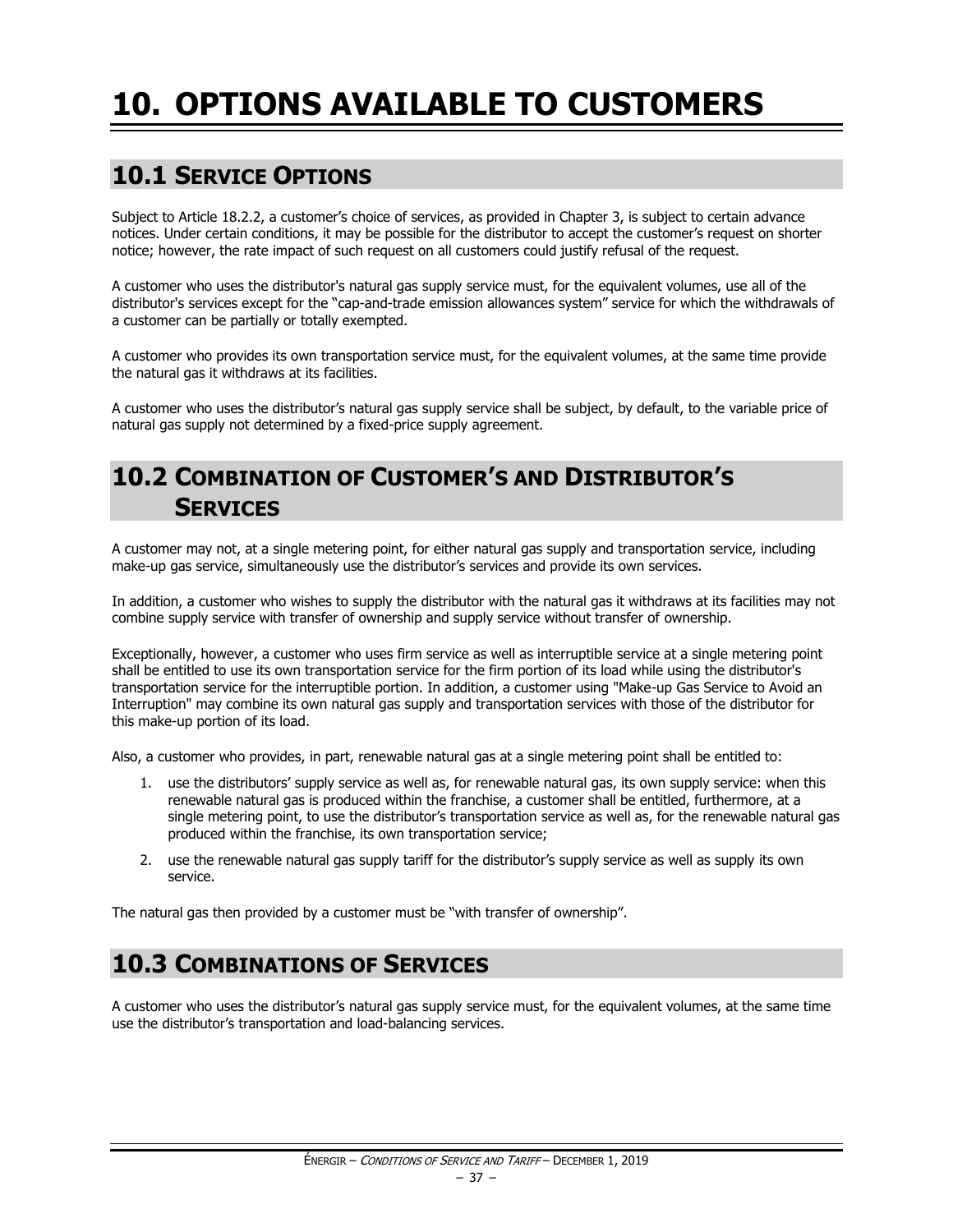A customer who wishes to use the "Competitive Make-up Gas" service must use the transportation supplied from time to time by the distributor.

A customer who provides the transportation service needed to move the natural gas it withdraws at its facilities to the distributor's territory must, for the equivalent volumes, at the same time supply the distributor with the natural gas it withdraws at its facilities.

# **10.4 CUSTOMER GROUPING**

Customers may form a group to provide their natural gas supply service. Subject to Article 18.2.1, customers may form a group to provide their transportation and load-balancing services if they are all related persons, each to all the others, within the meaning of the Taxation Act, R.S.Q., c. I-3. In the latter case, the customer grouping shall also apply to natural gas supply service.

For all customer groupings, only the monitoring of volume imbalances shall be carried out for all of the grouped metering points as if there were a single metering point. Billing for all of the distributor's services, including billing of volume imbalances, will continue to be made on an individual basis in accordance with each service's rate provisions.

Customer groupings are not permitted for distribution service.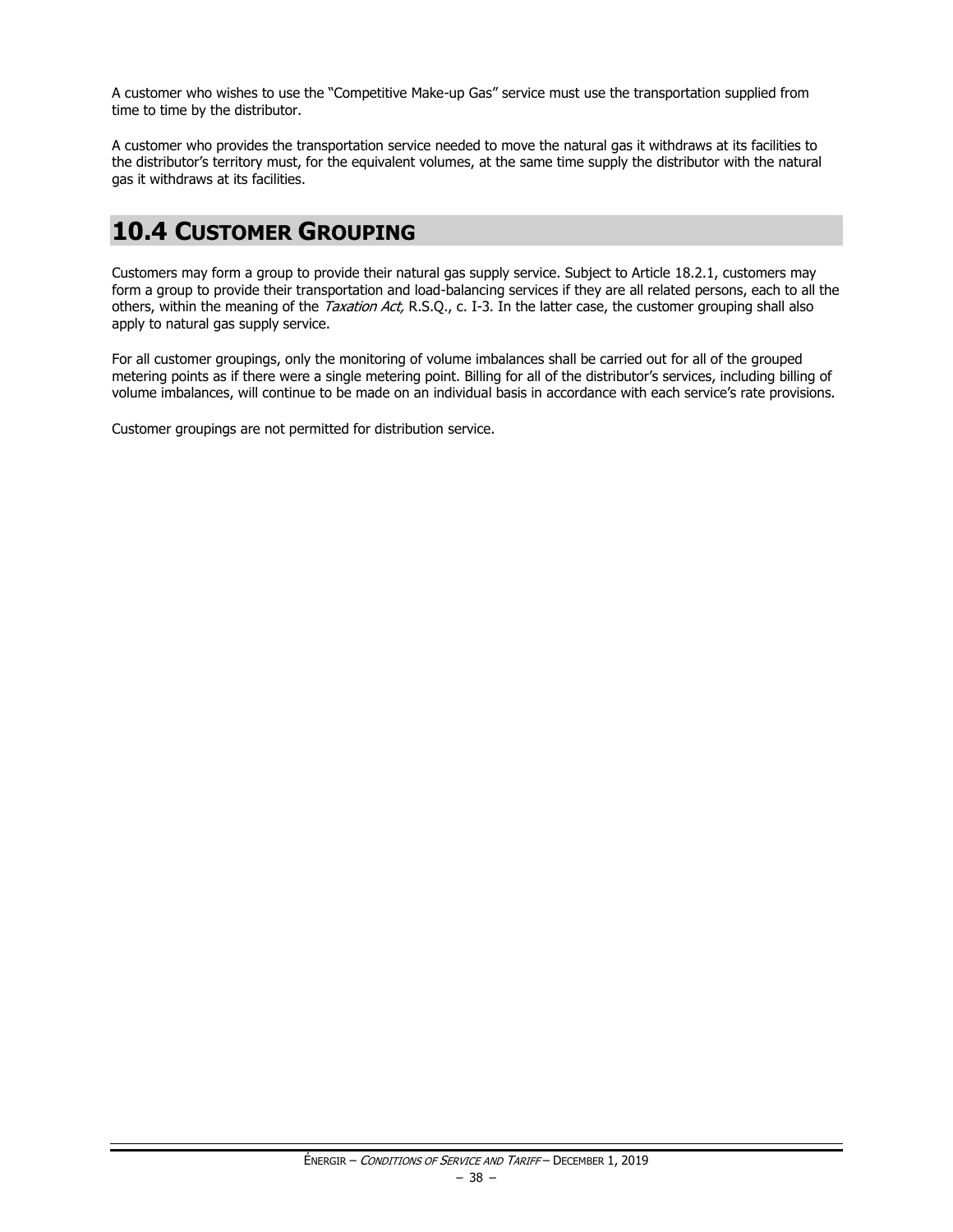# **11.1 DISTRIBUTOR'S SERVICE**

# **11.1.1 APPLICATION**

For any customer who wishes to purchase from the distributor the natural gas it withdraws at its facilities.

A customer whose normalized annual load is between 7,500  $m<sup>3</sup>$  and 1,168,000  $m<sup>3</sup>$  may enter into a fixed-price supply agreement with the distributor.

# **11.1.2 SUPPLY RATE**

### **11.1.2.1 Supply Price**

For each m<sup>3</sup> of volume withdrawn, the natural gas supply price, as of December 1, 2019, is 10.988 $\phi/m^3$ . The price may be adjusted monthly to reflect actual cost of acquisition.

For each m<sup>3</sup> of volume withdrawn, the provisional application of the renewable natural gas supply price, from June 19 to September 30, 2019, is  $31.83¢/m<sup>3</sup>$ , and from October 1, 2019, is  $34.13¢/m<sup>3</sup>$ .

When a customer enters into a fixed-price supply agreement with the distributor, in writing, within the allowed timeframe, the specific gas supply price shall be the cost of acquisition of the natural gas from the specific supplier in accordance with the customer's commitment under the agreement. The distributor does not guarantee the fixed gas supply price agreed upon with the specific supplier. The customer is billed this specific price commencing on the day deliveries from the specific supplier begin and for as long as these deliveries continue. Should the specific supplier no longer be able to meet its commitments to the distributor, the customer will be transferred to the distributor's variable-price natural gas supply service once the natural gas already delivered by the specific supplier for the customer in question has been fully used.

# **11.1.2.2 Inventory-Related Adjustment**

The natural gas supply price is accompanied by an adjustment to take into account variations in the value of inventories resulting from a change in the natural gas supply price, as well as costs associated with maintaining the inventories. This adjustment is described in the "Inventory-related Adjustments" chapter.

#### **11.1.2.3 Charge for Transfer to Supply Service**

Any existing customer who wishes to use or withdraw the distributor's natural gas supply service without giving the prior notice of entry or withdraw required in Articles 11.1.3.2, 11.1.3.3 or 11.2.3.4 shall be subject to a charge for transfer to the distributor's supply service payable in a single payment on the date the transfer is made.

This charge shall be calculated by applying the price of transfer to the distributor's natural gas supply service in effect at the date of the transfer to the customer's forecasted normalized annual consumption.

For each  $m<sup>3</sup>$  of volume withdrawn, the price of transfer for the entry to the distributor's natural gas supply service, as of December 1, 2019, is 0.924¢/m<sup>3</sup>. This price is revised monthly.

For each  $m<sup>3</sup>$  of volume withdrawn, the price of transfer for the withdrawal from the distributor's natural gas supply service, as of December 1,2019, is  $0.000 \frac{\varepsilon}{m^3}$ . This price is revised monthly.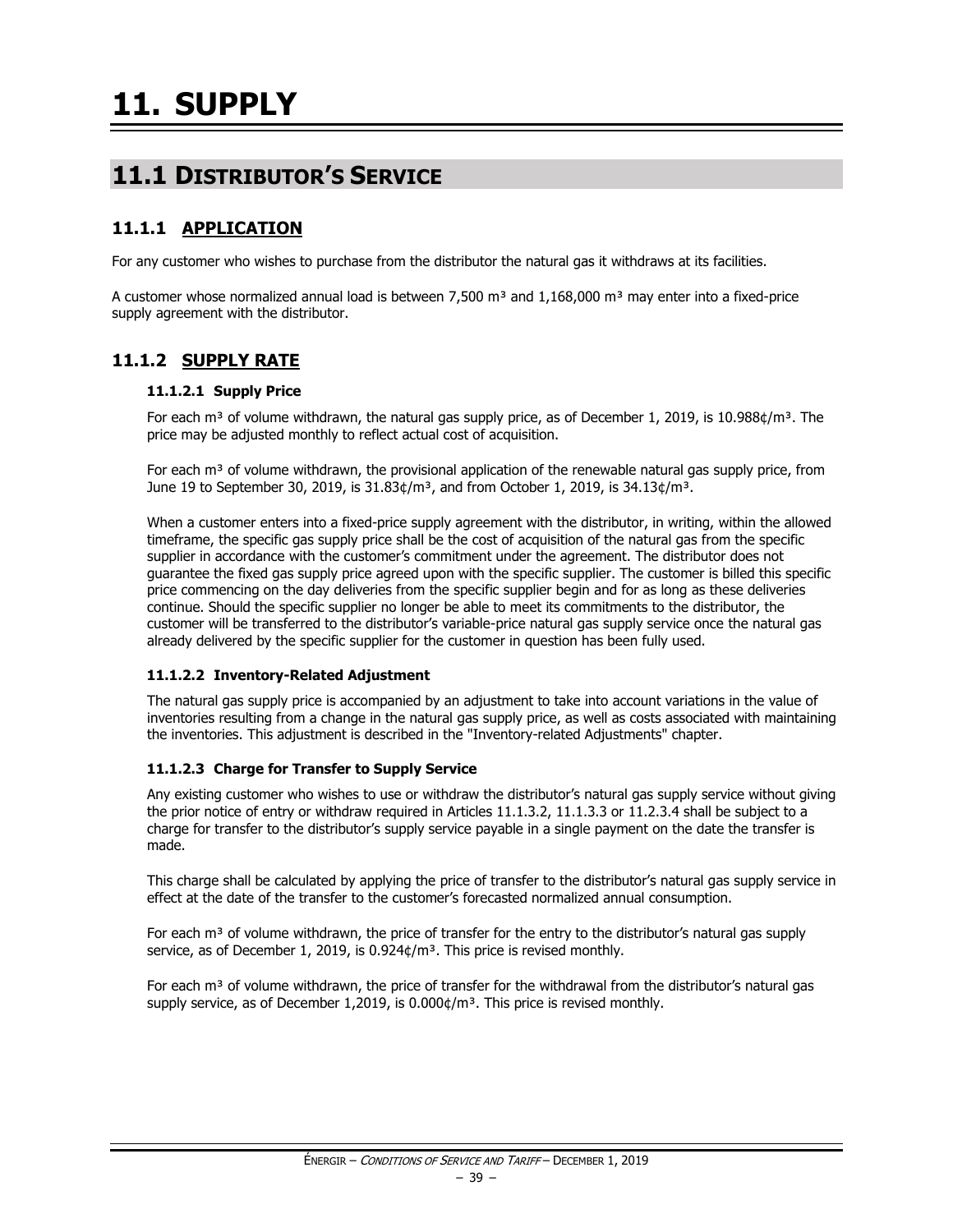# **11.1.3 TERMS AND CONDITIONS**

### **11.1.3.1 Daily Contract Volume (DCV)**

For a customer who has entered into a fixed-price supply agreement with the distributor, the DCV is the volume the specific supplier agrees to deliver to the distributor over the course of one day at an agreed upon delivery point. The DCV is agreed on the basis of the estimated average daily volume for the contract period.

For purposes of load balancing of customers grouped by the specific supplier, the individual DCVs shall be those provided by the specific supplier, failing which they shall be prorated according to the estimated volumes for the contract period.

### **11.1.3.2 Prior Notice of Entry**

A customer who wishes to avail itself of the distributor's natural gas supply service must so notify the distributor in writing at least 6 months in advance.

On shorter notice, the customer may avail itself of the distributor's natural gas supply service only if it is operationally possible for the distributor to provide it. Moreover, the customer will be required to pay the charge for transfer to the distributor's natural gas supply service stipulated in Article 11.1.2.3.

### **11.1.3.3 Prior Notice of Withdrawal**

Subject to Article 11.1.3.6, a customer who wishes to opt out of the distributor's natural gas supply service must so notify the distributor in writing at least 6 months in advance.

On shorter notice, the customer will be required to pay the transfer charge for the withdrawal from the distributor's natural gas supply service set out in Article 11.1.2.3.

Notwithstanding the foregoing, the customer must have used the distributor's supply service for a minimum of 12 months prior to retiring from the service.

#### **11.1.3.4 Prior Notice of Commitment to a Fixed-Price Supply Agreement**

A customer who wishes to enter into a fixed-price supply agreement with the distributor must so notify the distributor in writing at least 60 days, but no more than 120 days, in advance.

In addition, a customer who is currently using the distributor's natural gas supply service may enter into a fixed-price supply agreement with the distributor provided the customer has used the distributor's natural gas supply service:

- 1. for a minimum of 12 months;
- 2. for a minimum 12 months in addition to the number of months remaining under the fixed-price supply agreement when it is cancelled if the customer uses the distributor's natural gas supply service after terminating its fixed-price supply agreement before the end of the agreed term.

On shorter notice, the customer would be entitled to enter into a fixed-price supply agreement with the distributor only if the distributor agrees to it.

#### **11.1.3.5 Renewable Natural Gas**

A customer who wishes to make or modify the portion of its consumption subject to the renewable natural gas supply rate must submit a request in writing to the distributor at least 60 days in advance, indicating the targeted consumption percentage.

Notwithstanding the foregoing, any new qualification subsequent to June 19, 2019 or increase of consumption percentage subject to the renewable natural gas rate will be given only if it is operationally possible for the distributor to supply the renewable natural gas to the customer. If it is not operationally possible to provide renewable natural gas to a customer, the customer will be registered to the request list on a first-come, first on the list basis. Thereafter, the allocation of new available renewable natural gas units will be made based on the customer's rank on the list, per maximum tiers of 50,000 m<sup>3</sup>.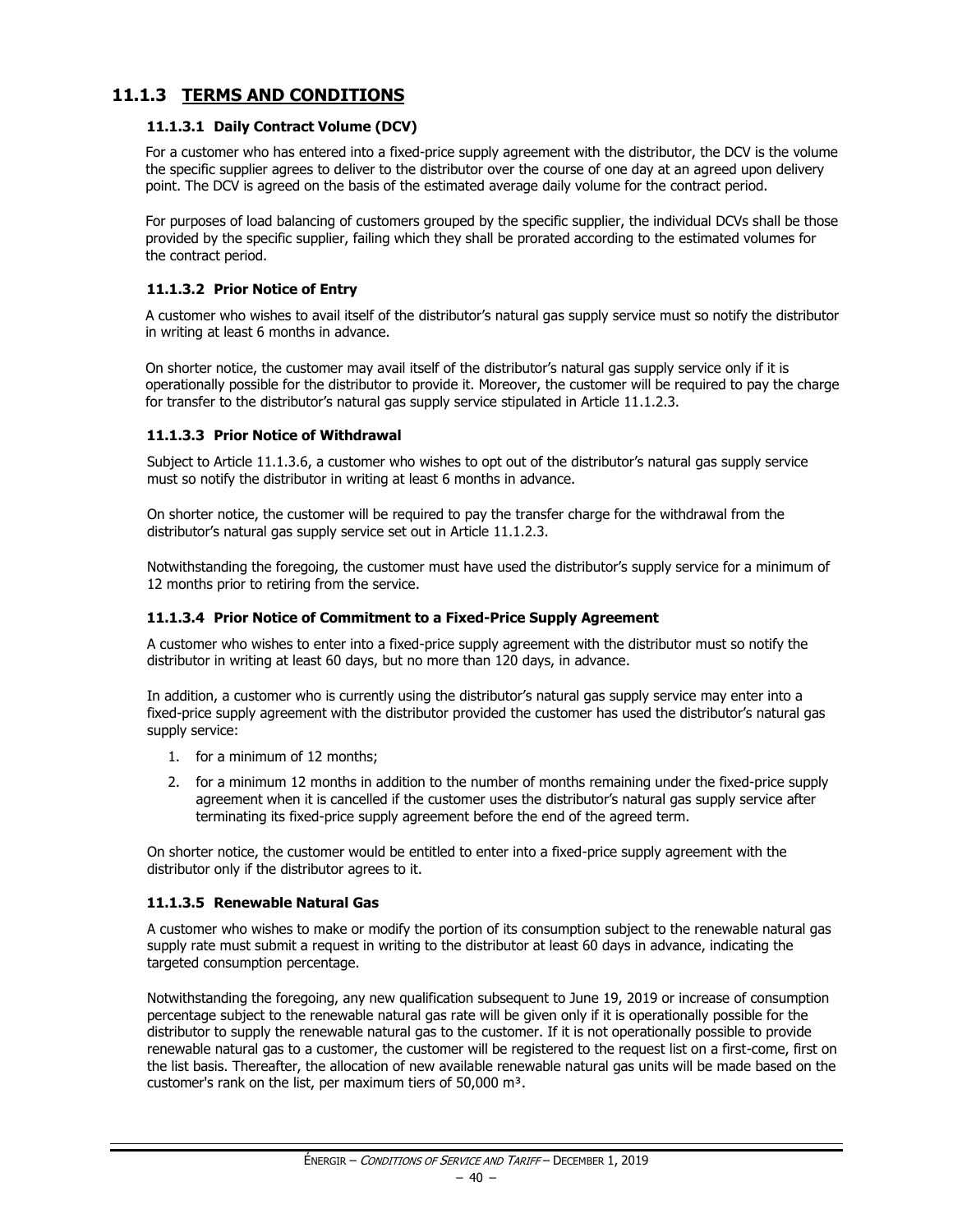In the event the distributor is unable to supply the percentage of renewable natural gas targeted by the customer, the distributor may transfer part of the customer's consumption at the natural gas rate and settle the price difference through a financial settlement.

A customer who wishes to withdraw from the distributor's renewable natural gas supply rate must notify the distributor in writing at least 60 days in advance.

### **11.1.3.6 Contract Term**

Any written natural gas supply service contract must be for a minimum of 12 months.

#### **11.1.3.7 Gas Quality**

The monthly average gross heating value of the natural gas delivered shall be at least 36.00 MJ/m<sup>3</sup> unless the customer and the distributor agree on a lower value.

# **11.2 CUSTOMER-PROVIDED SERVICE**

# **11.2.1 APPLICATION**

For any customer who wishes to supply the distributor with the natural gas it withdraws at its facilities.

# **11.2.2 RATE**

#### **11.2.2.1 Service Price**

**With transfer of ownership**: The distributor purchases the natural gas from the customer at the distributor's natural gas supply price at the time of delivery at an agreed delivery point and resells the natural gas to the customer at its facilities at the natural gas supply price in effect at the time.

**Without transfer of ownership**: The distributor receives the natural gas from the customer at an agreed upon delivery point and delivers it to the customer at its facilities. The customer shall not be billed for the price of the distributor's natural gas supply service.

#### **11.2.2.2 Inventory-Related Adjustment**

**With transfer of ownership**: The natural gas supply price is accompanied by an adjustment to take into account variations in the value of inventories resulting from a change in the natural gas supply price, as well as costs associated with maintaining the inventories. This adjustment is described in the "Inventory-related Adjustments" chapter.

**Without transfer of ownership**: The customer is not billed for inventory-related adjustment of the natural gas supply price.

# **11.2.3 TERMS AND CONDITIONS**

#### **11.2.3.1 Daily Contract Volume (DCV)**

The DCV is the volume the customer agrees to deliver to the distributor over the course of one day at an agreed upon delivery point. The DCV is agreed on the basis of the estimated average daily volume for the contract period.

For purposes of individual billings of grouped customers' volume imbalances and load balancing, the individual DCVs shall be those provided by the grouped customers, failing which they shall be prorated according to the estimated volumes for the contract period.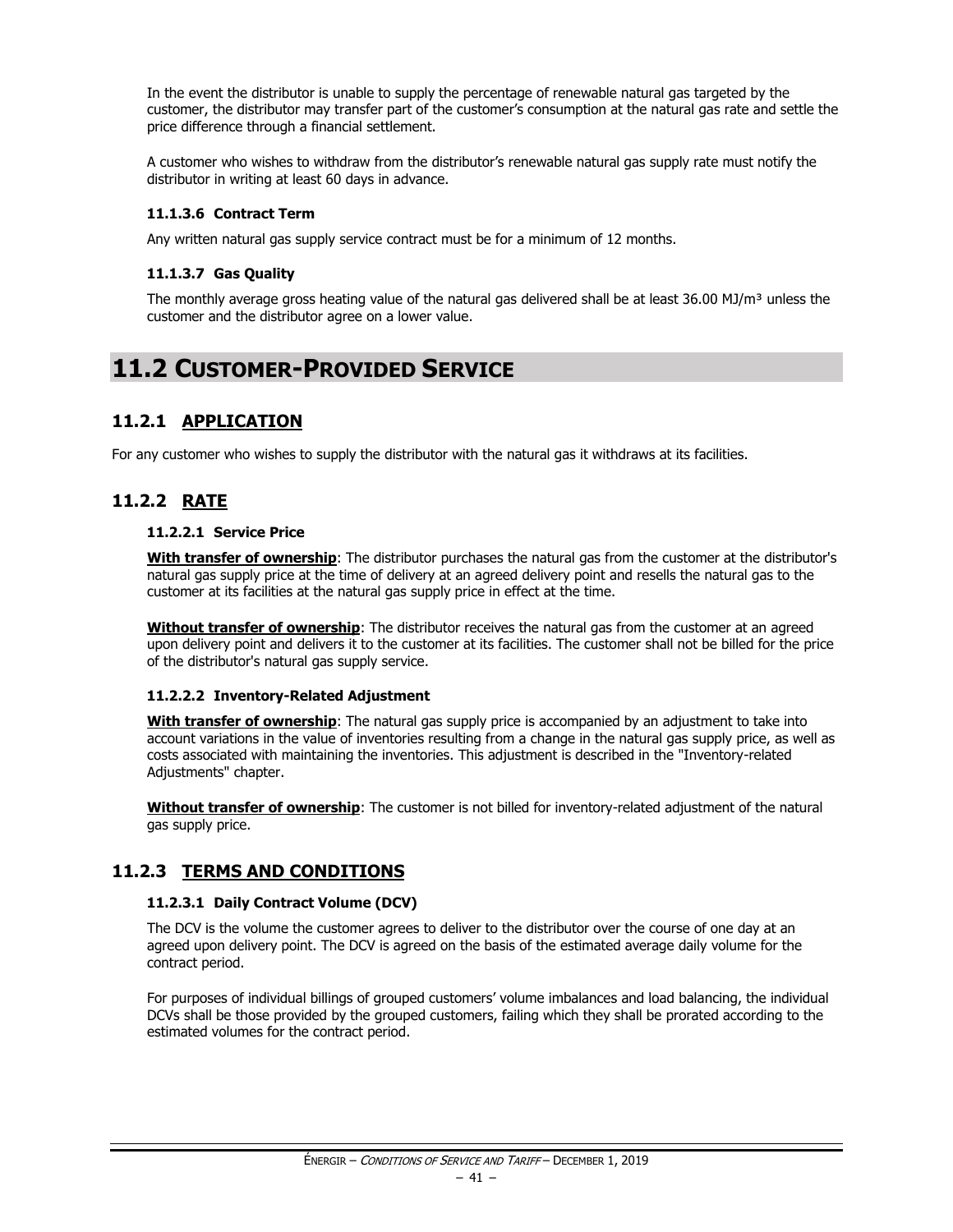### **11.2.3.2 Adjustment of Daily Contract Volumes (DCVs)**

### **11.2.3.2.1 Prior Notice**

DCVs may be adjusted only when it is economic and operationally possible for the distributor to agree to the adjustment.

A customer must address its request for a DCV adjustment to the distributor as soon as possible and no later than 10:00 a.m. (ET) on the day preceding the day on which the adjustment would take effect. On shorter notice, the DCVs can be adjusted only if the distributor agrees to it.

### **11.2.3.2.2 Conditional Adjustment**

Before accepting a DCV adjustment request, the distributor may require that the customer agree to adjust its load proportionally. In the absence of a proportional load adjustment, the customer's DCV shall be considered non-adjusted and the customer's bill shall be based on this non-adjusted DCV.

#### **11.2.3.2.3 Anticipated Contract-Period Volume Imbalance**

If the distributor anticipates that the customer will have a volume imbalance of more than 5% at the end of the contract period, it may require the customer to adjust its DCV or load in order to avoid such imbalance.

#### **11.2.3.3 Volume Imbalances**

#### **11.2.3.3.1 Daily Volume Imbalances**

A daily volume imbalance occurs when the customer delivers, over the course of one day, a volume of natural gas different from what it has agreed to deliver (DCV). When the volume delivered exceeds the DCV, there is a delivery overage; when the volume delivered is less than the DCV, there is a delivery shortage.

The delivery overage is purchased by the distributor, and the delivery shortage is sold to the customer, at the following price:

- 1. from 0% to 2% of the initial DCV:
	- a) the distributor's natural gas supply price plus, as applicable, the distributor's transportation price;
- 2. above 2% of the initial DCV:
	- a) the lower, in the case of an overage, or the higher, in the case of a shortage, of:
		- the distributor's natural gas supply price, and
		- the market price for the same service at the time the imbalance occurred;
	- b) this price shall be increased, as applicable, by the lower, in the case of an overage, or the higher, in the case of a shortage, of:
		- the distributor's natural gas supply price, and
		- the market price for the same service at the time the imbalance occurred;
	- c) in addition, the distributor shall bill the customer for all additional costs incurred to manage the delivery overage or shortage.

Notwithstanding the existence of a daily volume imbalance, the volume the customer has agreed to deliver, the initial DCV, shall continue to be used, as applicable, to calculate the contract-period volume imbalance and to bill the load-balancing service.

In the case of a customer who supplies the distributor with the natural gas it withdraws at its facilities, with or without transfer of ownership, the delivery overage under a "Make-up Gas to Avoid an Interruption" contract is transferred to the regular supply contract. The transportation service related to this delivery overage is purchased by the distributor on the terms and conditions described above.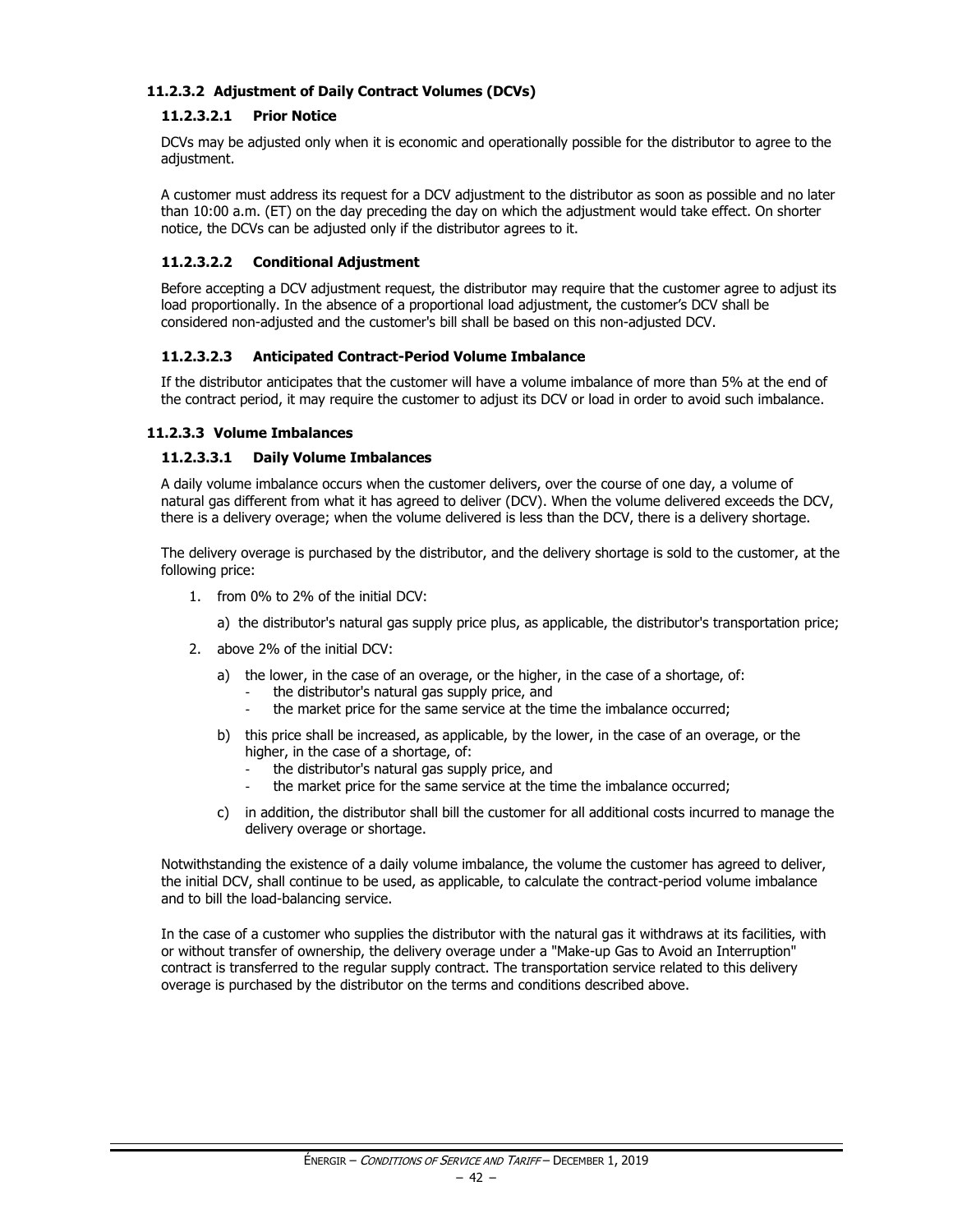Exceptionally, when a customer uses at a single metering point both the distributor's natural gas services and renewable natural gas produced within the franchise, or when a customer uses only revewable natural gas produced within the franchise, the delivery overage is purchased by the distributor and the delivery shortage is sold to the customer, at the distributor's natural gas supply price.

### **11.2.3.3.2 Contract-Period Volume Imbalances**

A contract-period volume imbalance occurs when the customer withdraws, during the contract period, a volume of natural gas different from what it has agreed to deliver (sum of the DCVs).

When a customer uses at a single metering point both the distributor's natural gas services and renewable natural gas, the volume withdrawn considered in the parameter calculations of the contract-period volume imbalances is the renewable natural gas volume in the customer's supply contract.

A customer who is not subject to a "Competitive Make-up Gas" contract can choose one of the following two options:

- 1. financial settlement of the volume imbalance at the end of the contract period; or
- 2. carry-forward, over the 12 months of the following contract period, of a volume imbalance of up to 5% of the volume withdrawn during the contract period; any excess over 5% of the volume withdrawn must still be settled financially.

The choice must be made by written notice to the distributor before the start of the supply contract. If written notice is not provided, any volume imbalance will be settled financially at the end of the contract period.

Notwithstanding a customer choice to carry forward, the distributor may require financial settlement of the volume imbalance at the end of the contract period if the customer represents a financial risk.

A customer subject to a "Competitive Make-up Gas" contract must settle financially the volume imbalance for the contract period.

When the volume withdrawn is less than the sum of the DCVs, there is a delivery overage; when the volume withdrawn exceeds the sum of the DCVs, there is a delivery shortage.

The delivery overage is purchased by the distributor, and the delivery shortage is sold to the customer, at the following price:

- 1. from 0% to 5% of the volume withdrawn:
	- a) if the customer chose the financial settlement option:
		- the distributor's average natural gas supply price during the contract period plus, as applicable, the average transportation price during the contract period;
	- b) if the customer chose to carry forward the volume imbalance:
		- no purchase or sale, as this portion is transferred to the following contract period;
- 2. above 5% of the volume withdrawn:
	- a) the lower, in the case of an overage, or the higher, in the case of a shortage, of:
		- the distributor's average natural gas supply price during the contract period, and
		- the average market price for the same service during the customer's contract period;
	- b) this price shall be increased, as applicable, by the lower, in the case of an overage, or by the higher, in the case of a shortage, of:
		- the distributor's average transportation price during the contract period, and
		- the average market price for the same services during the customer's contract period;
	- c) in addition, the distributor shall bill the customer for all additional costs incurred to manage the delivery overage or shortage.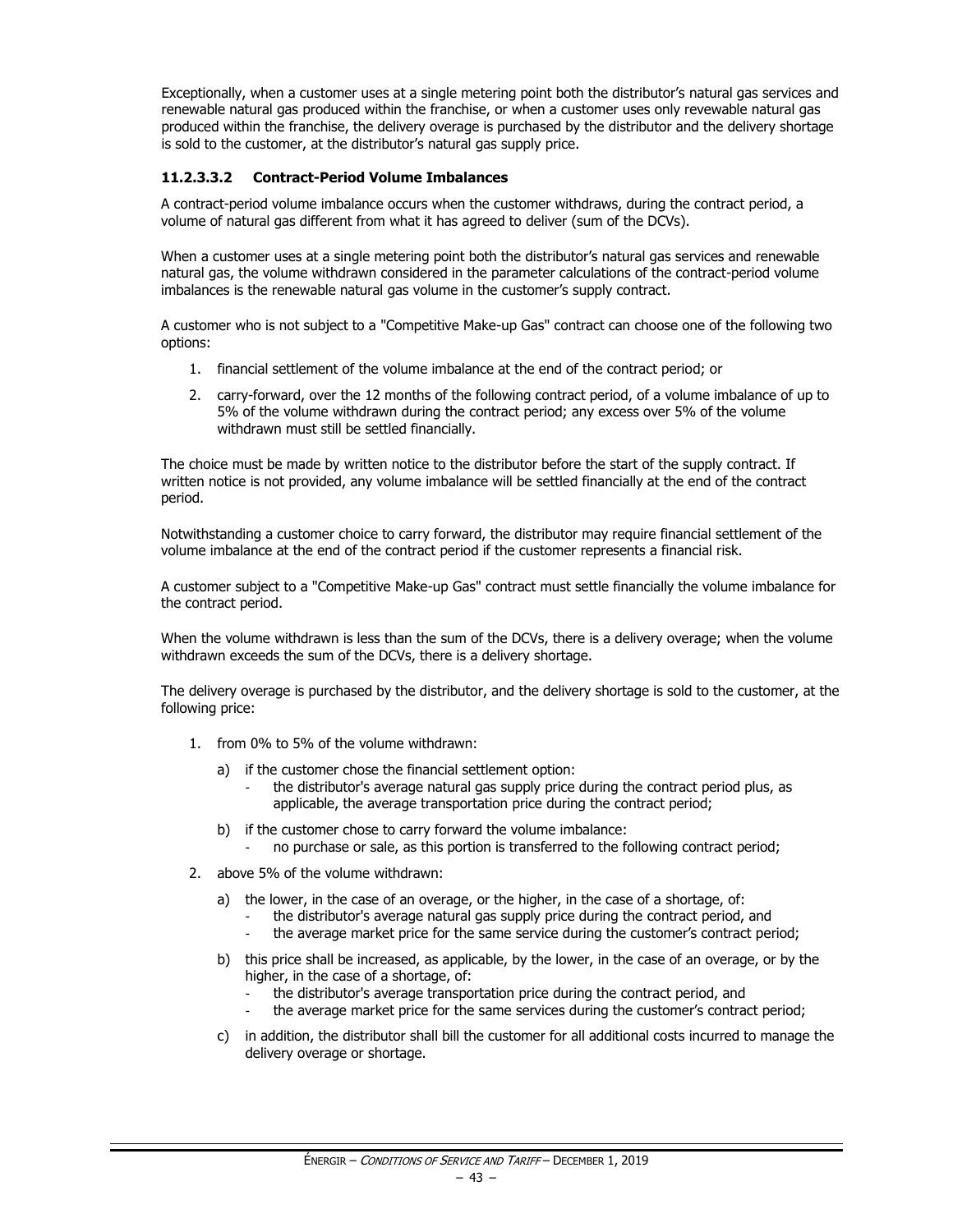Exceptionally, when a customer uses at a single metering point both the distributor's natural gas services and renewable natural gas produced within the franchise, or when a customer uses only revewable natural gas produced within the franchise, the delivery overage or the delivery shortage shall be exempted from the contract-period volume imbalances rules in this article.

# **11.2.3.3.3 Residual Billing of Certain Imbalances**

In the case of a delivery overage, a customer providing its own natural gas supply service with transfer of ownership, whose natural gas delivery overage has already been purchased by the distributor at the distributor's natural gas supply price, shall be billed only the difference between the price already paid by the distributor and the price resulting from the application of Articles 11.2.3.3.1 and 11.2.3.3.2.

In the case of a delivery shortage, a customer providing its own natural gas supply service with transfer of ownership, and, as applicable, using the distributor's transportation service, whose natural gas delivery shortage has already been billed by the distributor at the natural gas supply price and, as applicable, at the distributor's transportation price, shall be billed only the difference between the price already charged by the distributor and the price resulting from the application of Articles 11.2.3.3.1 and 11.2.3.3.2.

# **11.2.3.3.4 Billing of Volume Imbalances in the Case of Customer Groupings**

The daily or contract period volume imbalance of grouped customers, as applicable, is prorated according to their respective volumes withdrawn during the contract period. The volume imbalance is then billed individually to the customers in accordance with the provisions of Articles 11.2.3.3.1, 11.2.3.3.2 and 11.2.3.3.3.

The volume imbalance may be billed to a single member of a customer grouping if requested in writing by the same member.

# **11.2.3.3.5 Exchange of Volume Imbalances among Customers**

Customers may exchange their volume imbalances among themselves provided they notify the distributor before the latter has billed them.

# **11.2.3.3.6 Compensation**

In the event a customer defaults on payment of any amount related to natural gas supply, the distributor has the right to offset it against any amount the distributor owes the customer.

# **11.2.3.4 Prior Notice of Entry**

Subject to Article 11.1.3.5, a customer who wishes to supply the distributor with the natural gas it withdraws at its facilities must notify the distributor in writing at least 6 months in advance.

On shorter notice, the customer will be required to pay the charge for transfer to the distributor's natural gas supply service set out in Article 11.1.2.3.

Notwithstanding the foregoing, the customer must have used the distributor's supply service for a minimum of 12 months prior to retiring from the service.

# **11.2.3.5 Customer Obligations**

A customer must:

- 1. be the actual owner and end-user of the natural gas;
- 2. ensure the security of its supply. In particular, in the event that a supplier cease its deliveries, the customer shall, within a period not exceeding the last day of the month following the knowledge of the facts, identify a new supplier. The customer will be transferred to the distributor's natural gas supply service upon failure to provide the identification within the prescribed period and will be subject to articles 11.1.2.3 and 11.1.3.5;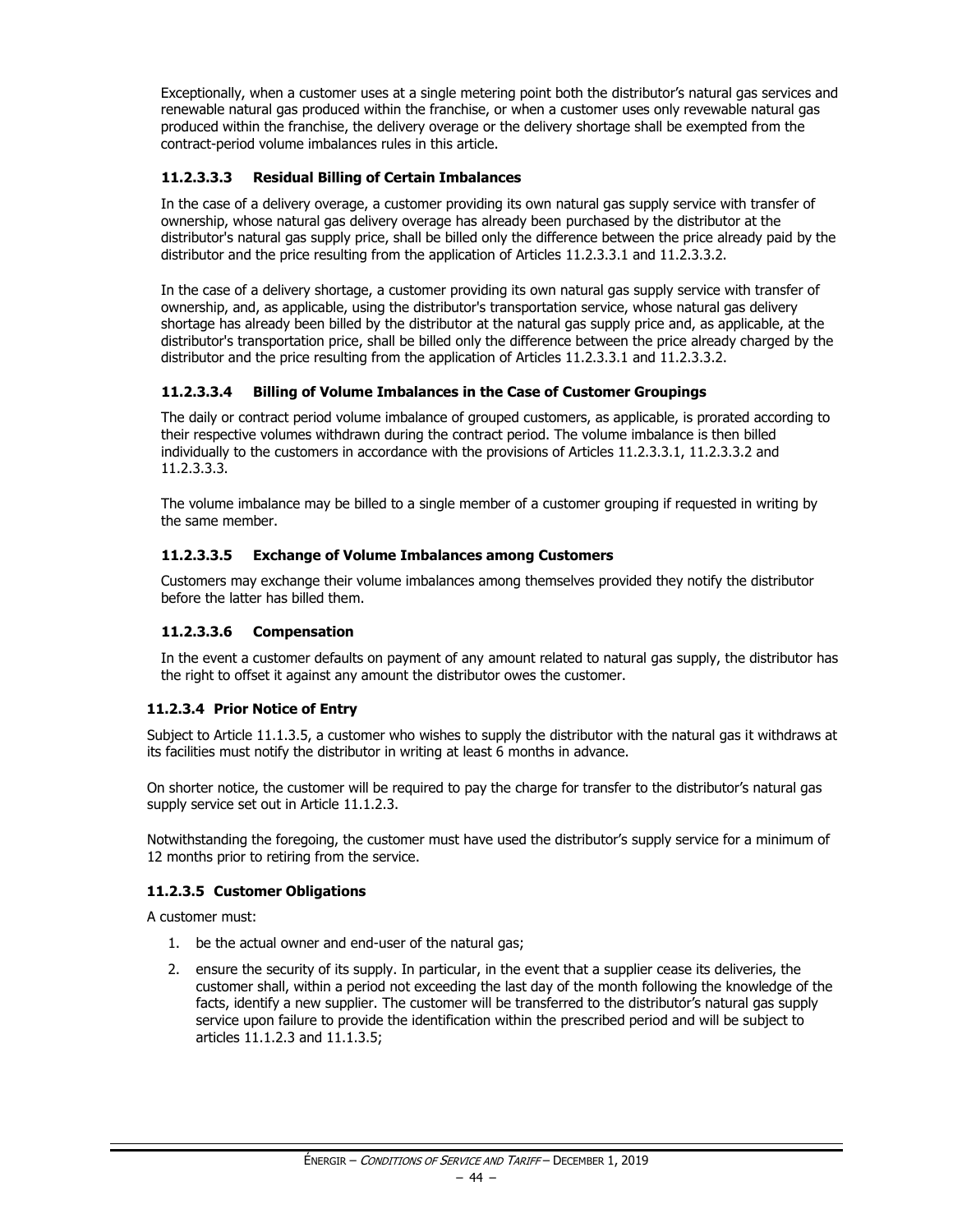- 3. provide to the distributor all information related to the volume it intends to withdraw at its facilities in order to allow the distributor to adequately plan, manage and control all volumes carried in its distribution system;
- 4. agree that the natural gas it withdraws will be a mixture of the natural gas it sold or delivered to the distributor with any other natural gas the distributor may carry in its distribution system;
- 5. hold the required authorizations or ensure that they are held, if necessary, for export, outside the province of origin, of the natural gas it intends to sell to the distributor or have delivered to its facilities;
- 6. ensure, as applicable, that the natural gas it intends to sell or deliver to the distributor meets the transporter's quality standards and can be mixed without inconvenience with the distributor's other supplies;
- 7. hold, as applicable, all required contracts with the transporter(s) so that the natural gas sold or delivered to the distributor is moved to the transporter's delivery point in the province of origin or to the delivery point in the distributor's territory during the contract period agreed upon with the latter;
- 8. acknowledge the distributor's exclusive right to manage prudently and diligently the daily allocation of natural gas volumes carried in its distribution system, giving priority to the interest of all its customers over the interest of a particular customer.

### **11.2.3.6 Gas Quality**

The monthly average gross heating value of the natural gas delivered shall be at least  $36.00$  MJ/m<sup>3</sup> unless the customer and the distributor agree on a lower value.

# **11.3 MAKE-UP GAS SERVICE**

# **11.3.1 APPLICATION**

For any customer that qualifies for distribution service  $D<sub>5</sub>$ : Interruptible and that wishes to purchase from or supply to the distributor, from time to time, the natural gas it withdraws at its facilities, provided the minimum volume of make-up gas withdrawn during the contract period, at a single metering point, divided by the number of days in the contract period is  $3,200 \text{ m}^3/\text{day}$ .

A customer may use the make-up gas service for the following uses:

- 1° "Competitive Make-up Gas" service to temporarily withdraw a greater volume of gas;
- 2° "Make-up Gas to Avoid an Interruption" service.

# **11.3.2 RATE**

A customer who uses the distributor's "Make-up Gas" service is billed, as applicable, the price of the supply of natural gas supplied from time to time to serve it for the quantity of make-up gas delivered for its needs.

A customer who supplies its own natural gas, with or without transfer of ownership, is subject to the provisions of Article 11.2.2.

A customer who uses the make-up gas service is billed, as applicable, the price of the transportation provided from time to time by the distributor to serve it.

A customer who uses the "Competitive Make-up Gas" service is billed the price of load balancing provided from time to time by the distributor to serve it.

A customer who uses the "Make-up Gas to Avoid an Interruption" service is not billed for the load balancing.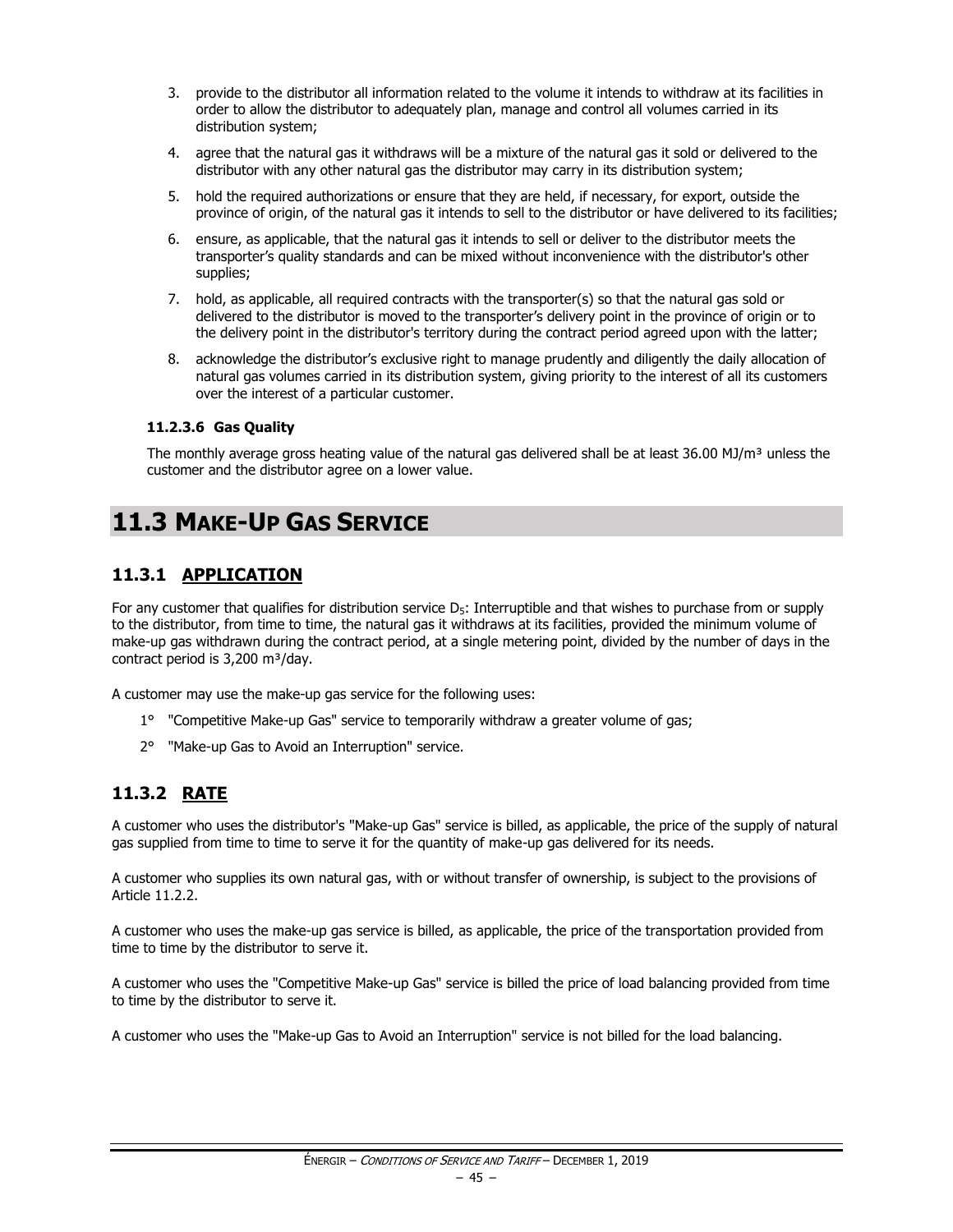A customer who uses the make-up gas service is subject to the provisions of Article 15.4, with the exception of Article 15.4.1 which is replaced by Article 11.3.1.

# **11.3.3 TERMS AND CONDITIONS**

### **11.3.3.1 Daily Contract Volume (DCV)**

The DCV for the make-up gas service is equal to the estimated average daily volume for the period of the make-up gas deliveries.

A customer using the "Make-up Gas to Avoid an Interruption" service must agree to deliver to, or contract from the distributor, on the scheduled interruption day, a DCV equal to its load for that same day. If the consumption for the scheduled interruption day is different than the agreed DCV, the customer's DCV will be equal to its load on the scheduled interruption day.

On a scheduled interruption day, the customer using the "Competitive Make-up Gas" who wishes to withdraw volumes of natural gas exceeding the agreed upon DCV for this service must agree to deliver to, or contract from the distributor, during that day, an additional DCV equal to its excess load. The provisions related to the excess portion of consumption are identical to those governing the "Make-up Gas to Avoid an Interruption" service.

The provisions governing adjustments to make-up gas service DCVs are identical to those governing natural gas supply service with or without transfer of ownership.

#### **11.3.3.2 Volume Imbalances**

The provisions governing the make-up gas service volume imbalances are identical to those governing natural gas supply service with or without transfer of ownership; the make-up gas service DCV is added to the DCV for natural gas supply service, with or without transfer of ownership, for the monitoring of volume imbalances.

#### **11.3.3.3 Prior Notice of Use**

Deliveries under make-up gas service shall only be permitted when it is economic and operationally possible for the distributor to provide them or to agree to them.

A customer who wishes to avail itself of the make-up gas service must notify the distributor thereof as soon as possible and no later than 10:00 a.m. (ET) on the day preceding the day on which the make-up gas service would begin. On shorter notice, the customer may avail itself of make-up gas service only if the distributor agrees to it.

#### **11.3.3.4 Contract Term**

The term for written make-up gas service contracts may be less than 12 months.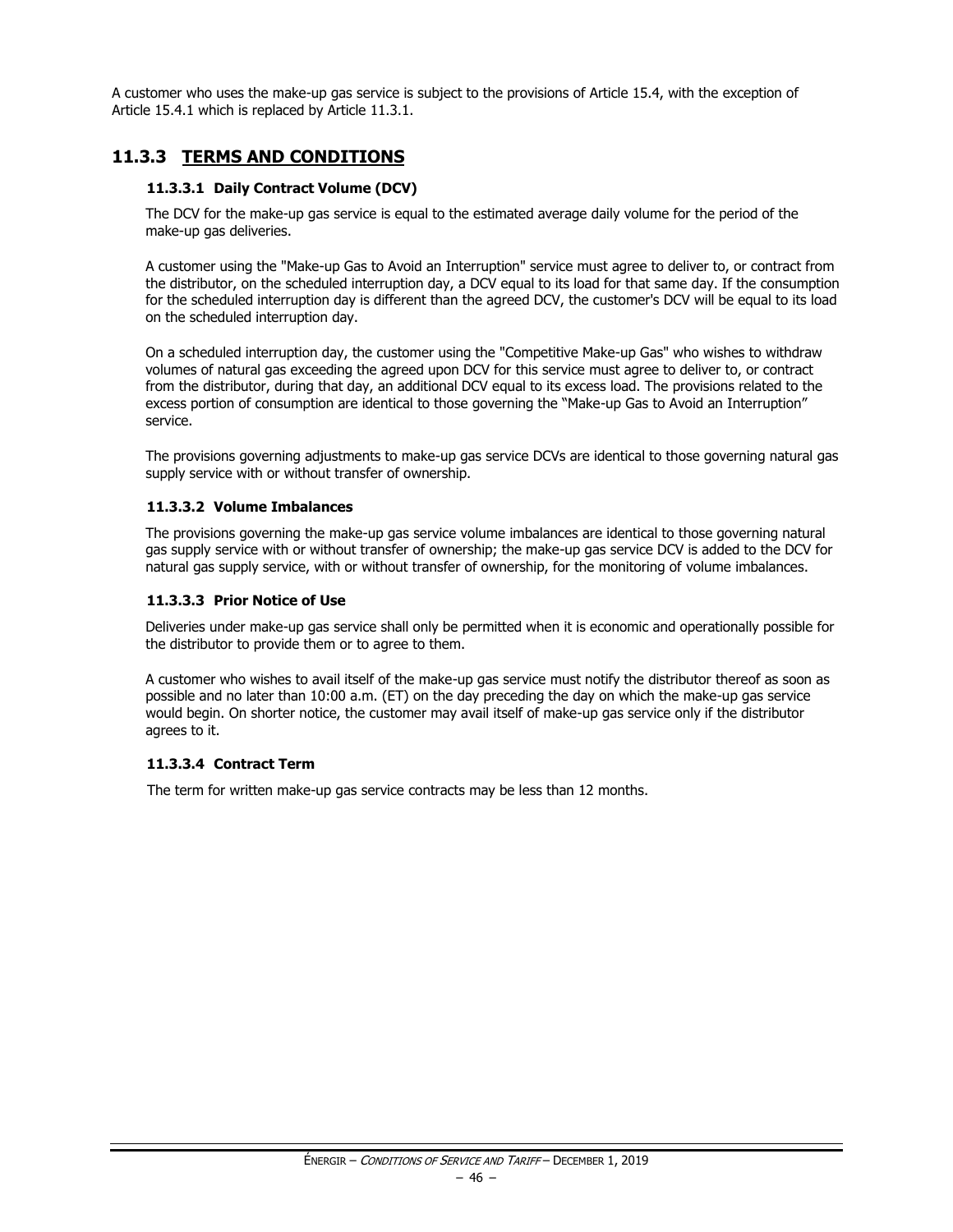**This corrected page replaces page 47 of the original document dated December 1, 2019. Transportation prices have been modified to reflect merger of Northern and Southern Zones for the distributor's transportation service.**

# **12. TRANSPORTATION**

# **12.1 DISTRIBUTOR'S SERVICE**

# **12.1.1 APPLICATION**

For any customer who wishes to purchase from the distributor the transportation service needed to move to the distributor's territory the natural gas it withdraws at its facilities.

# **12.1.2 TRANSPORTATION RATE**

# **12.1.2.1 Transportation Price**

The transportation prices may be periodically adjusted to reflect actual cost of acquisition.

# **12.1.2.1.1 Transportation Basis Price**

For each m<sup>3</sup> of volume withdrawn, the transportation basis price, as of June 1, 2020, is 1.633¢/m<sup>3</sup>.

### **12.1.2.1.2 Rider**

For each  $m<sup>3</sup>$  of volume withdrawn, the transportation basis price, as of June 1, 2020, is adjusted by  $0.000\psi/m^3$  for a customer who uses renewable natural gas produced within the franchise or withdraws volumes of biogas distributed by pipe used solely for biogas distribution.

### **12.1.2.2 Inventory-Related Adjustment**

The transportation prices are accompanied by an adjustment to take into account variations in the value of inventories resulting from a change in the transportation price, as well as costs associated with maintaining the inventories. This adjustment is described in the "Inventory-related Adjustments" chapter.

# **12.1.3 MINIMUM ANNUAL OBLIGATION (MAO)**

The volume withdrawn during each contract year must be at least equal to the MAO applicable for the same period.

# **12.1.3.1 Establishment of MAO - Distribution Rate D<sup>1</sup> and D<sup>5</sup> Customers**

The MAO applicable for each contract year is that agreed upon in the distribution service.

# **12.1.3.2 Establishment of MAO - Distribution Rate D<sup>3</sup> and D<sup>4</sup> Customers**

For the first contract year:

The MAO is equal to the projected volume, agreed upon with the customer, multiplied by 78%.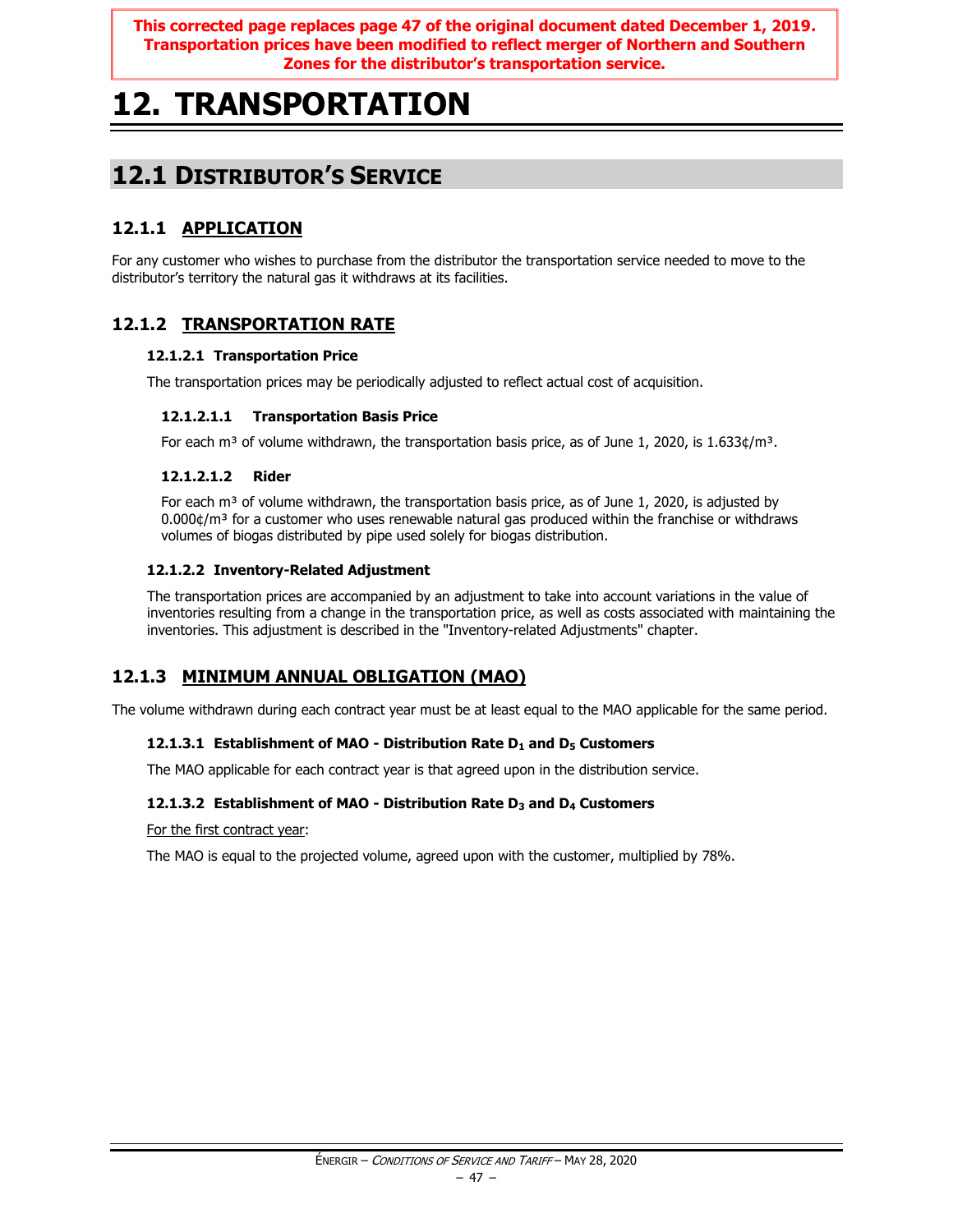#### For each subsequent contract year:

The MAO is equal to the volume for the 12 months of previous year multiplied by 78%.

When the volume for the 12 months of the previous year is less than the MAO defined for the same 12 months, this latter MAO, multiplied by 78%, becomes the current year MAO.

Where, for the current year, a projected volume has been agreed upon with the customer and the volume exceeds both the previous year's volume and the MAO defined for the same year, the current year MAO is equal to the projected volume, agreed upon with the customer, multiplied by 78%.

#### **12.1.3.3 Billing of the Volume Deficit**

If, at the end of a contract year, a customer has withdrawn a volume that is less than its MAO, transportation service will be billed for the volume deficit at the price stipulated in Article 12.1.2.1.

### **12.1.3.4 Reduction**

Except where a customer has replaced natural gas with another energy source, the distributor shall reduce the bill for MAOs if the distributor succeeds in freeing itself, in whole or in part, from its own obligations with respect to the transportation service.

#### **12.1.3.5 Revision of MAO Following Implementation of Energy Efficiency Measure**

Notwithstanding the foregoing, when a Distribution Rate  $D_3$  or  $D_4$  customer participates in an energy efficiency program under the Global Energy Efficiency Plan (GEEP), a new projected annual volume is established. The new projected annual volume is equal to the volume used to calculate the MAO (initial volume) less the marginal reduction recognized by the program and is applied from the date the measure is implemented.

A customer wishing to benefit from the reduction of its projected annual volume must so notify the distributor no later than one year after the payment date for the financial assistance.

#### For the contract year the measure is implemented:

The volume used to calculate the MAO is based on the initial volume and the new projected annual volume prorated in accordance with the volumes withdrawn in the corresponding periods of the year preceding the implementation of the measure.

#### For the subsequent contract year:

The volume used to calculate the MAO is the new projected annual volume multiplied by 78%.

# **12.1.4 TERMS AND CONDITIONS**

#### **12.1.4.1 Prior Notice of Entry**

A customer who wishes to avail itself of the distributor's transportation service at the earliest on November  $1<sup>st</sup>$ must so notify the distributor in writing before the previous March  $1<sup>st</sup>$ . Notwithstanding the compliance or not by the customer of the notice required under this Article, a customer may avail itself of the distributor's transportation service only if it is possible for the distributor to provide it.

#### **12.1.4.2 Prior Notice of Withdrawal**

Subject to Article 12.2.1, a customer who wishes to opt out of the distributor's transportation service, in order to provide the service itself, must so notify the distributor in writing at least 60 days in advance.

Notwithstanding the compliance or not by the customer to the notice required under this Article, the latter may opt out of the distributor's transportation service only if it is economic and operationally possible for the distributor to agree to it.

#### **12.1.4.3 Contract Term**

The term for written transportation service contracts must be a minimum of 12 months, except for make-up gas service contracts for which the contract term may be less than 12 months.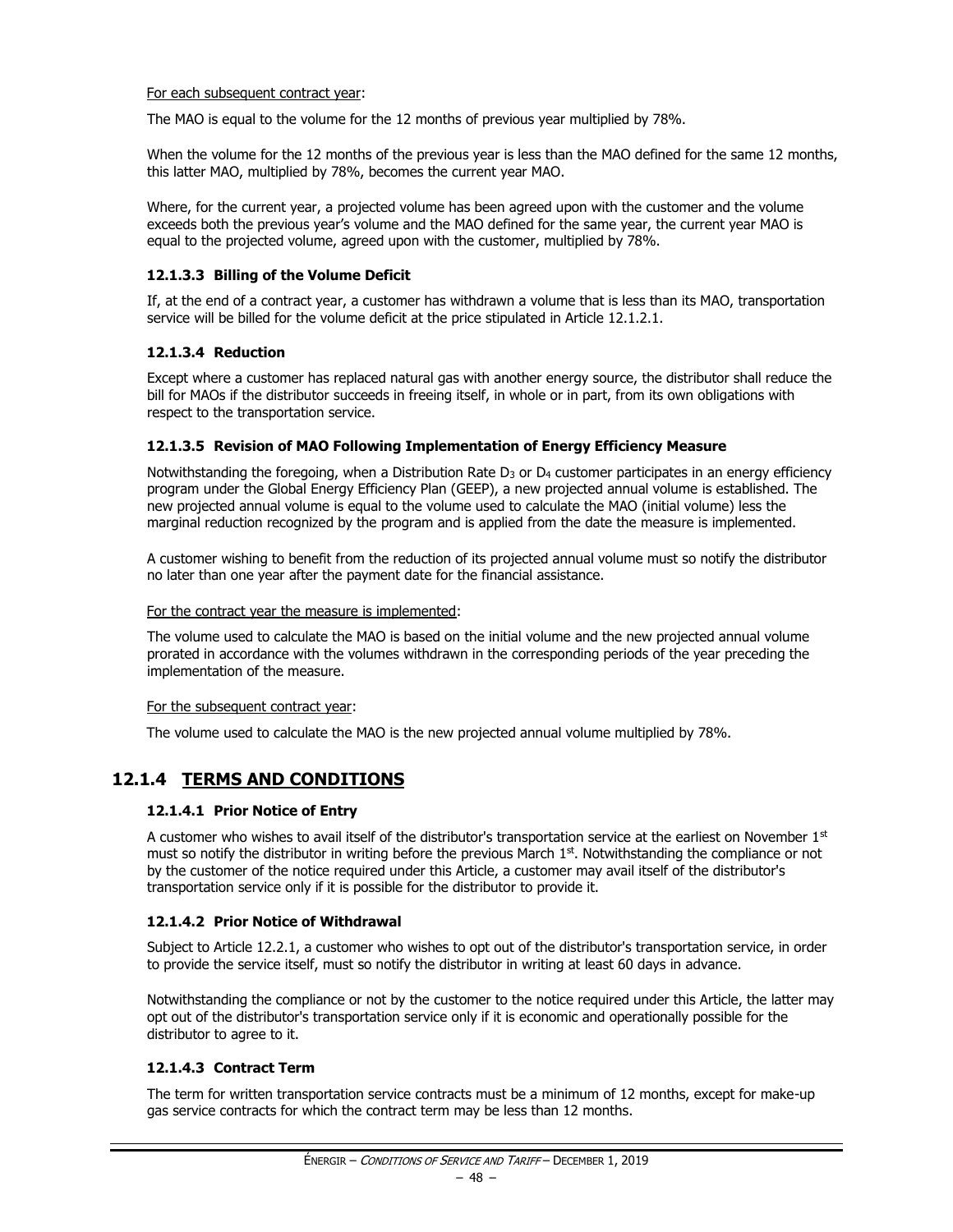**This corrected page replaces page 49 of the original document dated December 1, 2019 Transportation prices have been modified to reflect merger of Northern and Southern Zones for the distributor's transportation service.**

# **12.2 CUSTOMER-PROVIDED SERVICE**

# **12.2.1 APPLICATION**

For any customer who wishes to provide the distributor with the transportation service needed to move to the distributor's territory the natural gas it withdraws at its facilities.

Subject to Article 18.2.2, only Distribution Rate  $D_1$ ,  $D_3$  and  $D_4$  customers may provide the distributor with their own transportation service. In addition, Northern Zone customers must still use part of the distributor's transportation service.

# **12.2.2 RATE**

# **12.2.2.1 Distributor's Service Price**

The transportation prices may be periodically adjusted to reflect actual cost of acquisition.

### **12.2.2.1.1 Transportation Basis Price**

For each m<sup>3</sup> of volume withdrawn, the transportation basis prices, as of June 1, 2020, are as follows:

| <b>Southern Zone</b>      | <b>Northern Zone</b>     |
|---------------------------|--------------------------|
| $-0.033$ ¢/m <sup>3</sup> | $0.048$ ¢/m <sup>3</sup> |

### **12.2.2.1.2 Rider**

For each  $m<sup>3</sup>$  of volume withdrawn, the transportation basis prices, as of June 1,2020, is adjusted by  $0.000$ ¢/m<sup>3</sup> for a customer who uses renewable natural gas produced within the franchise or withdraws volumes of biogas distributed by pipe used solely for biogas distribution.

#### **12.2.2.2 Inventory-Related Adjustment**

A customer shall not be billed for the inventory-related adjustment for the transportation price.

# **12.2.3 TERMS AND CONDITONS**

#### **12.2.3.1 Assignment of Transportation Capacity held by the Distributor**

A customer who wishes to opt out of the distributor's transportation service shall be permanently assigned the transportation capacity already held for it by the distributor. Subsequently, the customer shall pay the transporter directly for the transportation service thus acquired.

Exceptionally, however, a customer who wishes to opt out, in whole or in part, of the distributor's transportation service to contract and consume renewable natural gas produced within the distributor's franchise shall not be assigned the transportation capacity for this portion of its consumption. However, where the customer ceases its consumption of renewable natural gas produced within the firm on a shorter period than 60 months shall be permanently assigned the transportation capacity for the residual period.

Notwithstanding the preceding paragraph, and to the extent that it is economic and operationally possible for the distributor to agree to it, Distribution Rate  $D_1$ ,  $D_3$  or  $D_4$  customers may provide their transportation service directly, after having submitted a request to the distributor within the time limits stipulated in Article 12.2.3.2.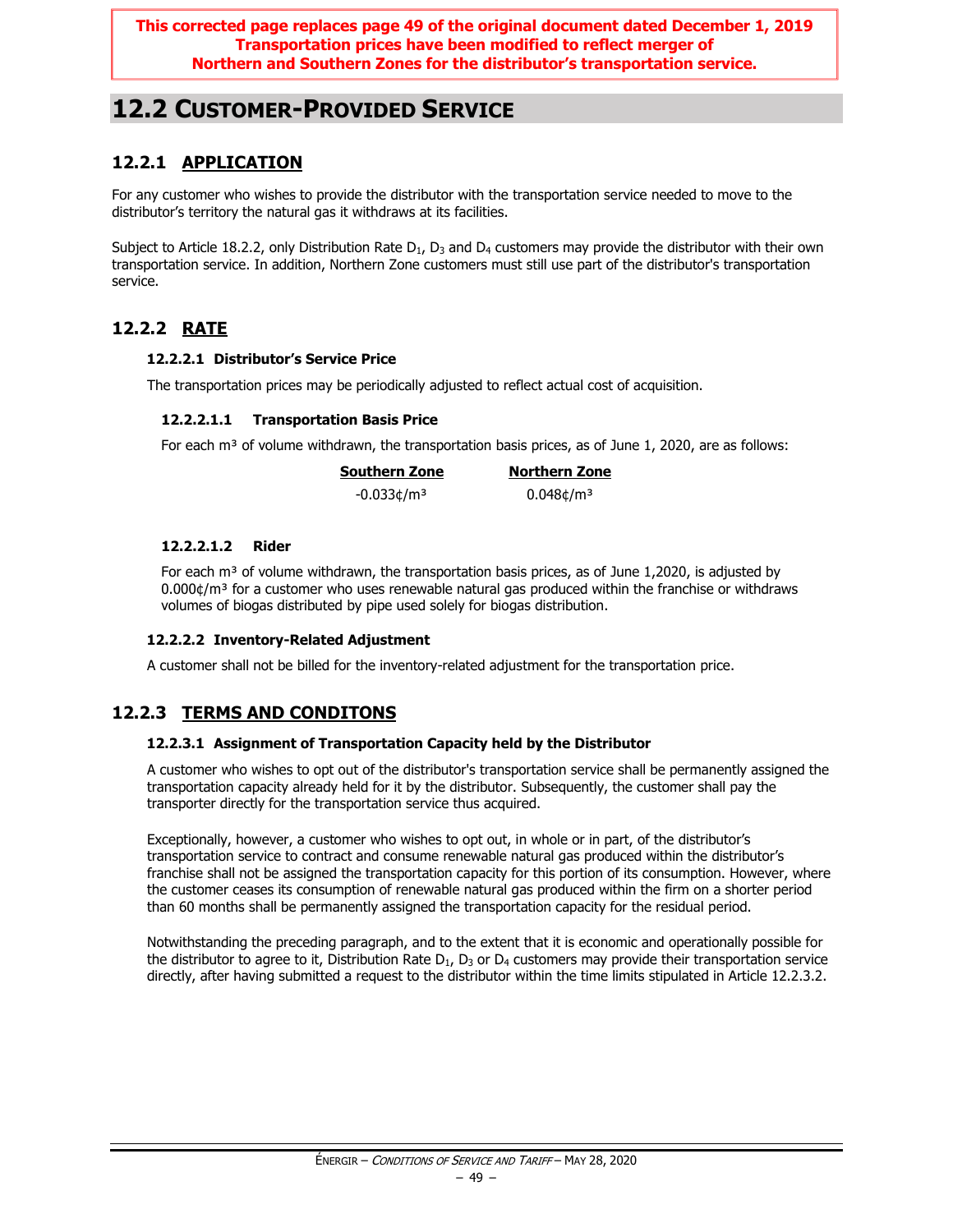### **12.2.3.1.1 Term of Assigned Transportation Contracts**

The transportation capacity assigned to a customer will come from the distributor's contracts:

- 1. "Firm Transportation Short Haul between Parkway and Énergir's franchise" contract with TransCanada PipeLines Limited whose remaining term is closest to the average remaining term of all the distributor's contracts; and
- 2. "M12 between Dawn and Parkway" contract with Union Gas Limited whose remaining term is closest to the one described in the previous paragraph.

#### **12.2.3.1.2 Calculation of Assigned Capacity**

The capacity assigned to a customer will be equal to the customer's total annual requirements. The capacity assigned to meet the customer's total annual requirements is based on the average annual volume of the two years preceding the assignment or, as applicable for a new customer, the projected annual volume, divided by 365 days. The annual volume is normalized for temperatures for Distribution Rate  $D_1$  and  $D_3$ customers.

### **12.2.3.1.3 Subsequent Assignment of Assigned Capacity**

A customer who is assigned the transportation capacity held for it by the distributor may in turn assign the capacity to a third party. When the customer decides to permanently dispose of assigned capacity by returning it directly to the transporter, it must first offer it to the distributor. The customer must ensure that any subsequent assignee of such capacity is subject to the same obligation.

### **12.2.3.1.4 Management of Assigned Capacity**

A customer who is assigned transportation capacity shall be responsible for managing any increase or decrease required to meet its needs.

### **12.2.3.2 Prior Notice of Entry**

A customer who wishes to provide its transportation service must so notify the distributor in writing at least 60 days in advance.

Notwithstanding the compliance or not by the customer to the notice required under this Article, the latter may provide its transportation service only if it is economic and operationally possible for the distributor to agree to it.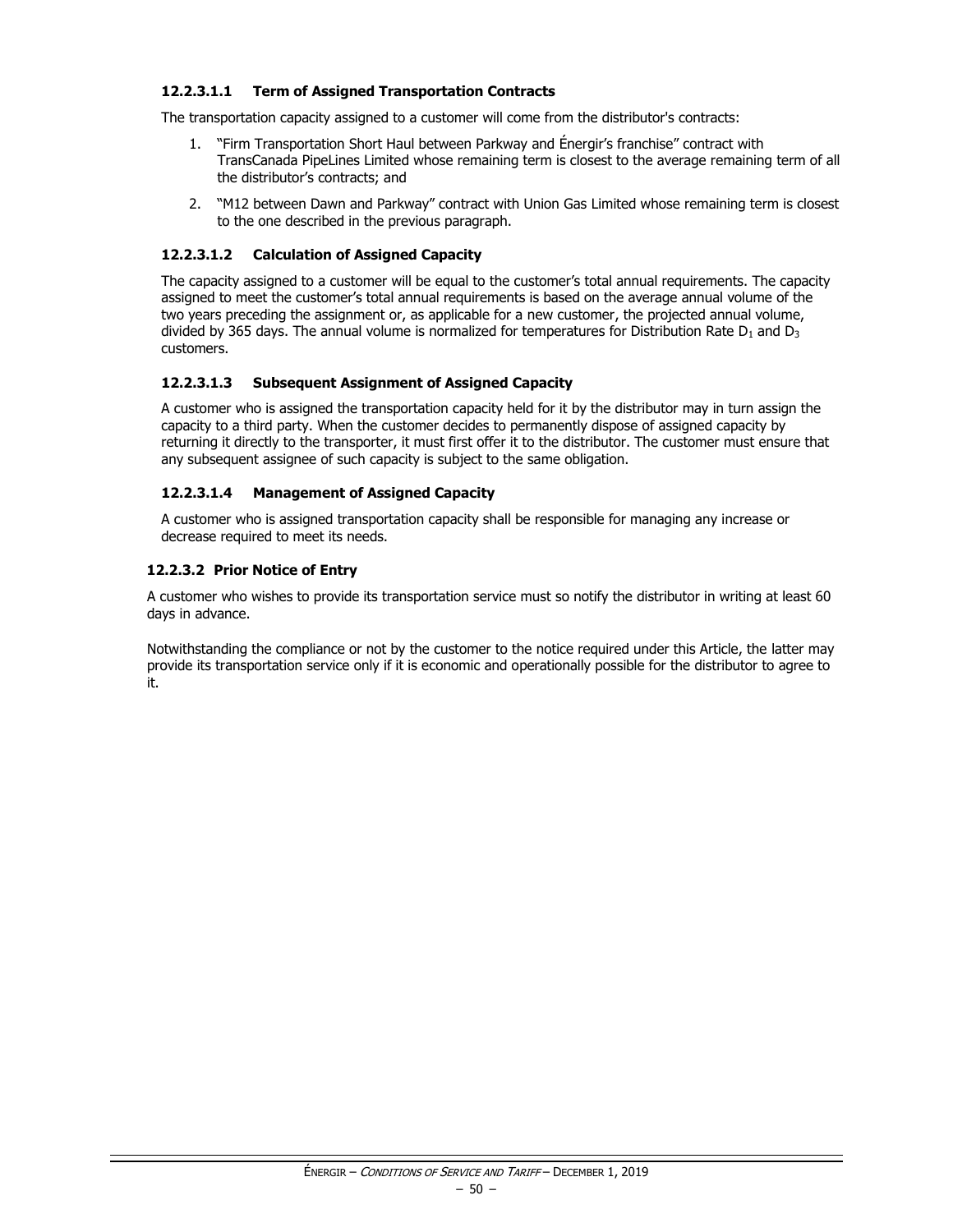# **13.1 DISTRIBUTOR'S SERVICE**

# **13.1.1 APPLICATION**

For any customer who wishes to purchase from the distributor, in whole or in part, the load-balancing service needed to manage on a daily basis the natural gas it withdraws at its facilities.

# **13.1.2 LOAD-BALINCING RATE**

The load-balancing price may be periodically adjusted to reflect the actual cost of load balancing tools.

#### **13.1.2.1 Price for Customers whose Annual Volume is Less than 75,000 m³**

For each m<sup>3</sup> of volume withdrawn, the unit price is  $4.482 \text{C/m}^3$ .

Notwithstanding the above, a Distribution Rate  $D_1$  customer who opts out of the distributor transportation service in accordance with Article 18.2.2 is subject to the load balancing price stipulated in Article 13.1.2.2.

#### **13.1.2.2 Price for Other Customers and for Customers Subject, as of September 30, 2012, to Article 13.1.2.2 of Conditions of Service and Tariff in Effect as of December 1, 2010**

For each m<sup>3</sup> of volume withdrawn, excluding "Competitive Make-up Gas" and "Make-up Gas to Avoid an Interruption" volumes, the unit price in  $\phi/m^3$  is calculated as follows:

$$
\frac{363.3 \times (P-W) + 1567.3 \times (W-A)}{ \text{Annual Volume}}
$$

Where **A**: **A**nnual Average Daily Load

- **W**: **W**inter Average Daily Load (period from November 1 to March 31)
- **P: P**eak Daily Load

The calculation of the  $\mathbf{A}$ , **W** and **P** parameters is detailed in Article 13.1.3. For  $D_5$  distribution service customers, the **A**, **W** and **P** parameters used in the formula are the parameters modified to take account of the interruption days.

However, the price may not be less than  $-1.561¢/m<sup>3</sup>$  nor greater than 7.638¢/m<sup>3</sup>.

#### **13.1.2.3 Average Price**

Article 13.1.2.2 does not apply when the firm or interruptible service volume withdrawn between October 1, 2018 and September 30, 2019 is nil or does not represent 12 consecutive months of consumption.

These customers will be subject to an average unit price based on their distribution rate, in accordance with the following table:

| <b>Distribution</b> | <b>Price</b>    |
|---------------------|-----------------|
| Rate                | $\frac{d}{m^3}$ |
| D1                  | 4.482           |
| D٩                  | 0.911           |
| D4                  | 0.829           |
| $D_5$ – Category A  | $-0.089$        |
| $D_5$ – Category B  | 2.027           |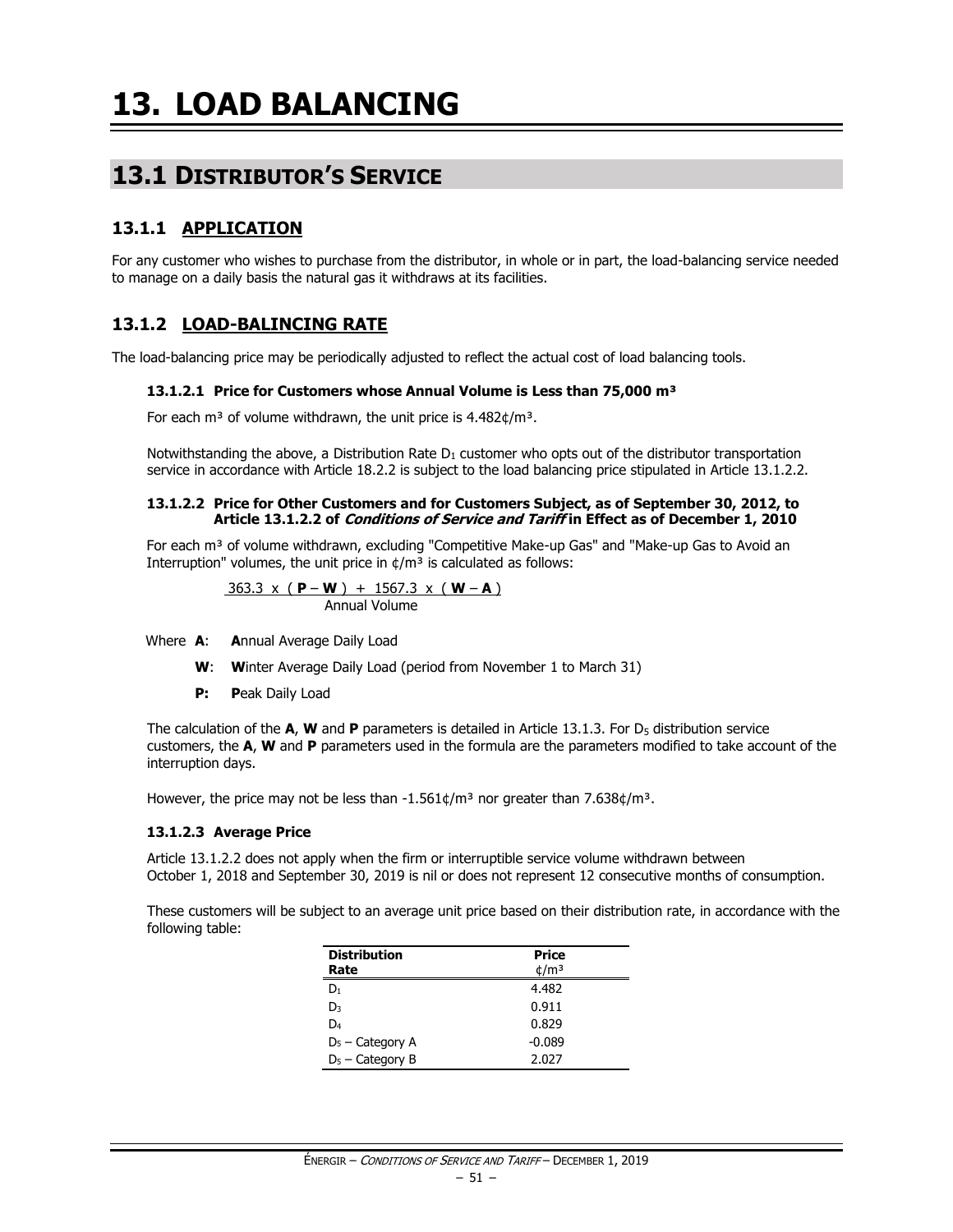### **13.1.2.4 Contract Change**

The load balancing price will be revised during the year, following any contract change to the distribution service  $D_5$ : Interruptible resulting in a sub-rate or category change, or if the customer transfers from firm service to interruptible service or vice versa.

The price will be set in accordance with the terms and conditions set forth in Articles 13.1.2.1 to 13.1.2.3, as applicable, based on the volume from October 1, 2018 to September 30, 2019.

#### **13.1.2.5 Load Balancing Service Settlement**

A load balancing service settlement is billed when:

- 1. a customer ceases to use the distributor's load balancing service. The settlement is calculated at the moment it ceases to use the distributor's service as follows:
	- a) price based on volume of 12 months preceding the cessation of service, in accordance with Article 13.1.2.2, multiplied by the volume of the 12 months preceding the cessation; less
	- b) total amounts billed for load balancing during the 12 months preceding the cessation.
- 2. a customer subject to Articles 13.1.2.2 and 13.1.2.3 requests settlement. The settlement is calculated as of September 30, 2020 as follows:
	- a) price based on volume from October 1, 2019 to September 30, 2020, in accordance with Article 13.1.2.2, multiplied by the volume from October 1, 2019 to September 30, 2020; less
	- b) total amounts billed for load-balancing from October 1, 2019 to September 30, 2020.

To take advantage of this option, the customer must have, at the time of the settlement calculation, a history of consumption as well as consumption of more than  $75,000$  m<sup>3</sup> for the period of October 1, 2019 to September 30, 2020.

The request must be sent in writing to the distributor before the beginning of the reference period used for the calculation of the settlement. The customer then remains subject to the load-balancing service settlement for a minimum of three years. Similarly, if the customer withdraws from this option, he must wait another three years to avail himself of it.

For any customer subject to Article 13.1.2.2 who requests a settlement, a load-balancing service settlement will be billed based on the volume from October 1, 2018 to September 30, 2019, in accordance with Article 13.1.2.2, in the case of a debit balance only.

# **13.1.3 CALCULATION OF PARAMETERS**

Subject to Articles 13.1.2.1 and 18.2.3, the consumption parameters shall be calculated as follows:

#### **13.1.3.1 Parameters for Distribution Rates D1, D<sup>3</sup> and D<sup>4</sup> customers**

- **A** = Volume from October 1, 2018 to September 30, 2019 No. days from October 1, 2018 to September 30, 2019
- **W** = Volume from November 1, 2018 to March 31, 2019 No. days from November 1, 2018 to March 31, 2019
- **P** = Maximum daily load from November 1, 2018 to March 31, 2019

For Distribution Rates  $D_1$  and  $D_3$  customers except customers subject to rate combination  $D_3$ - $D_5$ , the maximum daily load for the winter months is estimated as follows:

**P** = (MaxDL) x multiplier

Where **MaxDL** = Highest of the average daily loads of each month from November 2018 to March 2019

Where **multiplier** = Maximum  $(2.1 - (1.1 \times A + \text{MaxDL}); 1)$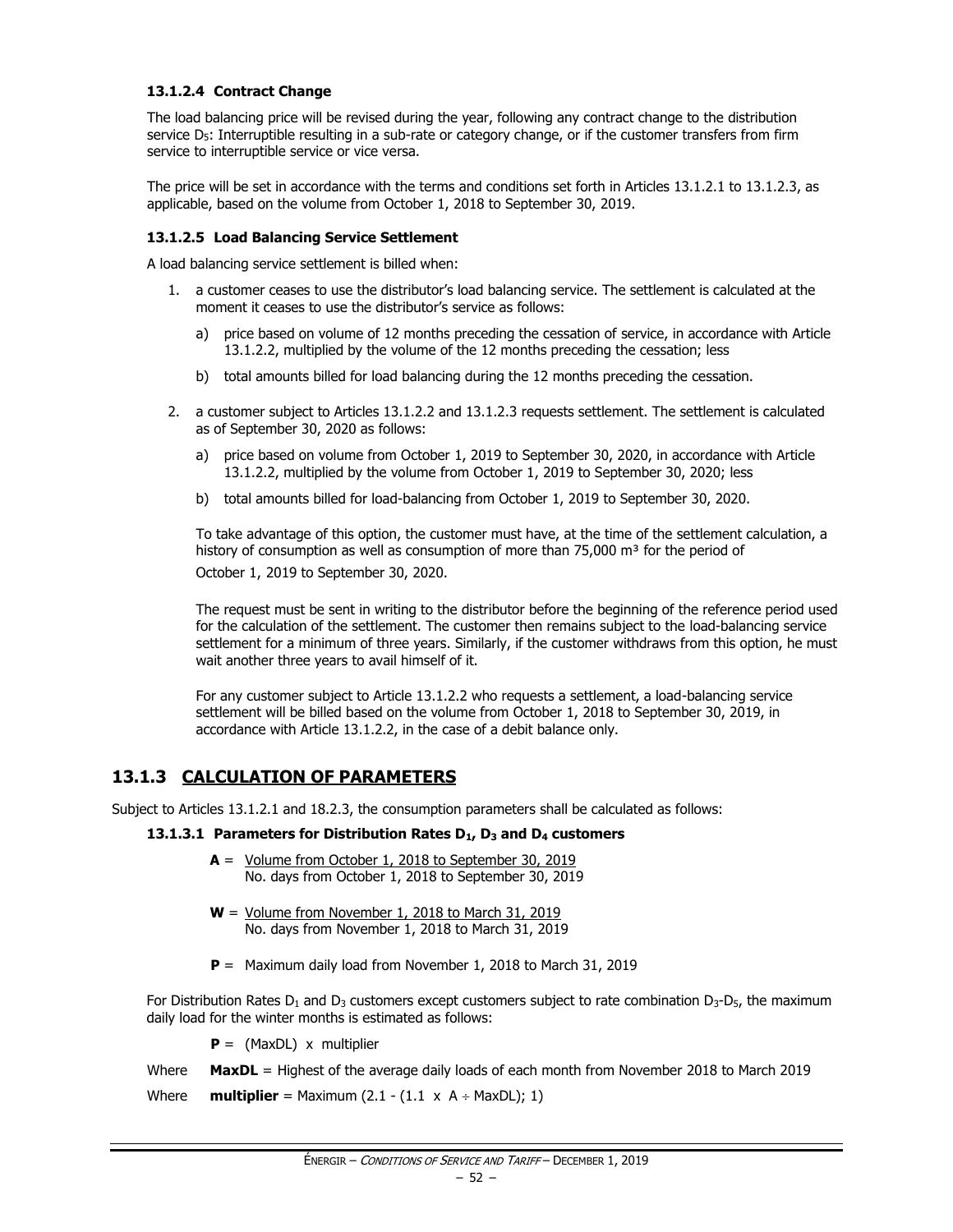#### **13.1.3.2 Parameters for Distribution Rate D<sup>5</sup> Customers**

Parameters **A, W** and **P** are modified as follows to consider interruption days:

| $A =$ Volume from October 1, 2018 to September 30, 2019<br>No. days from October 1, 2018 to September 30, 2019 | (No. days from October 1, 2018 to September 30, 2019 $-$ MaxD)<br>(No. days from October 1, 2018 to September 30, 2019 - <b>ActualD</b> ) |
|----------------------------------------------------------------------------------------------------------------|-------------------------------------------------------------------------------------------------------------------------------------------|
| $W =$ Volume from November 1, 2018 to March 31, 2019<br>No. days from November 1, 2018 to March 31, 2019       | (No. days from November 1, 2018 to March 31, 2019 $-$ MaxD)<br>(No. days from November 1, 2018 to March 31, 2019 - <b>ActualD</b> )       |

 $P =$  Maximum daily load from November 1, 2018 to March 31, 2019 x maximum (71 - **MaxD**; 0) 71

Where **MaxD** = Maximum number of interruption days referred to in Article 15.4.6, subparagraph 1

Where **ActualD** = Actual number of interruption days from October 1, 2018 to September 30, 2019

Volumes withdrawn under "Competitive Make-up Gas" service or "Make-up Gas to Avoid an Interruption" service are not considered in the parameter calculations.

# **13.1.4 VOLUME TRANSPOSITION**

For customers subject to the load balancing price stipulated in Article 13.1.2.2, who supply the distributor with the natural gas they withdraw at their facilities, or who have entered into a fixed-price supply agreement with the distributor, the calculation of the load balancing price is based on a transposed load profile determined as follows, subject to Article 18.2.3:

 $TL = L + TUD - DCV$ 

Where  $TL =$  Transposed Load (monthly or daily, as the case may be)

- $\mathsf{L}$  = Load (monthly or daily, as the case may be)
- **TUD** = Theoretical Uniform Delivery (sum of the DCVs from October 1, 2018 to September 30, 2019  $\div$ No. days from October 1, 2018 to September 30, 2019 having a DCV)

**DCV** = Daily Contract Volume

The TUD and DCVs are calculated on a monthly basis for customers without daily readings.

# **13.1.5 TERMS AND CONDITIONS**

#### **13.1.5.1 Prior Notice of Entry**

A customer who wishes to avail itself of the distributor's load balancing service must so notify the distributor in writing at least 60 days in advance. Notwithstanding the required prior notice, the customer may avail itself of the distributor's load balancing service only if it is possible for the distributor to provide it.

#### **13.1.5.2 Prior Notice of Withdrawal**

The customer who wishes to opt out of the distributor's load balancing service, in order to provide the full service itself, must so notify the distributor in writing at least 60 days in advance. On shorter notice, the customer may opt out of the distributor's load balancing service only if it is possible for the distributor to agree to it.

#### **13.1.5.3 Contract Term**

The term for written load balancing service contracts must be a minimum of 12 months, except for make-up gas service contracts for which the contract term may be less than 12 months.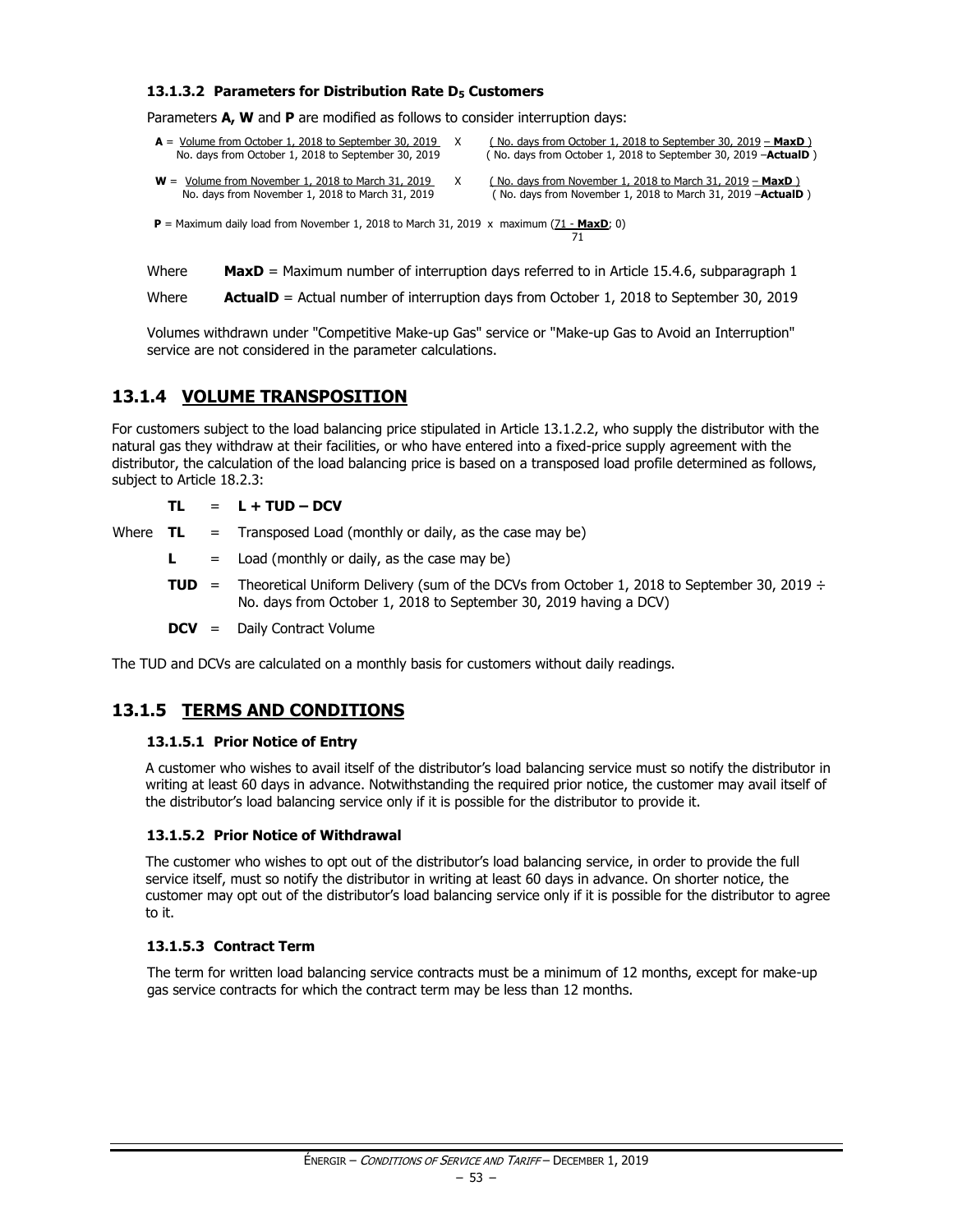# **13.2 CUSTOMER-PROVIDED SERVICE**

# **13.2.1 APPLICATION**

For any customer who wishes to provide, in whole or in part, with the load balancing service needed to manage on a daily basis the natural gas it withdraws at its facilities or it injects in the distribution system subject to Article 18.2.2.

A customer subject to Rate  $D_1$ ,  $D_3$  or  $D_4$  who wishes to provide its full load balancing service shall agree to deliver to the distributor each day a DCV equal to its load for that same day; the terms and conditions shall be those relative to volume imbalances stipulated under the "Customer-Provided Service" Article under Supply Service.

A customer subject to Rate  $D_R$  is subject to Article 13.2.2.2 "Differences Between Nominated Volumes and Volumes Injected".

# **13.2.2 RATE**

#### **13.2.2.1 Service Price**

The customer shall not be billed for the price of the load balancing service it provides for itself in whole or in part.

#### **13.2.2.2 Differences Between Nominated Volumes and Volumes Injected**

The charges for differences between nominated volumes and volumes injected are as follows:

#### Daily imbalances

No charges shall be required if the daily difference between the nominated volume and the volume injected is less than the greater of 75 GJ or 2% of the total nominated volume at a receipt point or the greater of 75 GJ or 2% of the total nominated volume in the consumption zone.

In the case where the daily difference between the nominated volume and the volume injected is higher than the greater of 75 GJ or 2% in the consumption zone and at a receipt point:

- 1. No charges shall be required if the daily difference between the nominated volume and the volume injected at that receipt point by a customer is in the sense opposite to the daily difference between nominated volumes and volumes injected in the consumption zone;
- 2. Charges shall however be required when this difference is in the same sense as the daily difference in the consumption zone.

In the latter case, the daily imbalance of the consumption zone shall be allocated among all customers having a billable daily imbalance, in proportion to their individual imbalance in excess of the greater of 75 GJ or 2% of their nomination.

The daily imbalance prices are as follows:

| <b>Difference</b>       | First    | <b>Next</b> | Next      | Next exceeding |
|-------------------------|----------|-------------|-----------|----------------|
|                         | 2% to 4% | 4% to 8%    | 8% to 10% | 10%            |
| Price $(\frac{t}{m^3})$ | 1.527    | 3.816       | 5.724     | 7.633          |

#### Cumulative difference account balance

The cumulative difference account balance shall be calculated by adding or deducting any daily difference to the previous cumulative difference account balance. This balance may be reduced in accordance with Article 15.5.8.

Charges shall be payable if the cumulative daily account balance is higher than the greater of 150 GJ or 4% of the greater of the nominated volumes or the average nominated volumes for the past 30 days.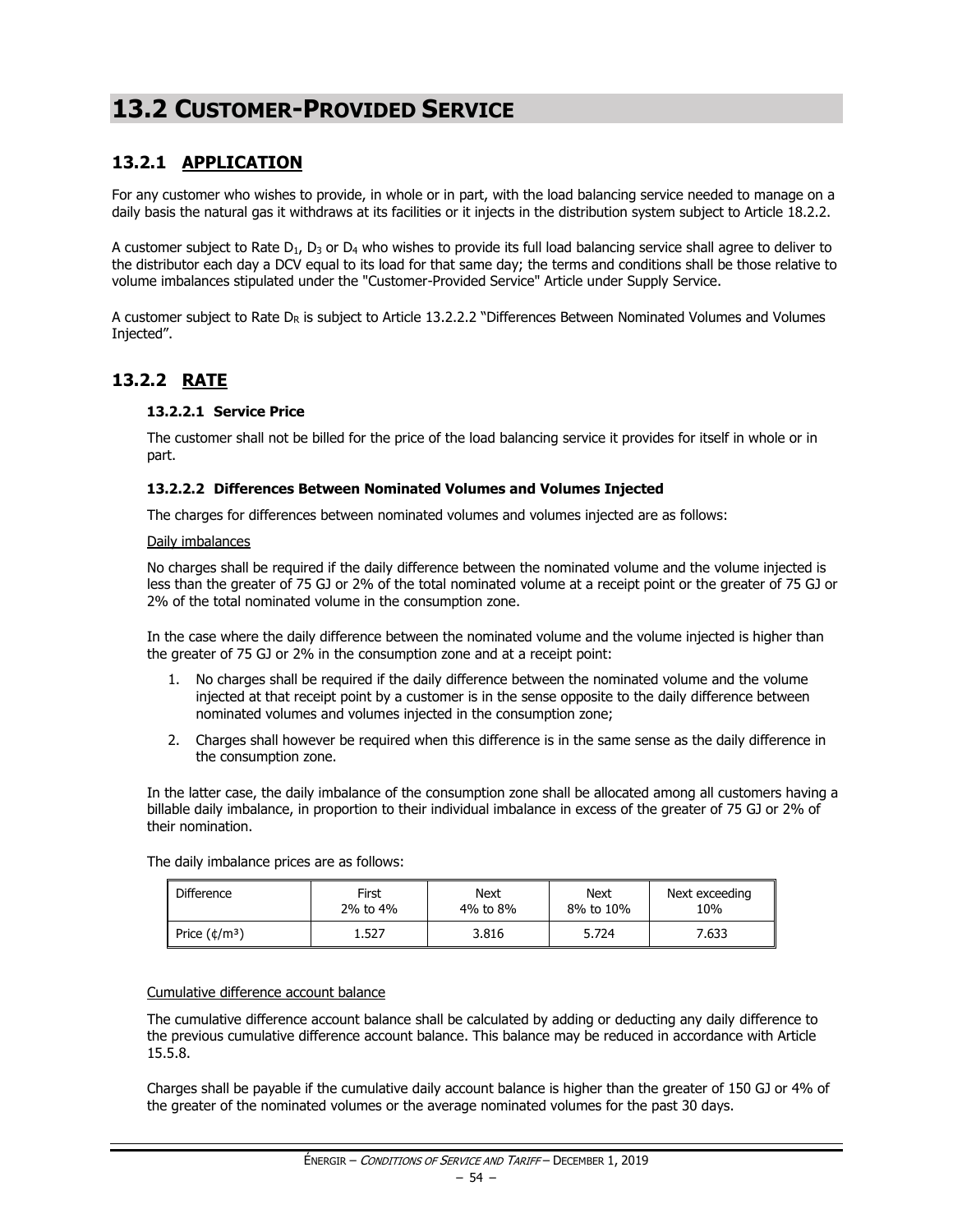The prices applicable to the cumulative differences are as follows:

| Balance                 | First<br>4% to 6% | Next exceeding<br>6% |
|-------------------------|-------------------|----------------------|
| Price $(\frac{t}{m^3})$ | 1.145             | 1.908                |

These prices may be periodically adjusted to reflect modifications to TransCanada PipeLines rates.

# **13.2.3 TERMS AND CONDTIONS**

### **13.2.3.1 Prior Notice of Entry**

A customer who wishes to provide its full load balancing service must so notify the distributor in writing at least 60 days in advance. On shorter notice, the customer may provide full load balancing service only if it is possible for the distributor to agree to it.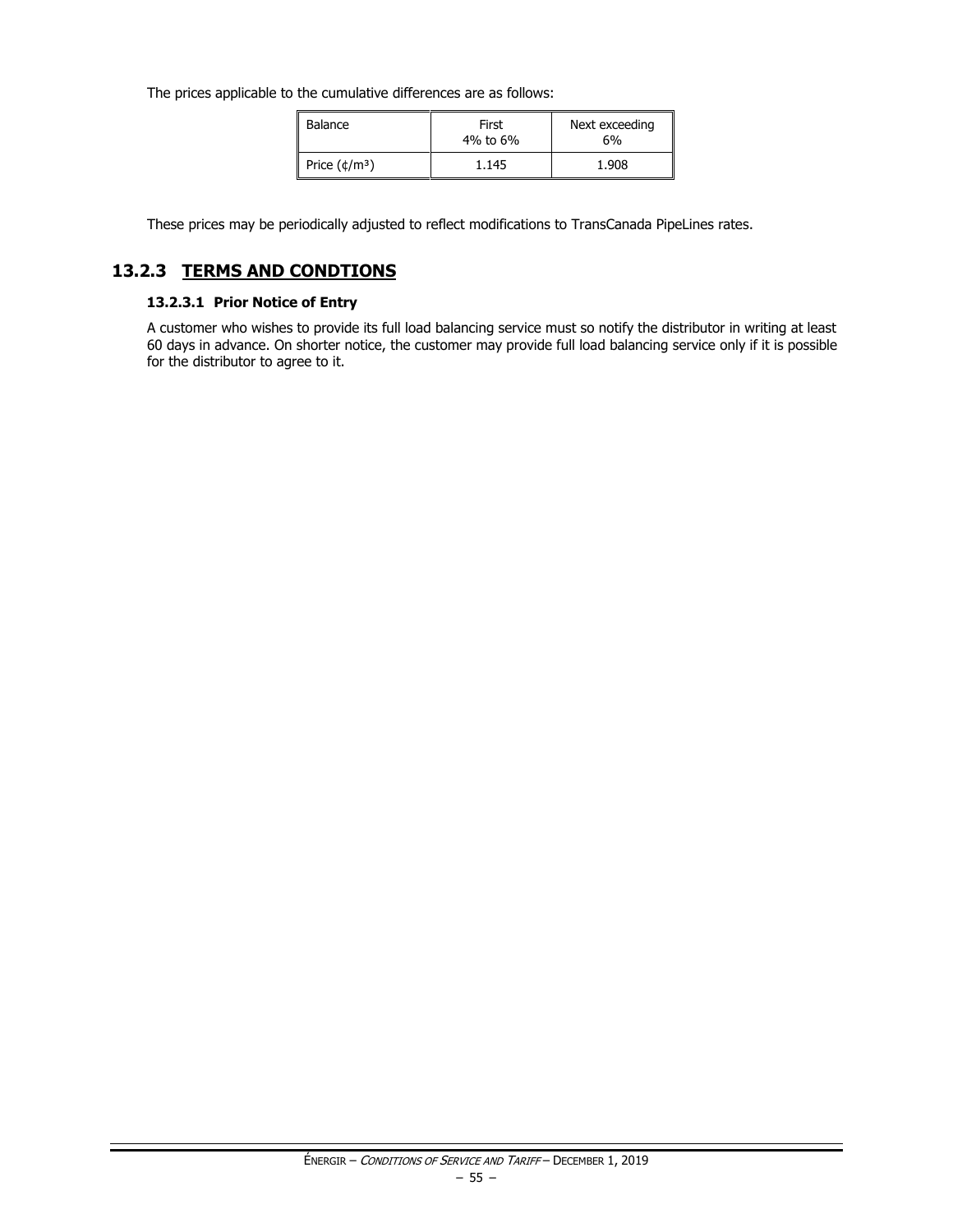# **14.1 DISTRIBUTOR'S SERVICE**

# **14.1.1 NATURAL GAS SUPPLY AND TRANSPORTATION SERVICES, AND FIXED-PRICE SUPPLY AGREEMENTS**

When applicable, the inventory-related adjustments for natural gas supply and transportation services as well as fixed-price supply agreements, may vary monthly. They are calculated individually for each customer, according to the customer's load profile, after application, where applicable, of the volume transposition stipulated in the Load balancing Rate, except for Distribution Rate  $D_1$  customers, whose load profile is less than 75,000 m<sup>3</sup>/year, for whom the adjustments are calculated according to the overall load profile for all customers subject to this rate.

When a customer ceases to use the distributor's natural gas supply or transportation service, there may be an inventory-related adjustment balance that the customer must pay to, or receive from, the distributor. The balance is calculated individually for each customer, according to the customer's load profile, after application, where applicable, of the volume transposition stipulated in the Load balancing Rate, and is billed to the customer.

When a customer enters into a fixed-price supply agreement with the distributor, there may be a natural gas supply inventory-related adjustment balance that the customer must pay to, or receive from, the distributor. Any inventoryrelated adjustment balance payable by the customer shall be spread in equal amounts over a 12-month period.

Inventory-related adjustments do not apply to volumes withdrawn pursuant to "Competitive Make-up Gas" or "Make-up Gas to Avoid an Interruption" contracts.

# **14.2 CUSTOMER-PROVIDED SERVICE**

# **14.2.1 NATURAL GAS SUPPLY SERVICE**

# **With transfer of ownership**

The inventory-related adjustment may vary monthly. It is calculated individually for each customer, according to the customer's load profile, after the application, where applicable, of the volume transposition stipulated in the Load balancing Rate, except for Distribution Rate  $D_1$  customers for whom the adjustment is calculated from the overall load profile for all customers subject to this rate.

When a customer ceases to use the natural gas supply service with transfer of ownership, there may be an inventory-related adjustment balance that the customer must pay to, or receive from, the distributor. The balance is calculated individually for each customer, according to the customer's load profile, and is billed to the customer.

The inventory-related adjustment does not apply to volumes withdrawn pursuant to "Competitive Make-Up Gas" or "Make-up Gas to Avoid an Interruption" contracts.

#### **Without transfer of ownership**

A customer shall not be billed for the inventory-related adjustment for the natural gas supply price.

# **14.2.2 TRANSPORTATION SERVICE**

A customer who supplies its own transportation service shall not be billed for the inventory-related adjustment for the transportation price.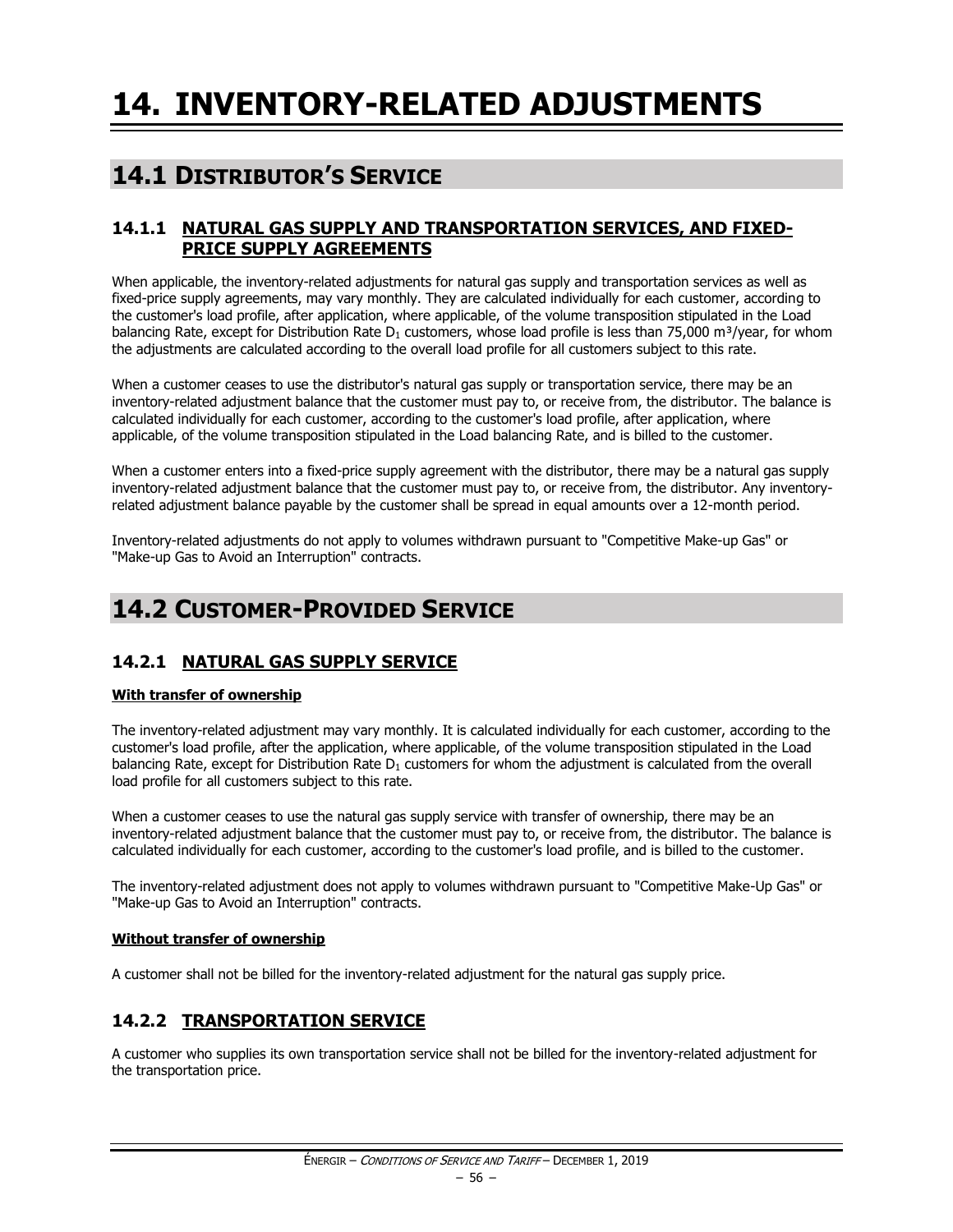# **15.1 GENERAL PROVISIONS**

# **15.1.1 RIGHT TO MOST ADVANTAGEOUS RATE**

A customer is entitled to the most advantageous distribution rate according to the following conditions:

- 1. the distribution rate must be agreed upon for the entire term of the written contract, subject to subsequent amendments, agreed to by the parties, to the subscribed volume, the minimum annual obligation (MAO) and the agreed upon price;
- 2. A customer who has a verbal contract may change distribution rates on agreement with the distributor.

# **15.1.2 DEFAULT DISTRIBUTION RATE**

Rate  $D_1$  applies by default except in the case of customers who inject natural gas in the distribution system for whom Rate  $D_R$  applies by default.

# **15.1.3 CONTRACT TERM**

The term for all written contracts must be a minimum of 12 months, except for make-up gas service contracts for which the contract term may be less than 12 months.

# **15.1.4 CUSTOMER GROUPINGS**

Customer groupings are not permitted for distribution service.

# **15.1.5 SUBSEQUENT ADJUSTMENTS**

The distribution rates are subject to rate modifications ordered by the Régie de l'énergie after they come into force to reflect any change in operating costs arising from the decision of a competent authority (legislator, governments, public agencies) ("fait du prince").

# **15.2 DISTRIBUTION SERVICE D1: GENERAL**

# **15.2.1 APPLICATION**

For any customer intending to withdraw, at its facilities, natural gas that must be moved within the distributor's territory.

For all withdrawals of firm service natural gas measured at a single metering point. A customer may not, from a single metering point, withdraw natural gas simultaneously under Rate  $D_1$  and under another Distribution Rate.

# **15.2.2 DISTRIBUTION RATE D<sup>1</sup>**

# **15.2.2.1 Basic Fee**

The basic fees per metering device depend on annual volume withdrawn as follows: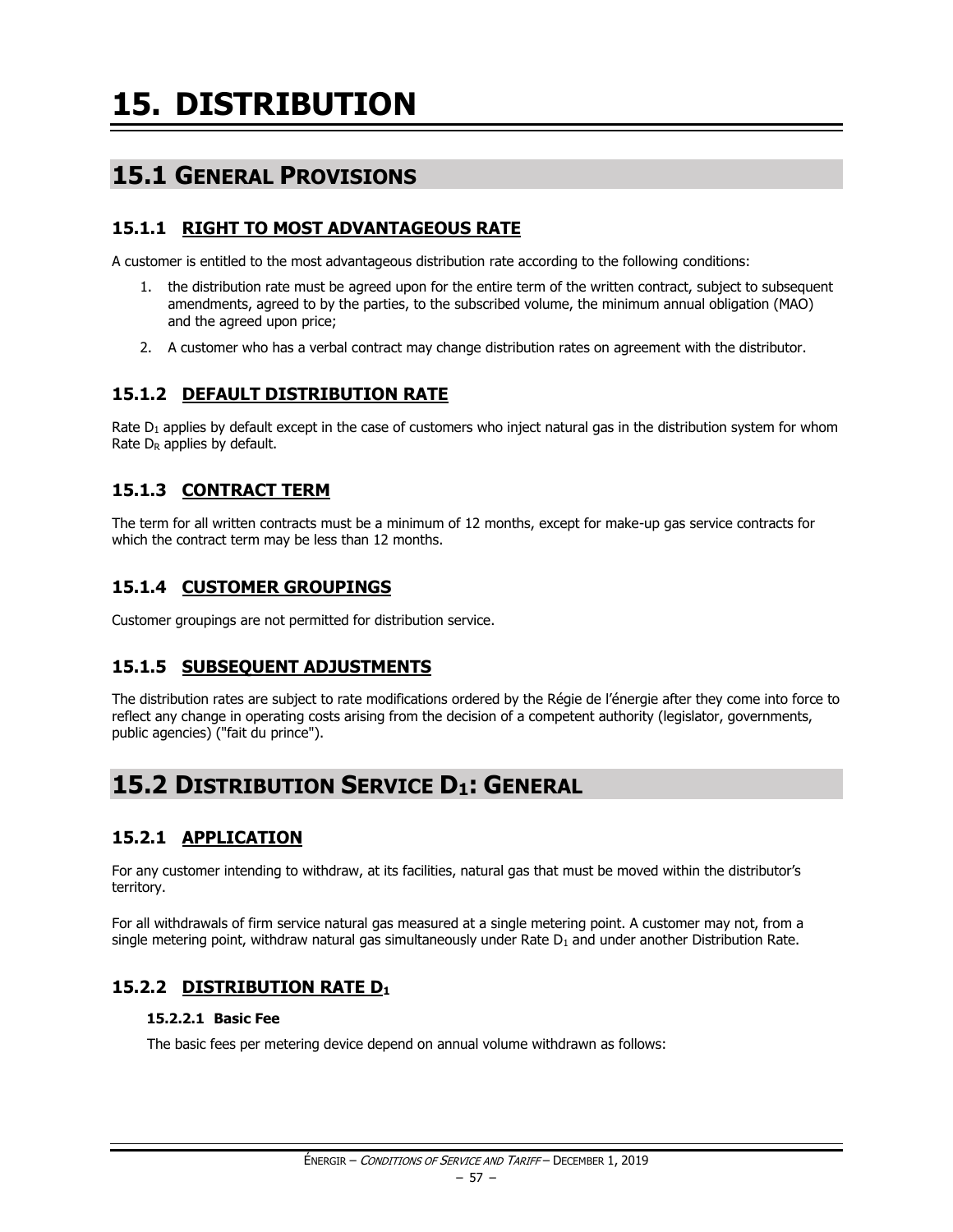|      |           | <b>Volume Withdrawn</b> | <b>Price</b> |                       |
|------|-----------|-------------------------|--------------|-----------------------|
|      |           | m <sup>3</sup> /Year    |              | ¢/Metering device/Day |
| from | 0         | to                      | 10,950       | 49.201                |
| from | 10,950    | to                      | 36,500       | 100.248               |
| from | 36,500    | to                      | 109,500      | 119.573               |
| from | 109,500   | to                      | 365,000      | 126.189               |
| from | 365,000   | to                      | 1,095,000    | 165.511               |
| from | 1,095,000 | to                      | 3,650,000    | 218,088               |
|      | 3,650,000 |                         | and over     | 542.484               |

The price is then multiplied by the number of days of the billing period.

### **15.2.2.2 Unit Prices for the Volume Withdrawn**

For each  $m<sup>3</sup>$  of volume withdrawn at the levels below multiplied by the number of days in the billing period, the unit prices are as follows:

|                        | <b>Price</b> |      |                     |    |          |                 |
|------------------------|--------------|------|---------------------|----|----------|-----------------|
|                        |              |      | m <sup>3</sup> /Day |    |          | $\frac{4}{m^3}$ |
| firs                   | 30           | from | 0                   | to | 30       | 24.632          |
| next                   | 70           | from | 30                  | to | 100      | 16.821          |
| next                   | 200          | from | 100                 | to | 300      | 14.540          |
| next                   | 700          | from | 300                 | to | 1,000    | 11.014          |
| next                   | 2,000        | from | 1,000               | to | 3,000    | 8.151           |
| next                   | 7,000        | from | 3,000               | to | 10,000   | 5.728           |
| next                   | 20,000       | from | 10,000              | to | 30,000   | 4.608           |
| next                   | 70,000       | from | 30,000              | to | 100,000  | 3.821           |
| $m3$ exceeding 100,000 |              |      | 100,000             |    | and over | 3.164           |

# **15.2.3 RATE REBATES**

#### **15.2.3.1 Rate Rebate to Compete with Fuel Oil**

If required by the competitive situation, the distributor and the customer may agree for up to 12 months, within the limits of the Rate Flexibility Program, a copy of which is available upon request, to a percentage reduction applicable to the Distribution Rate.

#### **15.2.3.2 Rate Rebate to Compete with Dual Energy**

If required by the competitive situation, the distributor and the customer may agree, within the limits of the dual energy section of the Rate Flexibility Program, a copy of which is available upon request, to a percentage reduction applicable to the Distribution Rate.

# **15.2.4 PEAK SERVICE SUPPLEMENT**

#### **15.2.4.1 Single-Family or Single-Dwelling Domestic Use Customers**

For natural gas withdrawals by single-family or single-dwelling domestic use customers measured by a separate metering device (unless the distributor has other means to measure the load) and intended to supply facilities capable of using an energy source other than natural gas during off-peak periods:

the additional unit price is  $40.0$ ¢/m<sup>3</sup>.

#### **15.2.4.2 Other Customers**

For natural gas withdrawals by other customers measured at a single metering point when the customer has facilities capable of using an energy source other than natural gas during off-peak periods: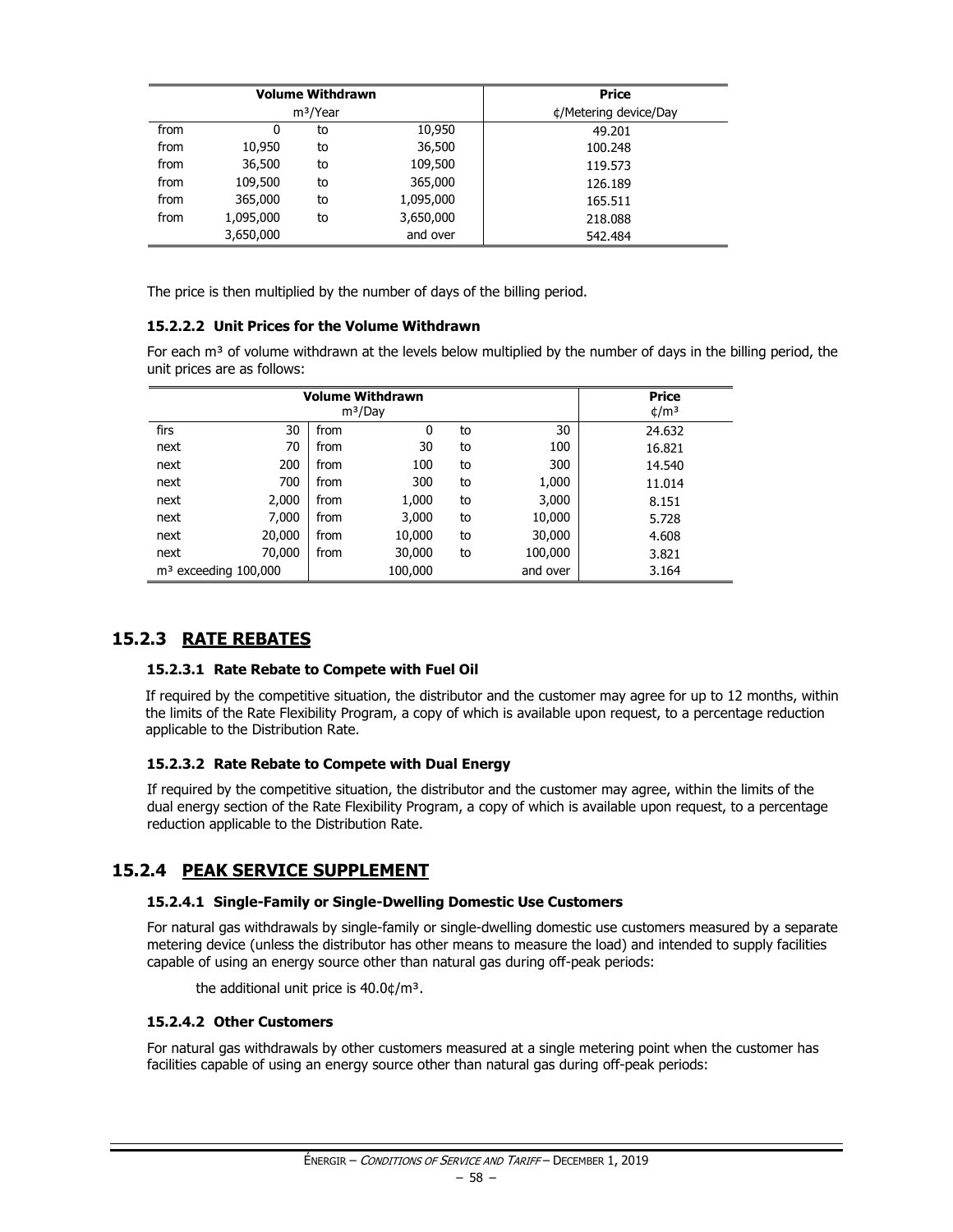The additional unit price is established in column (1) of the following table:

From November 1 to March 31

| <b>Monthly</b><br><b>Load Factor</b> | <b>Unit Price</b><br><b>Volumes</b><br>$<$ 75,000 m <sup>3</sup> | <b>Unit Price</b><br><b>Volumes</b><br>$>75,000$ m <sup>3</sup> |
|--------------------------------------|------------------------------------------------------------------|-----------------------------------------------------------------|
| $\%$                                 | $(1)$ ¢/m <sup>3</sup>                                           | (2) ¢/m <sup>3</sup>                                            |
| Over 50.0                            | 0.0                                                              | 0.0                                                             |
| 50.0                                 | 38.2                                                             | 5.4                                                             |
| 40.0                                 | 43.7                                                             | 10.9                                                            |
| 30.0                                 | 54.8                                                             | 22.0                                                            |
| 25.0                                 | 65.6                                                             | 32.8                                                            |
| 20.0                                 | 86.1                                                             | 53.3                                                            |
| 18.0                                 | 100.0                                                            | 67.2                                                            |
| 16.0                                 | 120.8                                                            | 88.0                                                            |
| 14.0                                 | 153.8                                                            | 121.0                                                           |
| 12.0                                 | 212.4                                                            | 179.6                                                           |
| 10.0 and lower                       | 250.0                                                            | 217.2                                                           |

The additional unit price for all load factors falling between the load factors shown in the table shall be interpolated linearly.

The monthly load factor (LF) shall be calculated as follows:

| LF = | <b>VDM</b> | x 100 |  | where: $VDM =$ volume withdrawn during the month        |
|------|------------|-------|--|---------------------------------------------------------|
|      | MDV x D    |       |  | $MDV =$ maximum daily volume withdrawn during the month |
|      |            |       |  | $=$ number of days in the month                         |

# **15.2.5 MINIMUM ANNUAL OBLIGATION (MAO)**

The distributor may agree, with a customer whose service address is newly connected to the distribution system or with a customer who receives financial assistance, on an MAO for the entire contract term. If, at the end of a contract year, the customer has withdrawn a volume that is less than its MAO, it will be billed for the volume deficit at the lower of the average price of the Distribution Rate paid during the 12 months of the contract year or of the average price of the Distribution Rate resulting from the billing of the volume deficit uniformly distributed over the contract year.

# **15.3 DISTRIBUTION SERVICES D<sup>3</sup> AND D4: STABLE LOAD**

# **15.3.1 APPLICATION**

For any customer intending to withdraw at its facilities, natural gas that must be moved within the distributor's territory.

#### Distribution service D<sub>3</sub>:

For all withdrawals of firm and stable service natural gas measured at a single metering point when the customer's subscribed volume is at least 333 m<sup>3</sup>/day, when the customer's load factor, calculated as an A / P ratio according to the non-transposed parameters defined in the load balancing service, is at least 60% and when the annual volume of natural gas is at least 75,000 m<sup>3</sup>. A customer may, at a single metering point, withdraw natural gas simultaneously under Rate  $D_3$  and under Rate  $D_5$ .

#### Distribution service D<sub>4</sub>:

For all withdrawals of firm and stable service natural gas measured at a single metering point when the customer's subscribed volume is at least 10,000 m<sup>3</sup>/day. A customer may, at a single metering point, withdraw natural gas simultaneously under Rate  $D_4$  and under Rate  $D_5$ .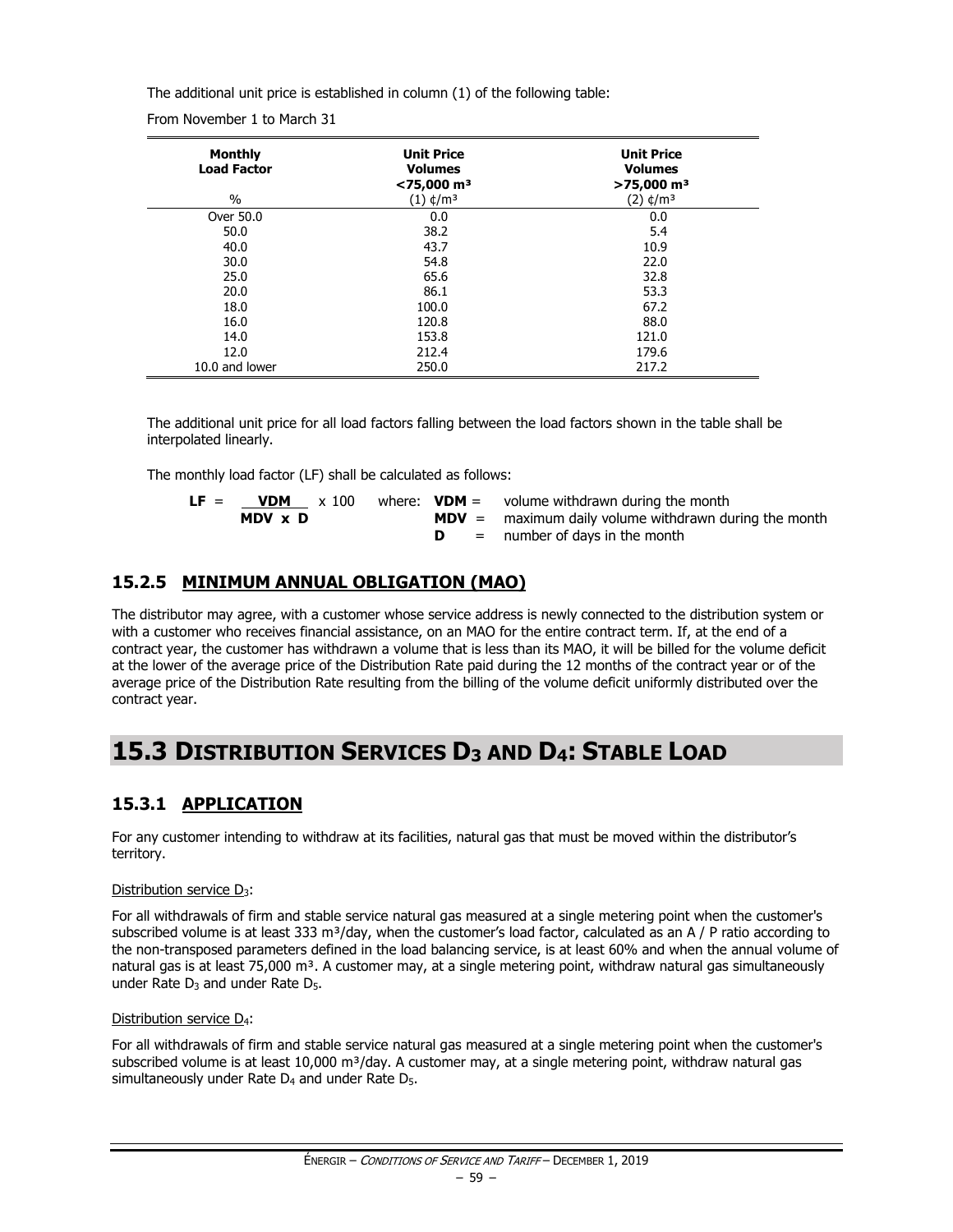Notwithstanding the foregoing, when a Distribution Rate  $D_3$  or  $D_4$  customer participates in an energy efficiency program under the Global Energy Efficiency Plan (GEEP), the aforementioned threshold can be reduced to take into account the marginal reduction recognized by the program for the average length of time the efficiency measure is implemented. Where applicable, the new threshold is equal to the subscribed volume before the measure was implemented, less a volume equal to the daily marginal reduction recognized by the program.

# **15.3.2 DISTRIBUTION RATES D<sup>3</sup> AND D<sup>4</sup>**

# **15.3.2.1 Minimum Daily Obligation**

For each m<sup>3</sup> of subscribed volume at the levels indicated below, the unit prices are as follows:

|       | <b>Subscribed Volume</b> | <b>Price</b><br>$\frac{4}{m^3}$ Day |           |    |           |       |
|-------|--------------------------|-------------------------------------|-----------|----|-----------|-------|
| first | 333                      | from                                | 0         | to | 333       | 9.051 |
| next  | 667                      | from                                | 333       | to | 1,000     | 7.275 |
| next  | 2,000                    | from                                | 1,000     | to | 3,000     | 4.949 |
| next  | 7,000                    | from                                | 3,000     | to | 10,000    | 4.087 |
| next  | 20,000                   | from                                | 10,000    | to | 30,000    | 2.977 |
| next  | 70,000                   | from                                | 30,000    | to | 100,000   | 2.315 |
| next  | 200,000                  | from                                | 100,000   | to | 300,000   | 1.642 |
| next  | 700,000                  | from                                | 300,000   | to | 1,000,000 | 1.323 |
|       | $m3$ exceeding 1,000,000 |                                     | 1,000,000 |    | and over  | 0.894 |

The result of the calculation is multiplied by the number of days in the billing period.

# **15.3.2.2 Unit Price for the Volume Withdrawn up to the Subscribed Volume**

For withdrawals up to the subscribed volume multiplied by the number of days in the billing period for a customer without daily readings and for daily withdrawals up to the subscribed volume for a customer with daily readings, the unit price is  $0.350 \text{t/m}^3$ .

# **15.3.2.3 Reduction According to Contract Term**

The average unit price calculated pursuant to Articles 15.3.2.1 and 15.3.2.2 may be reduced by a percentage calculated as follows:

Minimum (19% x Contract Term in Months - 12; 19%) 48

**plus**, for contract terms longer than 60 months

Minimum (5% x Contract Term in Months - 60; 5%) 120

**plus**, for contract terms longer than 180 months

Minimum (2% x Contract Term in Months - 180; 2%) 60

The maximum percentage reduction is 26%.

# **15.3.2.4 Additional Reductions**

In an initial contract negotiated with a customer whose service address is newly connected to the distribution system, the distributor and the customer may agree on a percentage reduction not exceeding 5%, additional to that calculated under Article 15.3.2.3, for the first year only.

A customer with a subscribed volume greater than or equal to  $1,000,000$  m<sup>3</sup>/day is entitled to an additional reduction subject to the prior authorization of the Régie de l'énergie.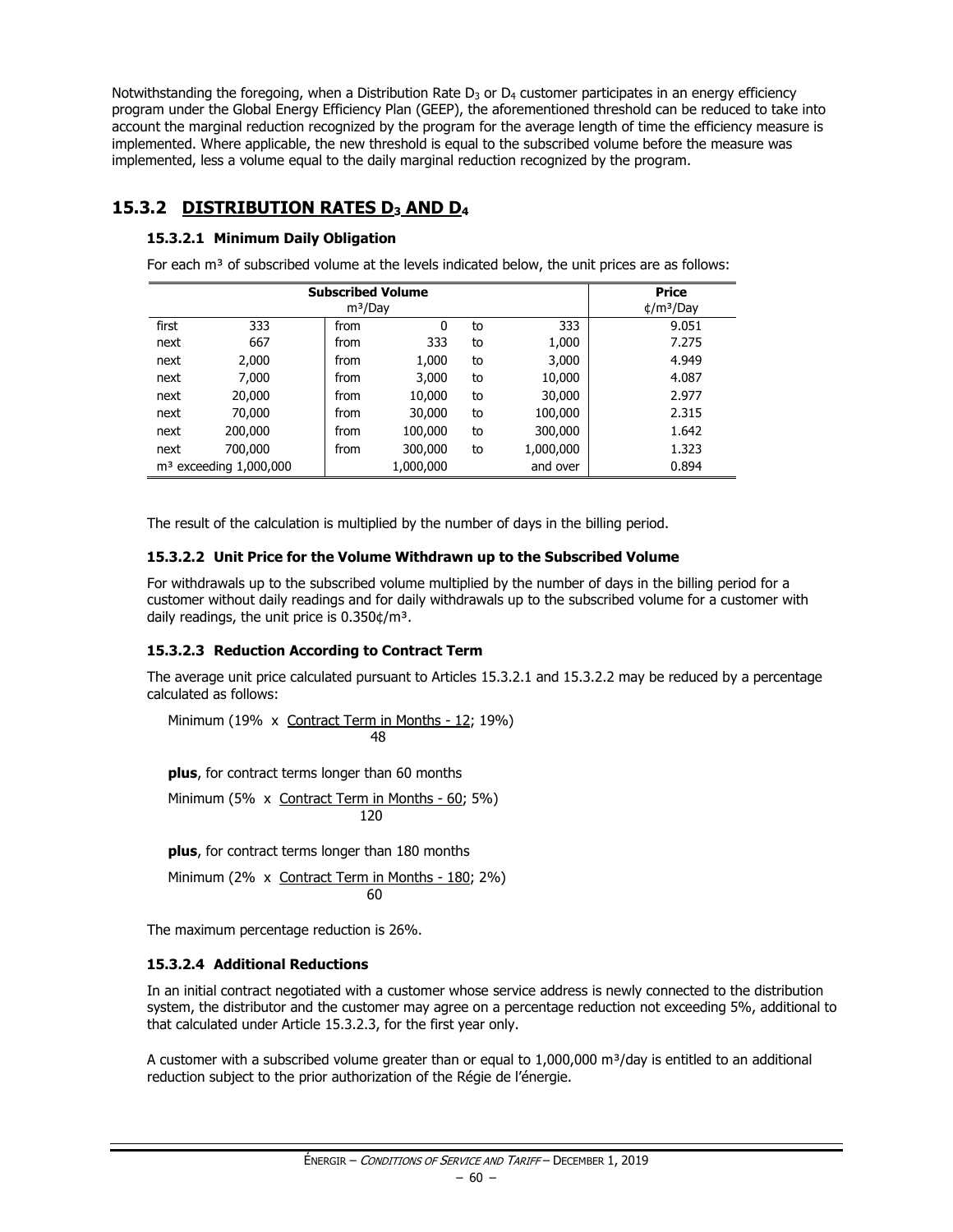### **15.3.2.5 Withdrawals in Excess of 100% of the Subscribed Volume**

For withdrawals in excess of 100% of the subscribed volume multiplied by the number of days in the billing period for a customer without daily readings, and for daily withdrawals in excess of 100% of subscribed volume for a customer with daily readings:

The average unit rate for each  $m<sup>3</sup>$  exceeding the subscribed volume shall be established by means of the rate schedule below, beginning with the level corresponding to the subscribed volume, by weighting of the rates of each  $m<sup>3</sup>$  in excess of the subscribed volume up to the average daily volume exceeding the subscribed volume.

|       | <b>Subscribed Volume and Daily Volume</b> | <b>Price</b><br>$\text{t/m}^3$ /Day |         |    |          |        |
|-------|-------------------------------------------|-------------------------------------|---------|----|----------|--------|
| first | 333                                       | from                                | 0       | to | 333      | 14.540 |
| next  | 667                                       | from                                | 333     | to | 1,000    | 11.014 |
| next  | 2,000                                     | from                                | 1,000   | to | 3,000    | 8.151  |
| next  | 7,000                                     | from                                | 3,000   | to | 10,000   | 5.728  |
| next  | 20,000                                    | from                                | 10,000  | to | 30,000   | 4.608  |
| next  | 70,000                                    | from                                | 30,000  | to | 100,000  | 3.821  |
|       | $m3$ exceeding 100,000                    |                                     | 100,000 |    | and over | 3.164  |

### **15.3.2.6 Unauthorized Withdrawals**

All withdrawals in excess of 150% of the subscribed volume multiplied by the number of days in the billing period for a customer without daily readings and all daily withdrawals in excess of 150% of the subscribed volume for a customer with daily readings, made from November 1 to March 31, are subject to a penalty of  $50¢/m<sup>3</sup>$  and to the price of natural gas traded at Iroquois.

For a customer providing its own supply service, unauthorized withdrawal volumes will be added to the sum of the DCVs to determine the volume imbalances for the contract period.

# **15.3.3 RATE REBATE TO COMPETE WITH FUEL OIL**

If required by the competitive situation, under Rate  $D_3$  only, the distributor and the customer may agree for up to 12 months, within the limits of the Rate Flexibility Program, a copy of which is available upon request, to a percentage reduction applicable to the Distribution Rate.

# **15.3.4 CONTRACT EXTENSION**

A Distribution Rate  $D_3$  or  $D_4$  customer may extend its contract by one year and maintain the same reduction for the contract term provided it does so at least the following number of months prior to the expiry of its contract:

Contract Term in Months - 12 2

This time may not exceed 24 months.

# **15.3.5 REVISION OF SUBSCRIBED VOLUME**

# **15.3.5.1 By the Customer**

Except to replace natural gas by another energy source, a customer may in the course of the contract reduce its subscribed volume by up to 10% beginning with the second year and for each additional year. However, in the case of a new contract, the subscribed volume must at all times remain at least 75% of its initial level during the contract term. The customer must provide written notice of at least three months.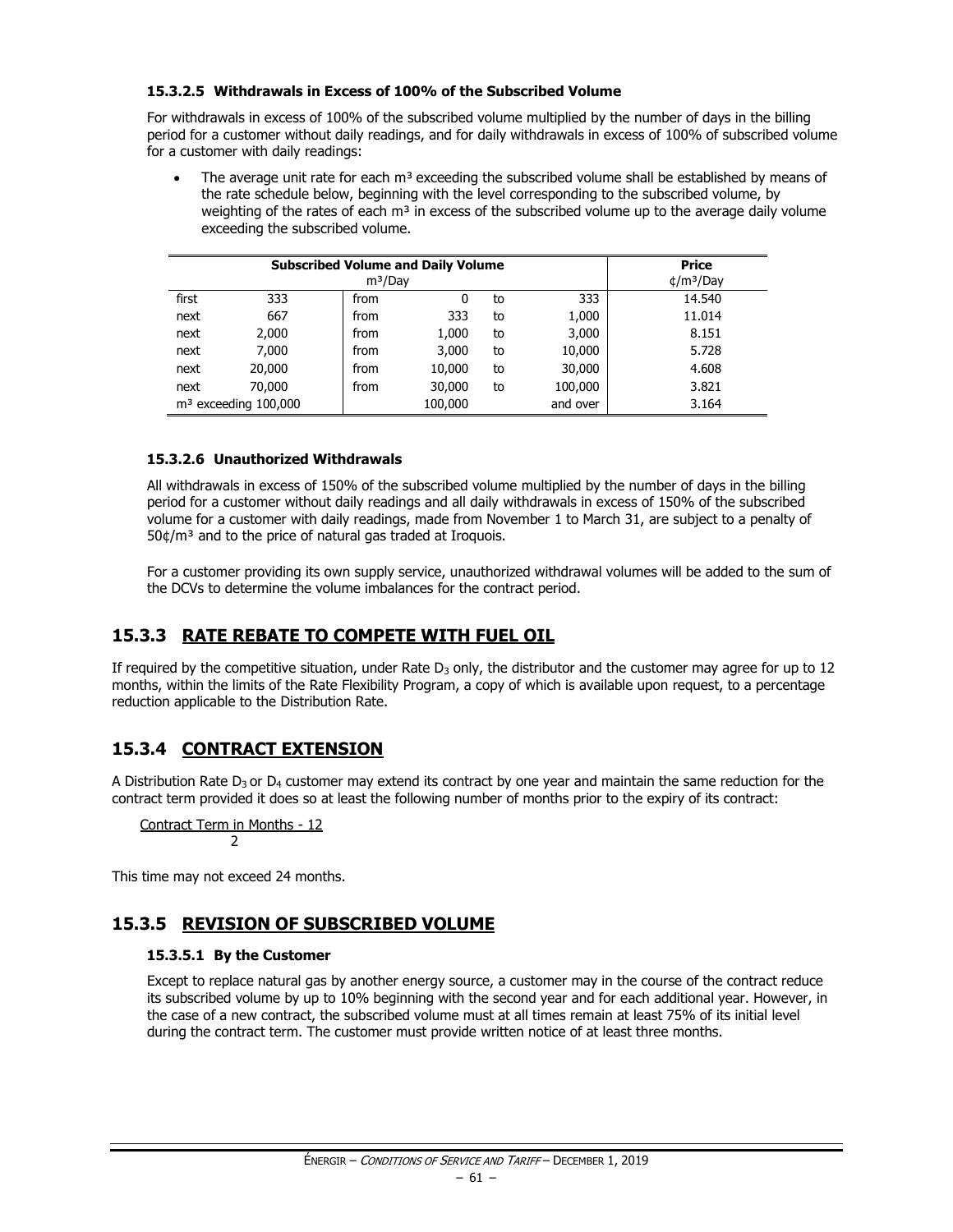At all times, the customer's subscribed volume must be at least 333 m<sup>3</sup>/day under Rate  $D_3$  and 10,000 m<sup>3</sup>/day under Rate D4.

Notwithstanding the foregoing, the customer is required to comply, as applicable, with the minimum annual obligation terms agreed under Articles 4.3.4 and 15.3.6.

### **15.3.5.2 Following Implementation of an Energy Efficiency Measure**

Notwithstanding the foregoing, when a Distribution Rate  $D_3$  or  $D_4$  service customer in an energy efficiency program under the Global Energy Efficiency Plan (GEEP), he is entitled to a reduction of its subscribed volume equal to the daily marginal reduction recognized by the energy efficiency program. In the case of a new contract, the initial subscribed volume may also be reduced by the value of the marginal reduction. This reduction of the subscribed volume will be effective from the date of implementation of the energy efficiency program for which the marginal reduction is recognized.

A customer wishing to benefit from the reduction in its projected annual volume must so notify the distributor no later than one year after the date of payment of the financial assistance.

# **15.3.6 MINIMUM ANNUAL OBLIGATION (MAO)**

The distributor may agree, with a customer whose service address is newly connected to the distribution system or with a customer who receives financial assistance, on an MAO for the entire contract term.

# **15.4 DISTRIBUTION SERVICE D5: INTERRUPTIBLE**

# **15.4.1 APPLICATION**

For any customer intending to withdraw, at its facilities, natural gas that must be moved within the distributor's territory.

For withdrawals of interruptible service natural gas measured at a single metering point when the sum of the subscribed volume under Rate  $D_3$  or  $D_4$  and 1/365 of the minimum volume for the contract period under interruptible service is at least 3,200 m<sup>3</sup>/day.

Notwithstanding the foregoing, when a Distribution Rate  $D<sub>5</sub>$  customer participates in an energy efficiency program under the Global Energy Efficiency Plan (GEEP), the aforementioned threshold referred to below can be reduced to take into account the marginal reduction recognized by the program for the average length of time the efficiency measure is implemented. Where applicable, the new threshold is established using as the minimum volume for the interruptible service contract period the projected annual volume when the measure is implemented, as calculated in Article 15.4.3.3.2, multiplied by the agreed upon minimum annual obligation (MAO) percentage.

To be eligible for this service, the customer must use the distributor's transportation service.

A customer may choose Category A or B, depending on the desired guarantee for availability of service. However, the customer may avail itself of interruptible service under Category B only if it is economic and operationally possible for the distributor to agree to it. Article 15.4.6 indicates the maximum number of interruption days for each Category.

A customer may, at a single metering point, withdraw natural gas simultaneously under Rate  $D_5$  and under Rate  $D_3$ or D4. However, a customer cannot withdraw natural gas, at a single metering point, under both Category A and Category B of Distribution Rate  $D_5$  simultaneously.

The distributor and the customer may agree on a maximum daily volume of interruptible service.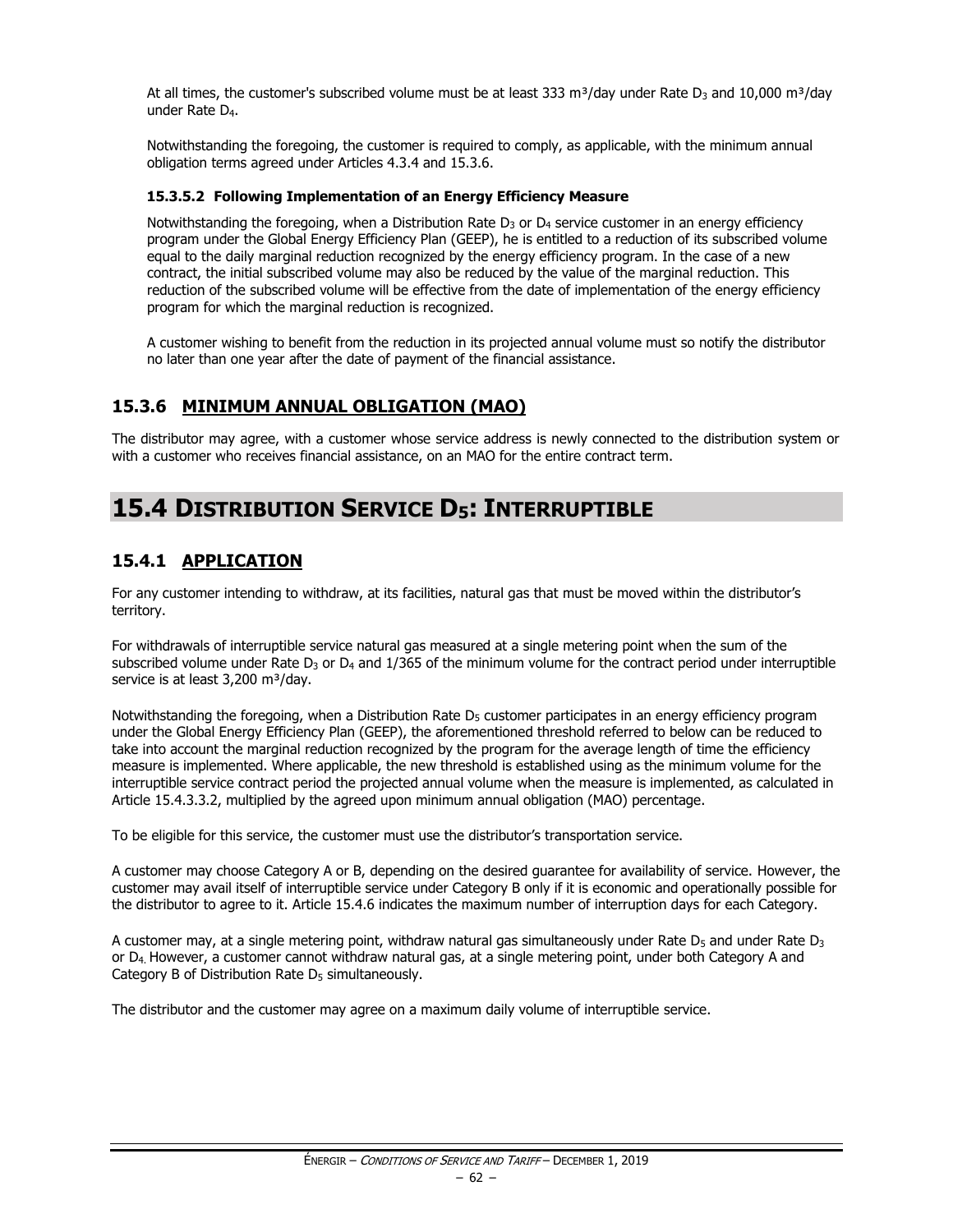# **15.4.2 DISTRIBUTION RATE D<sup>5</sup>**

#### **15.4.2.1 Unit Prices for the Volume Withdrawn**

For each  $m<sup>3</sup>$  of volume withdrawn, the unit price is a weighted average calculated on the basis of the sum of the subscribed volume under Rate  $D_3$  or  $D_4$  and 1/365 of the projected interruptible service volume. For a make-up gas service contract, the projected volume is divided by the number of days of the contract period.

|       | For Each m <sup>3</sup> of Subscribed Volume under Firm Service and of<br>Projected Daily Volume under Interruptible Service | Price               |         |    |          |                 |
|-------|------------------------------------------------------------------------------------------------------------------------------|---------------------|---------|----|----------|-----------------|
|       |                                                                                                                              | m <sup>3</sup> /Day |         |    |          | $\frac{d}{m^3}$ |
| first | 3,000                                                                                                                        | from                | 0       | to | 3,000    | 12.131          |
| next  | 7.000                                                                                                                        | from                | 3,000   | to | 10,000   | 8.871           |
| next  | 20,000                                                                                                                       | from                | 10,000  | to | 30,000   | 7.692           |
| next  | 70,000                                                                                                                       | from                | 30,000  | to | 100,000  | 5.083           |
| next  | 200,000                                                                                                                      | from                | 100,000 | to | 300,000  | 4.304           |
|       | $m3$ exceeding 300,000                                                                                                       |                     | 300,000 |    | and over | 3.769           |

| This unit price is the result of the distribution of the volumes among the levels below: |  |  |
|------------------------------------------------------------------------------------------|--|--|
|                                                                                          |  |  |

# **15.4.2.2 Reduction According to Minimum Annual Obligation (MAO)**

The average unit price calculated pursuant to Article 15.4.2.1 may be reduced by a percentage calculated as follows:

Minimum (30% x 
$$
\frac{\% \text{ of MAO} - 25\%}{60\%}
$$
; 30%)

### **15.4.2.3 Reduction According to Contract Term**

The average unit price calculated pursuant to Article 15.4.2.1 may be reduced by a percentage calculated as follows:

Minimum (40% x Contract Term in Months - 12; 40%) 48

The reduction according to the contract term is only available when the customer commits to an agreed upon minimum annual obligation (MAO) percentage of at least 25%.

# **15.4.2.4 Additional Reduction**

For the initial contract negotiated with a customer whose service address is newly connected to the distribution system, the distributor and the customer may agree on a percentage reduction, not exceeding 15%, additional to those calculated in Articles 15.4.2.2 and 15.4.2.3, for the first year only.

# **15.4.2.5 Unauthorized Withdrawals Exceeding Maximum Daily Volume**

All natural gas withdrawals in excess of the maximum daily volume are subject to a penalty of  $50¢/m³$ .

### **15.4.2.6 Unauthorized Withdrawals During Interruptions**

All natural gas withdrawals made despite receipt of an interruption notice is subject to a penalty of  $50¢/m³$  and to the greater of the daily price index of Iroquois or No. 6 fuel oil delivered to Montreal as provided by the daily price N6NY2.OC Resid No. 6 NY 2 %S delivered in Montreal.

If a customer has a stable load service contract, it will pay this penalty and this market price on volumes in excess of subscribed volume.

The daily volumes of natural gas withdrawn under "Make-up Gas to Avoid an Interruption" service or "Competitive Make-up Gas" service, up to 102% of the actual delivery of make-up gas during the interruption day are not subject to the penalty of  $50¢/m<sup>3</sup>$ . The supply service terms and conditions are those of Article 11.2.3.3.1.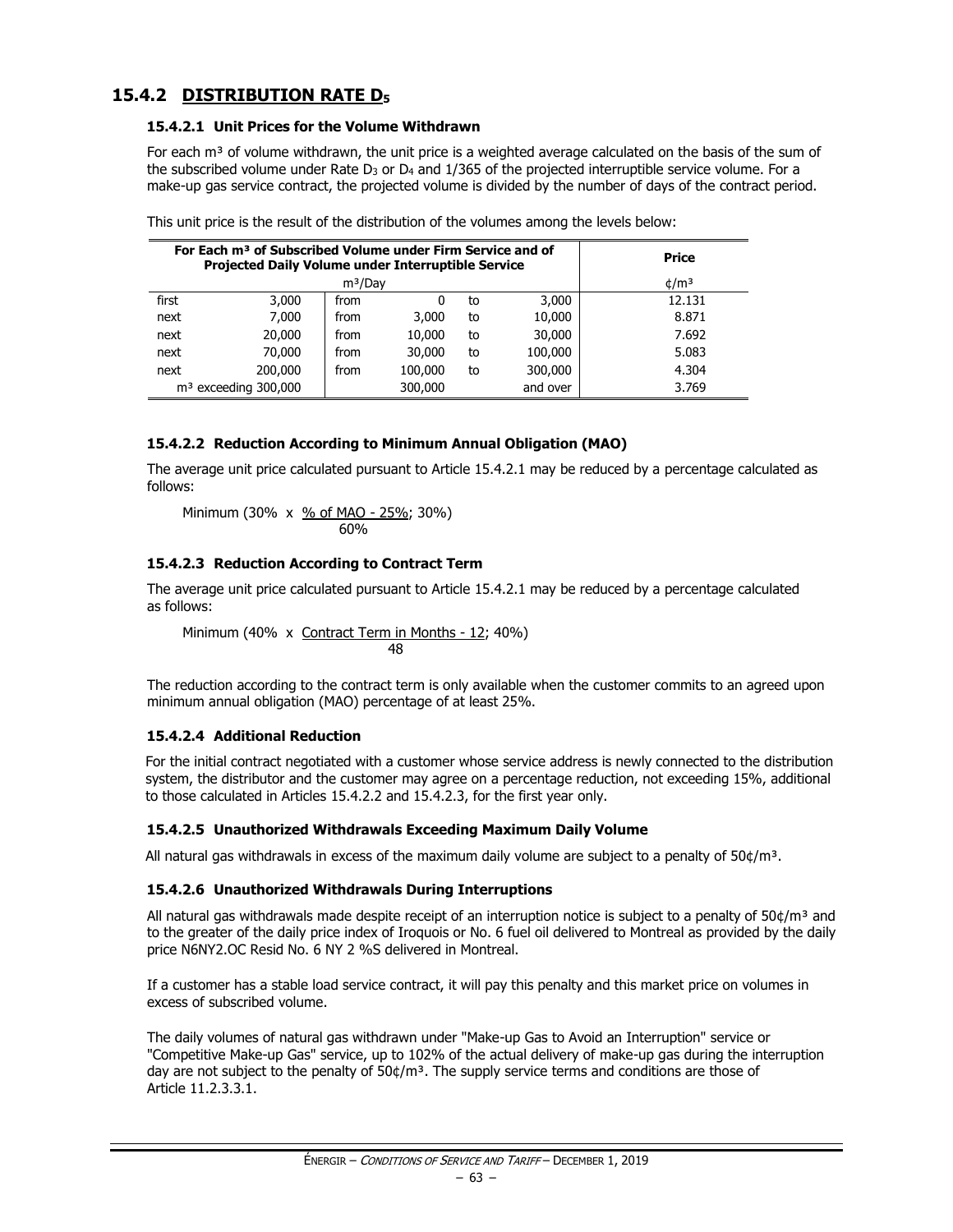# **15.4.3 MINIMUM ANNUAL OBLIGATION (MAO)**

The volume withdrawn during each contract year must be at least equal to the applicable MAO for the same period.

# **15.4.3.1 Establishment of MAO**

The applicable MAO for each contract year is equal to the projected annual volume multiplied by the agreed upon MAO percentage.

At the end of the contract year, the MAO shall be adjusted by subtracting from it an agreed upon daily volume (or, failing that, 1/365 of the projected volume) for each interruption day, including the unauthorized withdrawal days.

### **15.4.3.2 Billing of the Volume Deficit**

At the end of the contract year, the volume withdrawn over the contract year shall be adjusted by subtracting from it the volumes withdrawn:

- 1. as unauthorized withdrawals during interruptions;
- 2. under a "Make-up Gas to Avoid an Interruption" contract; and
- 3. under a "Competitive Make-up Gas" contract.

If at the end of a contract year a customer has withdrawn an adjusted volume that is less than its adjusted MAO, it will be billed for the volume deficit at the price determined in accordance with Articles 15.4.2.1 to 15.4.2.4, taking into account, where applicable, the competition rate adjustment described in Article 15.4.4.

# **15.4.3.3 Revision of MAO**

### **15.4.3.3.1 By the Customer**

Except to replace natural gas by another energy source, a customer may in the course of the contract reduce its initial MAO up to 20% beginning with the second year and, for each additional year, by an additional 5%. However, the MAO must at all times remain at least 50% of its initial level during the contract term. The customer must provide prior written notice of at least three months for a reduction of 20% or less and at least six months for a reduction of more than 20%.

When the MAO percentage is modified during the contract year, the volume deficit is calculated annually for each agreed upon MAO percentage. The two volume deficits obtained are prorated according to the number of days each MAO percentage was in effect.

Notwithstanding the foregoing, the customer is required to comply, as applicable, with the minimum annual obligation terms agreed under Article 4.3.4.

#### **15.4.3.3.2 Following Implementation of an Energy Efficiency Measure**

Notwithstanding the foregoing, when a Distribution Rate  $D<sub>5</sub>$  customer participates in an energy efficiency program under the Global Energy Efficiency Plan (GEEP), a new projected annual volume is established. The new projected annual volume is equal to the volume used to calculate the MAO (initial projected volume) less the marginal reduction recognized by the program and is applied from the date the measure is implemented.

A customer wishing to benefit from the reduction in its projected annual volume must so notify the distributor no later than one year after the date of payment of the financial assistance.

#### For the contract year the measure is implemented:

The volume used to calculate the MAO is determined from the initial projected volume and the new projected annual volume prorated in accordance with the volumes withdrawn in the corresponding periods of the year preceding the implementation of the measure.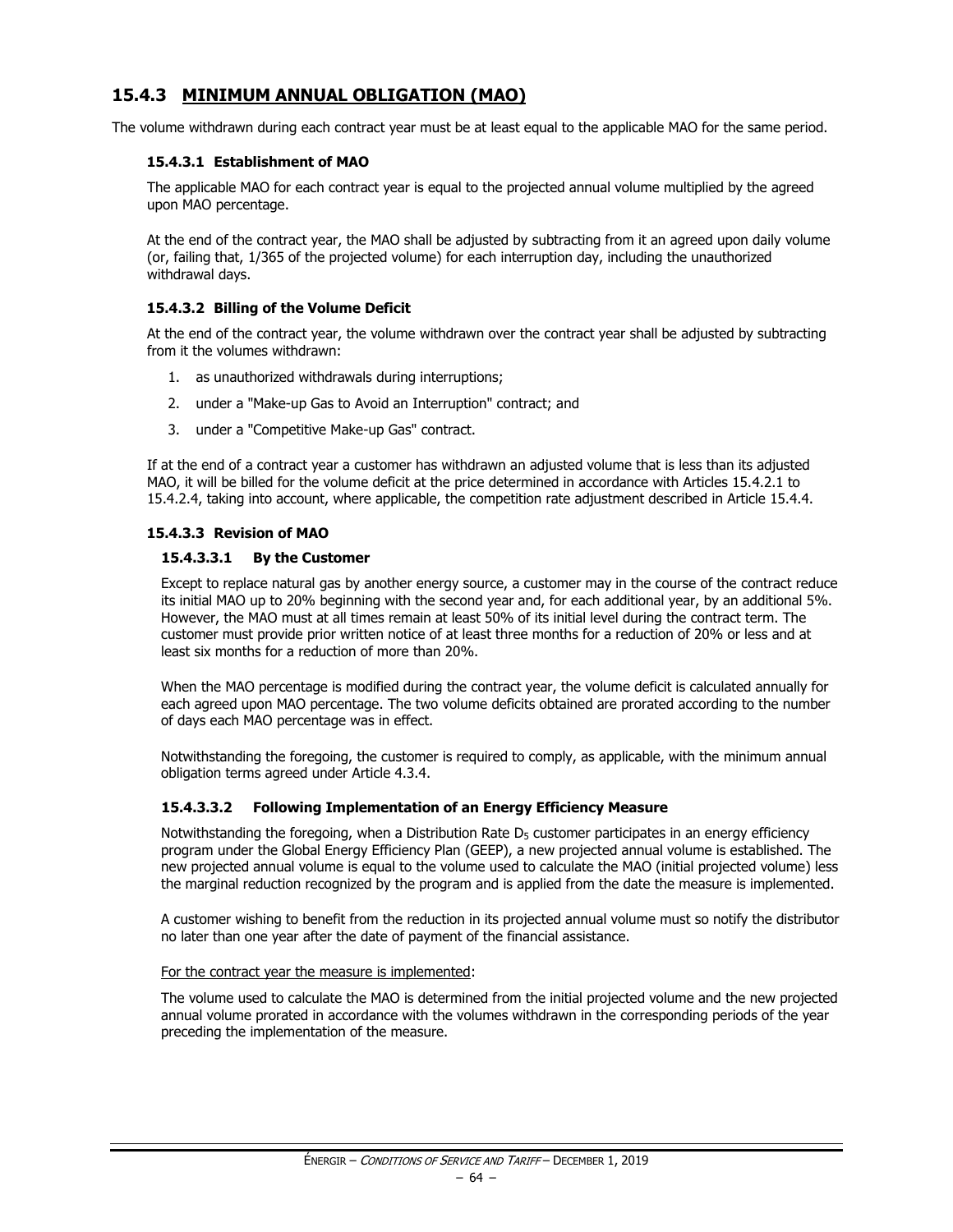For each subsequent contract year:

The volume used to calculate the MAO is the new projected annual volume.

# **15.4.4 COMPETITION RATE ADJUSTMENT**

The distributor and the customer may agree on a negotiated percentage adjustment applicable to the Distribution Rate calculated in accordance with Article 15.4.2.1.

# **15.4.5 COMBINATION OF RATES D<sup>3</sup> AND D<sup>5</sup> OR D<sup>4</sup> AND D<sup>5</sup>**

When a customer withdraws natural gas simultaneously under Rates  $D_3$  and  $D_5$  or  $D_4$  and  $D_5$ , at a single metering point, the volume withdrawn during a day is first considered as volume withdrawn under Rate  $D_3$  or  $D_4$  up to the limit of the subscribed volume. The volume is subsequently considered withdrawn under Rate  $D_5$ .

# **15.4.6 INTERRUPTIONS**

1. The distributor must, on an annual basis, give service priority to interruptible customers in ascending order of subrates and, to the extent possible, within each of the subrates in descending order of prices, while complying with the maximum number of interruption days.

The maximum number of interruption days is determined in accordance with the following table:

| Sum of Subscribed Volume under Firm Service<br>and Projected Daily Volume under Interruptible<br><b>Service</b> |                             |                  | <b>Maximum Number of</b><br>Interruption Days* |                   |
|-----------------------------------------------------------------------------------------------------------------|-----------------------------|------------------|------------------------------------------------|-------------------|
| Subrate D <sub>5</sub>                                                                                          | <b>Between</b><br>$m^3/Day$ | and<br>$m^3/Day$ | <b>Category A</b>                              | <b>Category B</b> |
| 5.5                                                                                                             | 3,000                       | 10,000           | 54                                             | 20                |
| 5.6                                                                                                             | 10,000                      | 30,000           | 54                                             | 20                |
| 5.7                                                                                                             | 30,000                      | 100,000          | 55                                             | 30                |
| 5.8                                                                                                             | 100,000                     | 300,000          | 56                                             | 30                |
| 5.9                                                                                                             | 300,000                     | and over         | 58                                             | 30                |

\* Applicable up to the limit of the projected volume

2. Notwithstanding 1. above, "Competitive Make-Up Gas" service customers are the first to be notified of an interruption day. These customers must then limit their withdrawals to the volume they are committed to deliver (DCV) during the planned interruption day;

The maximum number of days of limited consumption is 58 days;

- 3. Until otherwise notified, the customer must cease or decrease, as the case may be, its withdrawals of natural gas to the extent determined by the distributor, at the date and time indicated on the interruption notice received from the distributor. The distributor must give such interruption notice at least 2 hours before the beginning of the interruption;
- 4. Except for the "Competitive Make-Up Gas" service, natural gas service must be interrupted at least one full day per year;
- 5. Each year, the distributor must send to all its interruptible customers a copy of its interruption policy; a copy of the policy is also available to any customer who requests it;
- 6. In case of default by the customer to comply with the interruption notice issued by the distributor, the latter can proceed to an interruption at the service address without it being required to notify the customer in more details.

# **15.4.7 CONTRACT EXTENSION**

A customer may extend its contract by one year and maintain the same reduction for the contract term provided it does so at least the following number of months prior to the expiry of its contract: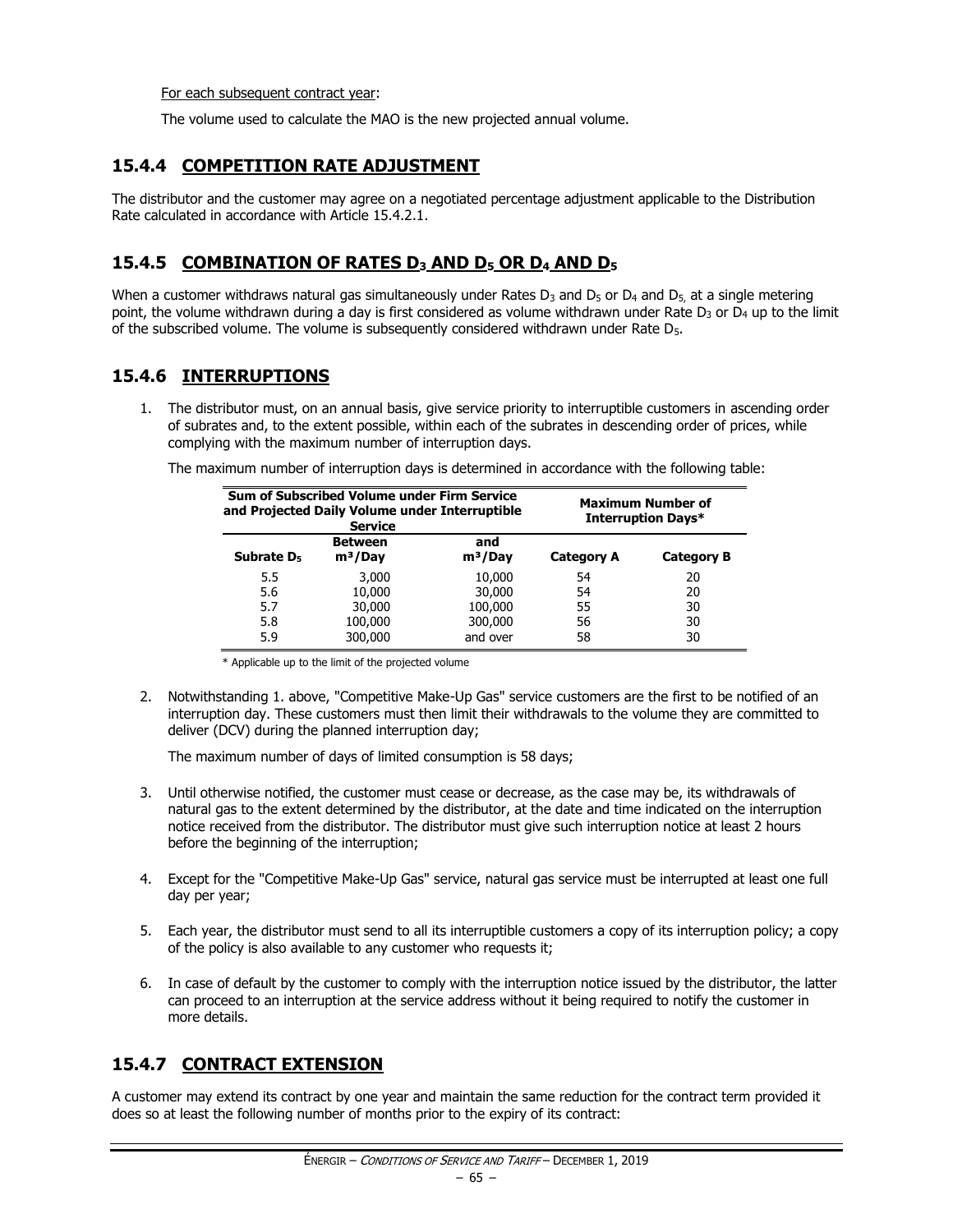The time cannot exceed 24 months.

# **15.5 RECEIPT SERVICE D<sup>R</sup>**

# **15.5.1 APPLICATION**

For a customer who wishes to inject natural gas produced in the territory served by the distributor into the distributor's gas system.

# **15.5.2 RECEIPT RATE**

The receipt rates may be periodically adjusted to reflect actual cost.

### **15.5.2.1 Prices at Receipt Points**

### **15.5.2.1.1 Minimum Daily Obligation**

For each  $m<sup>3</sup>$  of maximum contractual capacity (MCC), the unit prices shall be as follows, depending on the receipt point:

| <b>Receipt Point</b> | <b>Price – Investments section</b> | <b>Price – Distribution section</b> |
|----------------------|------------------------------------|-------------------------------------|
|                      | $(\text{t/m}^3/\text{day})$        | $(\text{t/m}^3/\text{day})$         |
| Saint-Hyacinthe      | 1.577                              | 0.707                               |

### **15.5.2.1.2 Unit Prices for the Volume Injected**

For each  $m<sup>3</sup>$  of volume injected, the unit prices shall be as follows, depending on the receipt point:

| <b>Receipt Point</b> | <b>Price</b><br>$(\phi/m^3)$ |
|----------------------|------------------------------|
| Saint-Hyacinthe      | 0.315                        |

#### **15.5.2.2 Prices at Delivery Points for Customer who Injects Natural Gas**

#### **15.5.2.2.1 Unit Prices for Volumes Delivered Within the Territory**

For each  $m<sup>3</sup>$  of volume delivered within the territory, the unit prices shall be as follows, based on the consumption zone:

| <b>Consumption Zone</b> | <b>Price</b> |  |
|-------------------------|--------------|--|
|                         | $(\phi/m^3)$ |  |
| Saint-Hyacinthe         | 0.000        |  |

#### **15.5.2.2.2 Unit Price for Volumes Delivered Outside the Territory**

For each m<sup>3</sup> of volume delivered outside the territory, the unit price shall be  $0.70 \frac{\text{d}}{\text{m}^3}$ .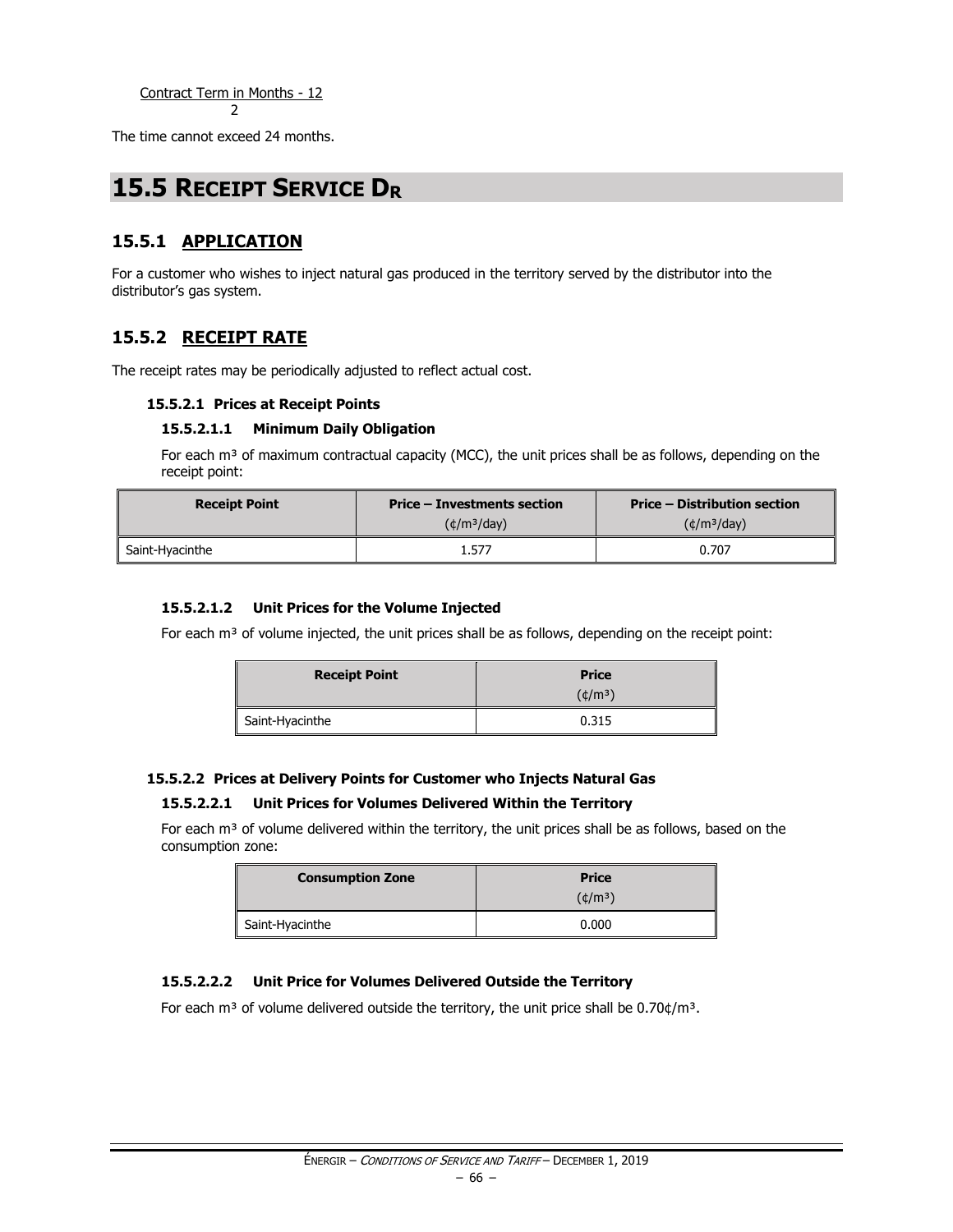# **15.5.3 CONTRACT RENEWAL AND INDEMNITY**

The contract concluded with the customer may include a clause by which it is automatically renewed at its expiry or a clause requiring the customer to pay the distributor an indemnity at maturity of the term. The indemnity shall equal the book value of the assets at the end of the term.

If another customer who wishes to inject natural gas into the distributor's system requests access, during the period covered by the indemnity, to part of all of the MCC freed up by the customer who paid the indemnity, the indemnity may be partially reimbursed by the distributor in accordance with the agreement between the parties.

# **15.5.4 NATURAL GAS PRESSURE, COMPOSITION AND CALORIFIC VALUE**

The customer's natural gas must be delivered at a pressure sufficient to allow natural gas to be injected in the distributor's system at the receipt point but shall not exceed the maximum pressure provided in the contract.

The natural gas injected by the customer must meet the TransCanada PipeLines, Canadian Mainline criteria as approved by the National Energy Board.

If the natural gas injected does not comply with the required standards, the distributor may suspend receipt of the nonconforming gas without notice. The customer shall still be required to fulfill its obligations to the distributor. The customer shall also reimburse the distributor for all costs incurred by the nonconformity of the natural gas.

# **15.5.5 REVISION OF MAXIMUM CONTRACTUAL CAPACITY (MCC)**

The MCC may be increased during a contract term if it is economic and operationally possible for the distributor to increase the capacity at the receipt point.

The MCC may not be decreased unless the distributor consents to the transfer of the portion of the MCC the customer wishes to dispose of is transferred to another customer who wishes to inject natural gas into the system.

In all cases, revision of the MCC requires an agreement between the parties.

# **15.5.6 DAILY OVERRUNS OF MAXIMUM CONTRACT CAPACITY (MCC)**

A customer who wishes to inject, on a particular day, a natural gas volume that is greater than its MCC must request the distributor's permission beforehand.

If it is operationally possible for the distributor to accept this additional volume of natural gas from the customer, it shall be billed the sum of  $110\%$  x the price of the minimum daily obligation, the unit price for the volume injected applicable at the receipt point and the unit price for the volume delivered within the territory applicable to the consumption zone or  $m<sup>3</sup>$ the unit price for the volume delivered outside the territory, as the case may be.

If multiple requests to inject additional volumes of natural gas are made concurrently and said volumes exceed the distributor's ability to accept the natural gas, the available capacity shall be prorated according to the excess volumes requested.

# **15.5.7 POSSESSION AND CONTROL**

Gas received by the distributor shall be deemed to be in the custody and under the control of the distributor from the time it is received into the distribution system until it is delivered outside of the distribution system.

# **15.5.8 REQUEST FOR NOMINATION**

Subject to Article 15.5.6, requests for nomination received before the deadline of the "Timely" nomination window shall be accepted by the distributor and shall be effective the next gas day.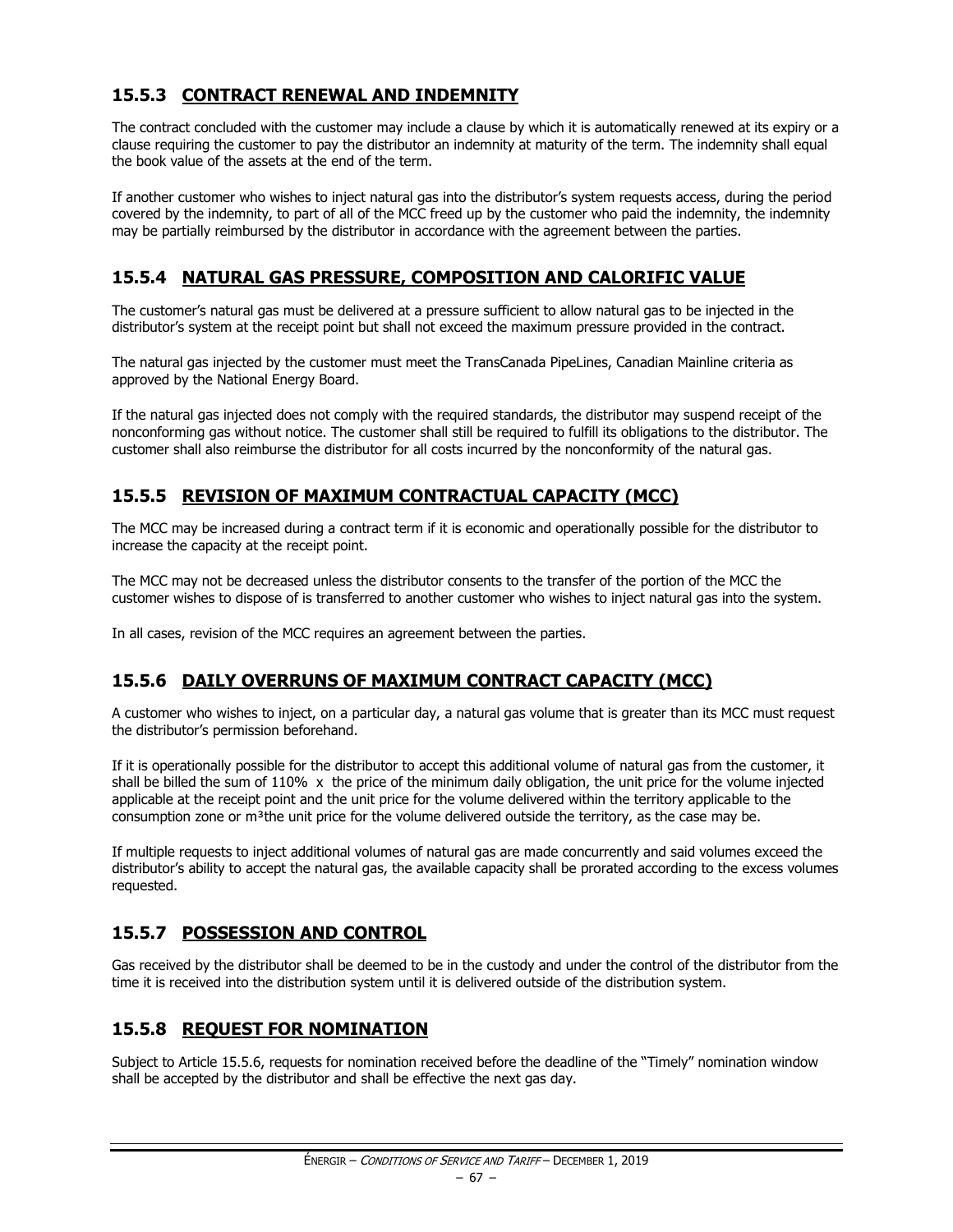All requests for nomination or revision of nominated volumes received after the "Timely" nomination window can only occur when it is economic and operationally possible for the distributor to agree to it. If applicable, the last request received and accepted cancels the previous.

The request must be submitted in writing to the distributor by email or by fax if need be, by means of the form provided for this purpose. For purposes of this article, an email is deemed to be written.

A customer must address its request for a nomination or nominated volume revision adjustment to the distributor by the following deadlines:

| <b>Nomination</b><br><b>Windows</b> | <b>Beginning of Effective Gas Injection</b> | <b>Nomination Deadline</b> |
|-------------------------------------|---------------------------------------------|----------------------------|
| Timely                              | Next Gas Day at 10:00 EST                   | Day before at 11:00 ET     |
| Evening                             | Next Gas Day at 10:00 EST                   | Day before at 18:00 ET     |
| Intra-Day 1                         | Current Gas Day at 15:00 EST                | Current day at 10:00 ET    |
| Intra-Day 2                         | Current Gas Day at 19:00 EST                | Current day at 14:30 ET    |
| Intra-Day 3                         | Current Gas Day at 23:00 EST                | Current day at 19:00 ET    |

# **15.5.9 SIMULTANEOUS INJECTION TO THE SAME RECEIPT POINT**

#### **15.5.9.1 Application**

For any receipt point for which multiple customers simultaneously inject natural gas.

### **15.5.9.2 Designation of an Operator**

An operator must be designated by customers injecting at a single receipt point.

The operator must provide daily the volumes nominated respectively for each customer of the same receipt point.

Prior to any simultaneous injection to the same receipt point, customers shall inform the distributor, in writing, of the identity of the operator. Customers shall also communicate in writing any change in the identity of the operator.

#### **15.5.9.3 Nominated Volumes Reported by the Operator**

The nominated volumes reported by the operator will be used to enforce the Conditions of Service and Tariff in respect of each customer injecting simultaneously to the same receipt point.

For the purposes of the application of the Conditions of Service and Tariff, customers who inject simultaneously to the same receipt point will remain responsible of the information provided to the distributor by the operator.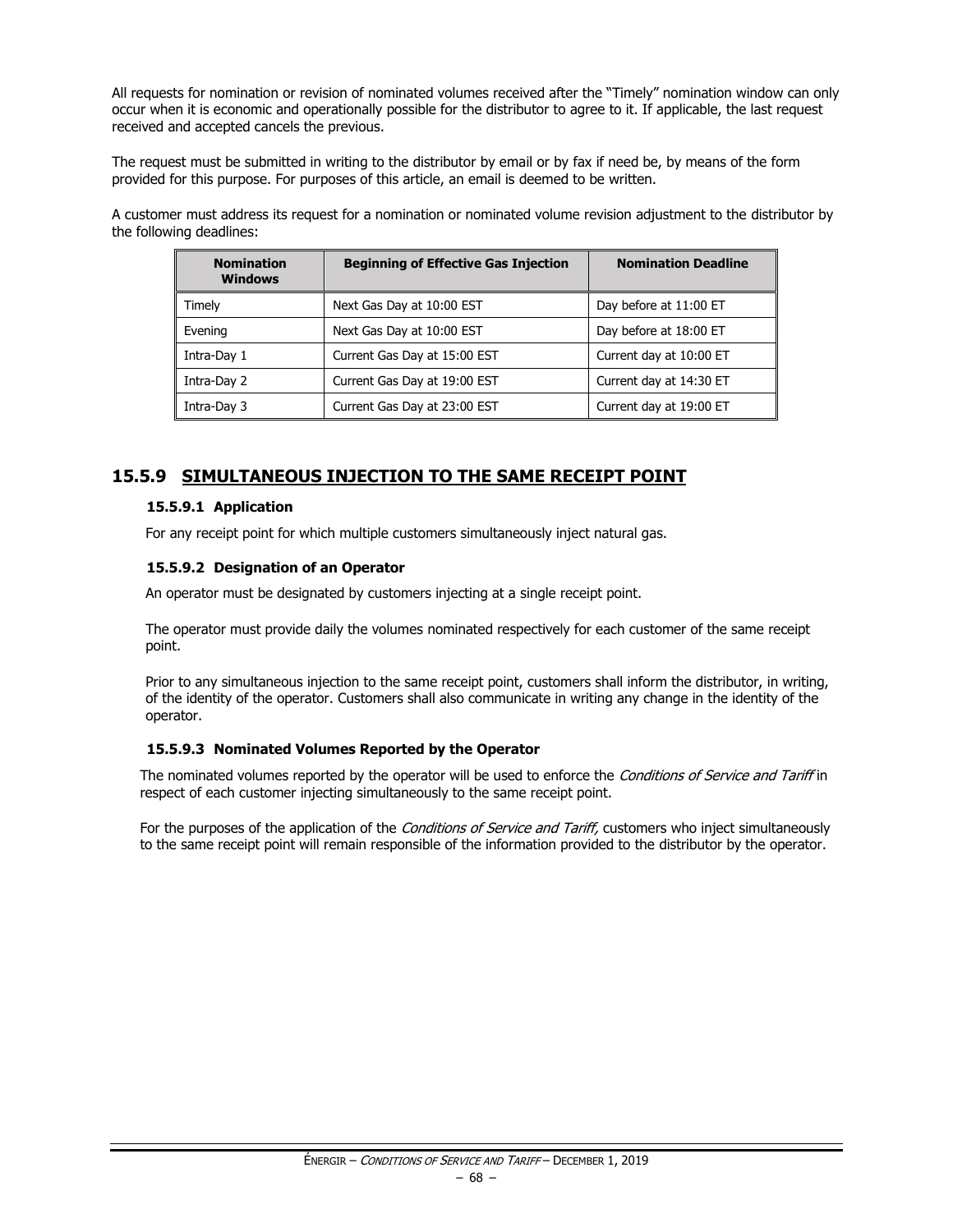# **16. CAP-AND-TRADE EMISSION ALLOWANCES SYSTEM**

# **16.1 DISTRIBUTOR'S SERVICE**

# **16.1.1 APPLICATION**

For any customer who withdraws gas and did not provide the exemption declaration approved by Énergir's GHG emissions auditor for the period.

# **16.1.2 CAP-AND-TRADE EMISSION ALLOWANCES SYSTEM (CTEAS) SERVICE RATE**

# **16.1.2.1 CTEAS Price**

For each m<sup>3</sup> of volume withdrawn, the CTEAS price, as of December 1, 2019, is 4.467¢/m<sup>3</sup>. The price may be adjusted monthly to reflect the actual cost of acquisition.

# **16.2 CUSTOMER-PROVIDED SERVICE**

# **16.2.1 APPLICATION**

For any customer who is registered as an emitter in the latest list published by the Minister under Article 35 of the Regulation respecting a cap-and-trade system for greenhouse gas emission allowances (chapter Q-2, r. 46.1).

# **16.2.2 RATE**

# **16.2.2.1 Service Price**

A customer shall not be billed for the price of cap-and-trade emission allowances system distributor's service.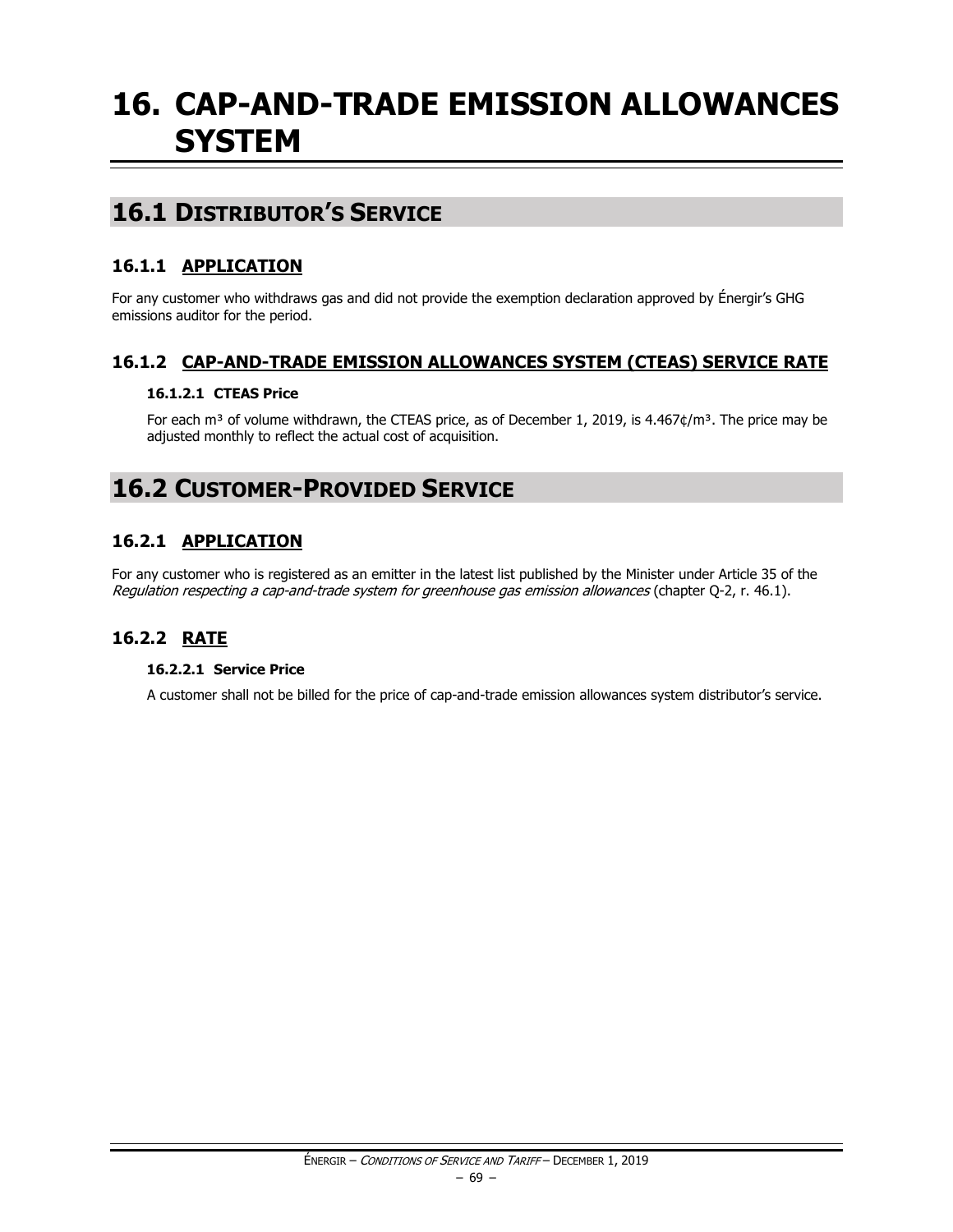# **17. OTHER APPLICABLE CHARGES**

# **17.1.1 DISTRIBUTION SYSTEM CONNECTION CHARGE**

The charge provided for in Article 4.3.2 shall be \$300.

# **17.1.2 CHARGE FOR NON-STANDARD CONNECTION**

The charge provided for in Article 4.3.3 shall be as follows:

- 1. Where an S6 or S20 metering device is installed, \$50 per linear metre;
- 2. In all other cases, the price determined by the distributor on the basis of an estimate of the costs.

# **17.1.3 CHARGE FOR REDUCTION OF CONNECTION TIME**

The charge provided for in Article 4.4.2 shall be as follows:

- 1. \$500 if an S6 or S20 metering device is to be installed in less than 30 business days;
- 2. \$750 if an S40 to S50 metering device is to be installed in less than 40 business days and \$1 000 if an R80 to R450 metering device is to be installed;
- 3. In all other cases, the price shall be determined by the distributor on the basis of an estimate of the costs.

# **17.1.4 CHARGE FOLLOWING REQUEST TO VERIFY A METERING DEVICE**

The charge provided for in Article 5.5 shall be as follows:

- 1. \$250 in the case of an S6 or S20 type meter;
- 2. \$580 in the case of an S40 or S50 type meter;
- 3. In all other cases, the price shall be determined by the distributor on the basis of an estimate of the costs.

# **17.1.5 CHARGE FOR NON-HONOURED PAYMENT**

The charge provided for in Article 7.2.1 shall be \$25.

# **17.1.6 LATE PAYMENT CHARGE**

The late payment charge provided for in Article 9.3 shall be 1.5%.

# **17.1.7 COLLECTION CHARGE**

The charge provided for in Article 9.4.2 shall be \$50.

# **17.1.8 RECONNECTION CHARGE**

The charge provided for in Articles 2.1.1, 4.4.1 and 9.5 shall be as follows:

- 1.  $$225$  for customers whose annual volume is less than 10,950 m<sup>3</sup>;
- 2.  $$310$  for customers whose annual volume is 10,950 m<sup>3</sup> or more.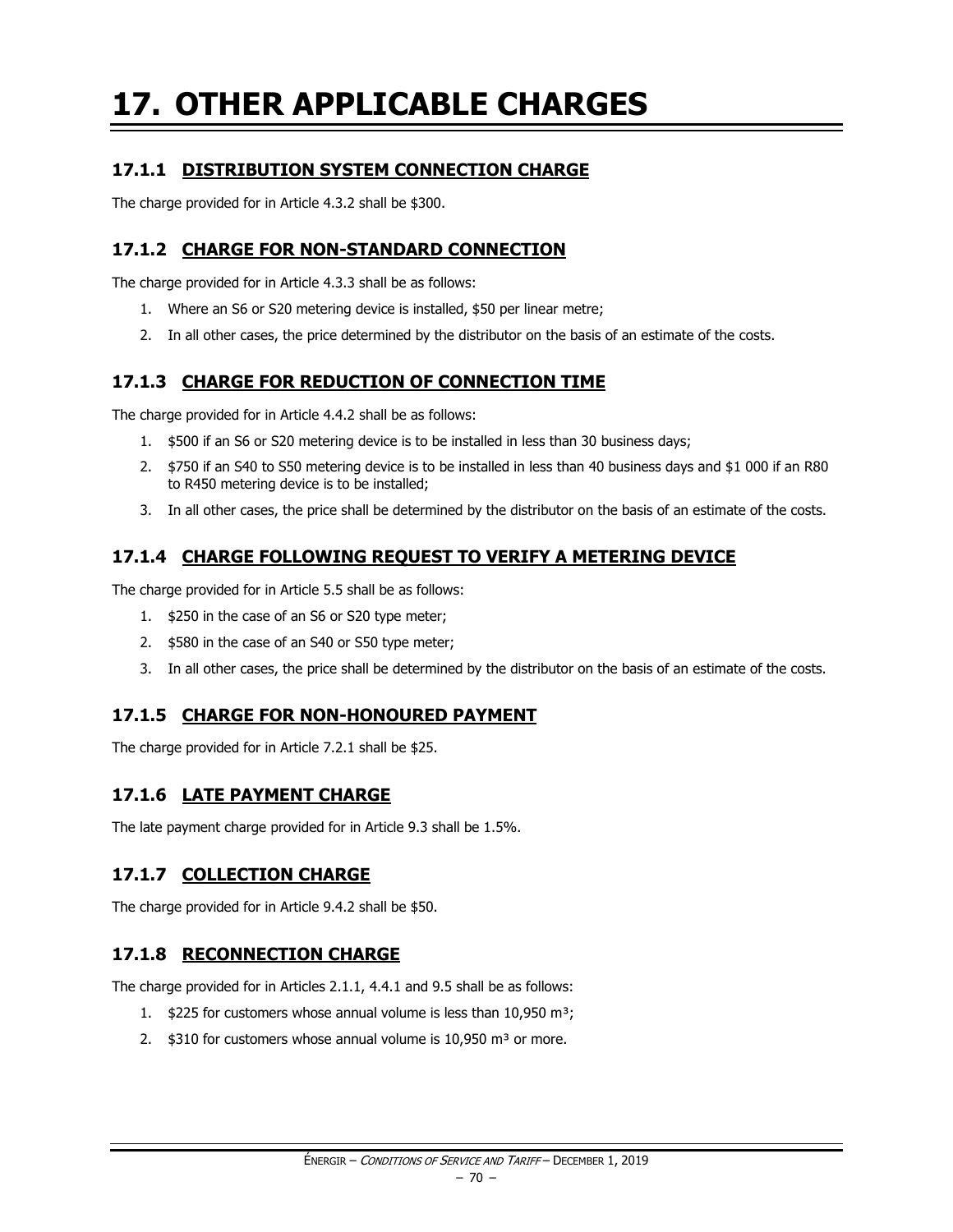# **Section IV**

# **Effective Date and Transitional Provisions**